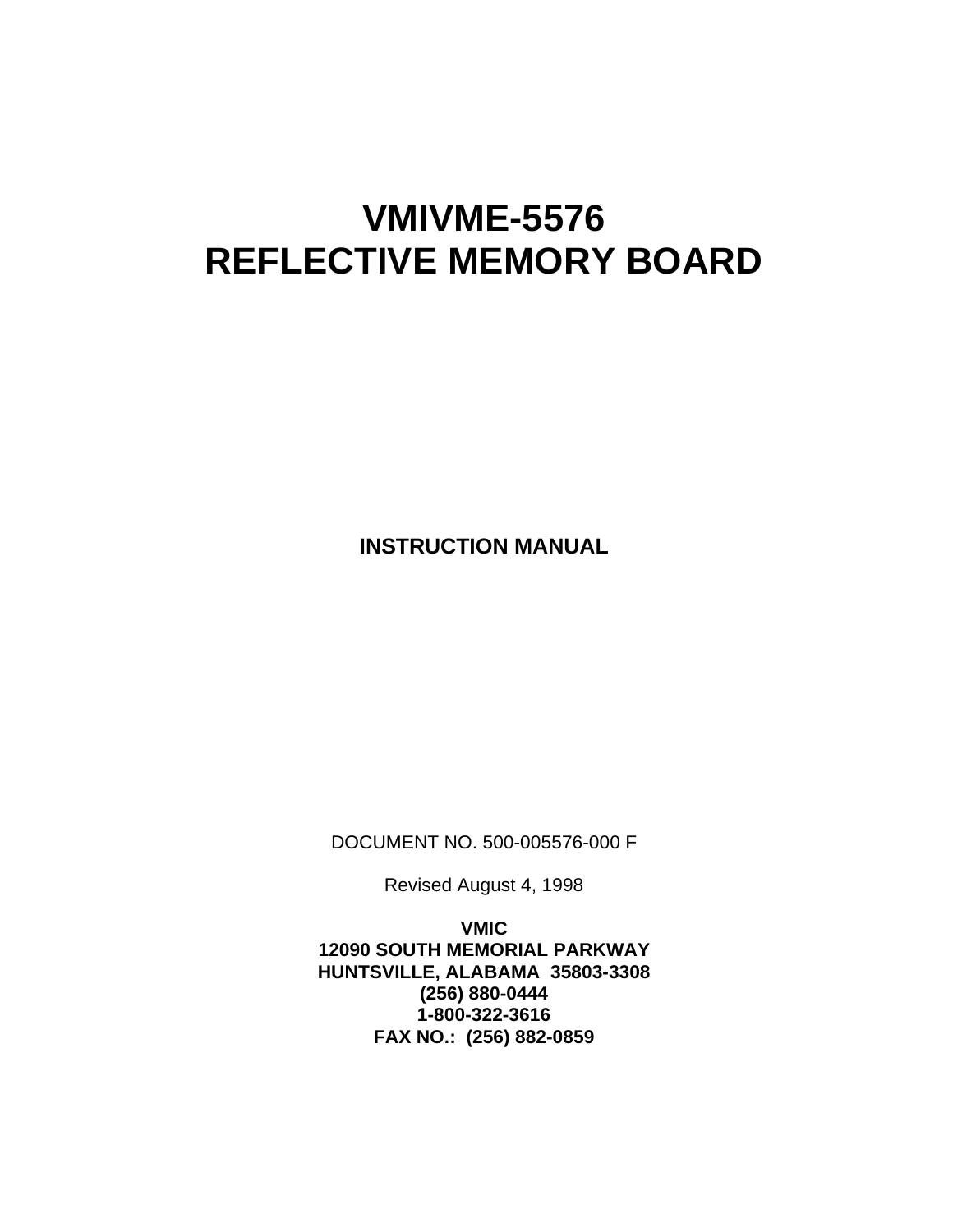© Copyright September 1991. The information in this document has been carefully checked and is believed to be entirely reliable. While all reasonable efforts to ensure accuracy have been taken in the preparation of this manual, VMIC assumes no responsibility resulting from omissions or errors in this manual, or from the use of information contained herein.

VMIC reserves the right to make any changes, without notice, to this or any of VMIC's products to improve reliability, performance, function, or design.

VMIC does not assume any liability arising out of the application or use of any product or circuit described herein; nor does VMIC convey any license under its patent rights or the rights of others.

For warranty and repair policies, refer to VMIC's Standard Conditions of Sale.

AMXbus, BITMODULE, COSMODULE, DMAbus, Instant OPC wizard logo, IOWorks Access, IOWorks Foundation, IOWorks man figure, IOWorks Manager, IOWorks Server, MAGICWARE, MEGAMODULE, PLC ACCELERATOR (ACCELERATION), Quick Link, RTnet, Soft Logic Link, SRTbus, TESTCAL, "The Next Generation PLC", The PLC Connection, TURBOMODULE, UCLIO, UIOD, UPLC, Visual Soft Logic Control(ler), VMEaccess, VMEmanager, VMEmonitor, VMEnet, VMEnet II, and VMEprobe are trademarks and The I/O Experts, The I/O Systems Experts, The Soft Logic Experts, and The Total Solutions Provider are service marks of VMIC.



The I/O man figure, IOWorks, UIOC, Visual IOWorks, and WinUIOC are registered trademarks of VMIC. ActiveX is a trademark and Microsoft, Microsoft Access, MS-DOS, Visual Basic, Visual C++, Win32, Windows, Windows NT, and XENIX are registered trademarks of Microsoft Corporation.

MMX is a trademark and Pentium is a registered trademark of Intel Corporation.

PICMG and CompactPCI are registered trademarks of PCI Industrial Computer Manufacturers' Group. Other registered trademarks are the property of their respective owners.

> **VMIC** All Rights Reserved This document shall not be duplicated, nor its contents used for any purpose, unless granted express written permission from VMIC.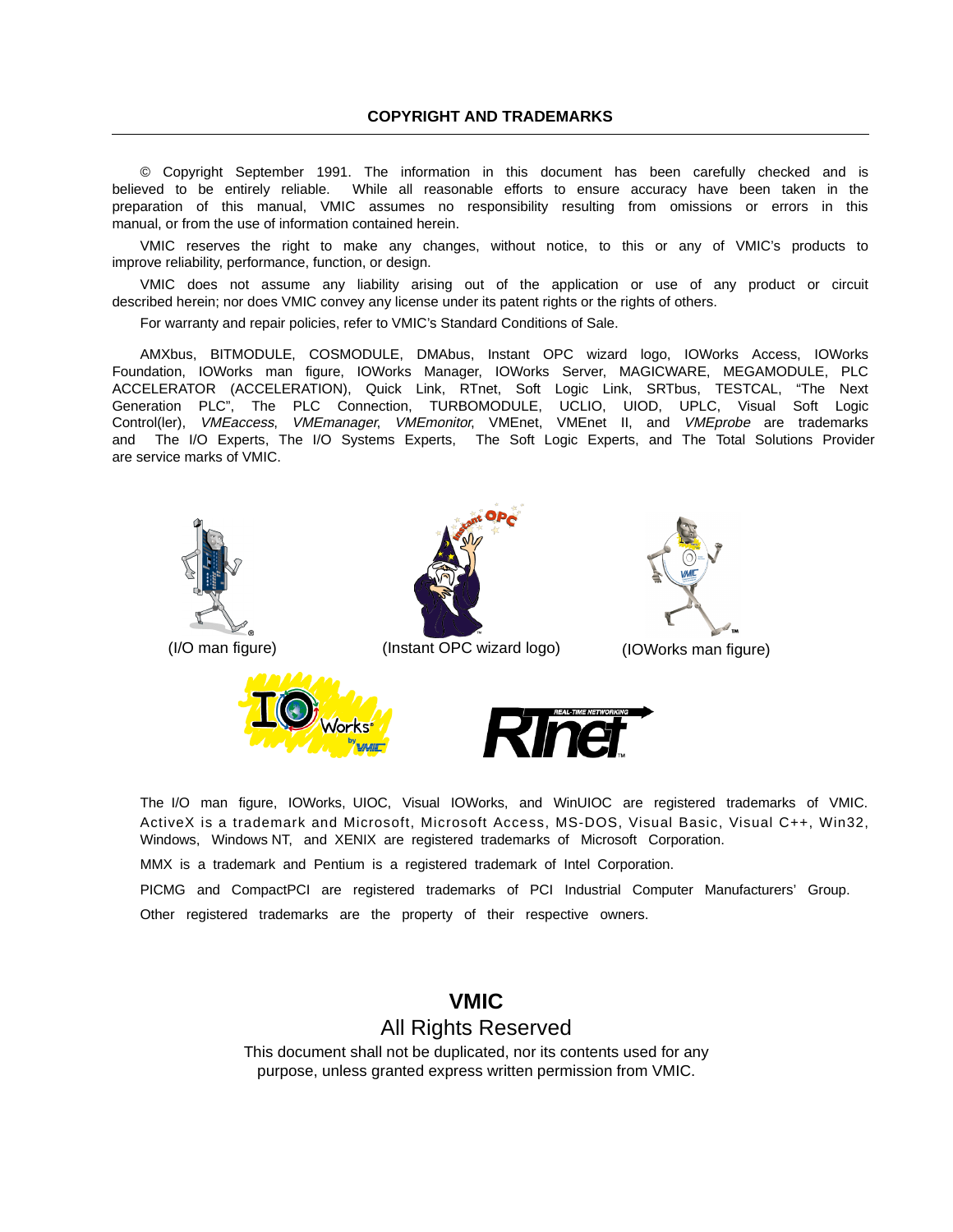

## **RECORD OF REVISIONS**

| <b>REVISION</b><br><b>LETTER</b>            | <b>DATE</b> |                                    | <b>PAGES INVOLVED</b> |                                               |                     | <b>CHANGE NUMBER</b> |
|---------------------------------------------|-------------|------------------------------------|-----------------------|-----------------------------------------------|---------------------|----------------------|
| A                                           | 04/09/92    | Release Per ECO                    |                       |                                               |                     | 92-0085              |
| B                                           | 06/29/92    | and Appendix A                     |                       | Cover, Pages ii, v, vi, Section 2, Section 6, |                     | 92-0163              |
| $\mathsf C$                                 | 11/16/92    | Cover, Pages ii, vi, and Section 5 |                       |                                               |                     | 92-0250              |
| D                                           | 01/16/93    | Add Appendix B                     |                       |                                               |                     | 92-0535              |
| E                                           | 11/04/93    | Add Appendix C                     |                       |                                               |                     | 93-0839              |
| F                                           | 08/04/98    | and Table of Contents              |                       | Cover, Pages ii, 3-1, 5-12, Notice Page,      |                     | 98-0498              |
| <b>VMIC</b><br>12090 South Memorial Parkway |             |                                    |                       | DOC. NO. 500-005576-000                       | <b>REV LTR</b><br>F | PAGE NO.<br>ij.      |
| Huntsville, AL 35803-3308 (256) 880-0444    |             |                                    |                       |                                               |                     |                      |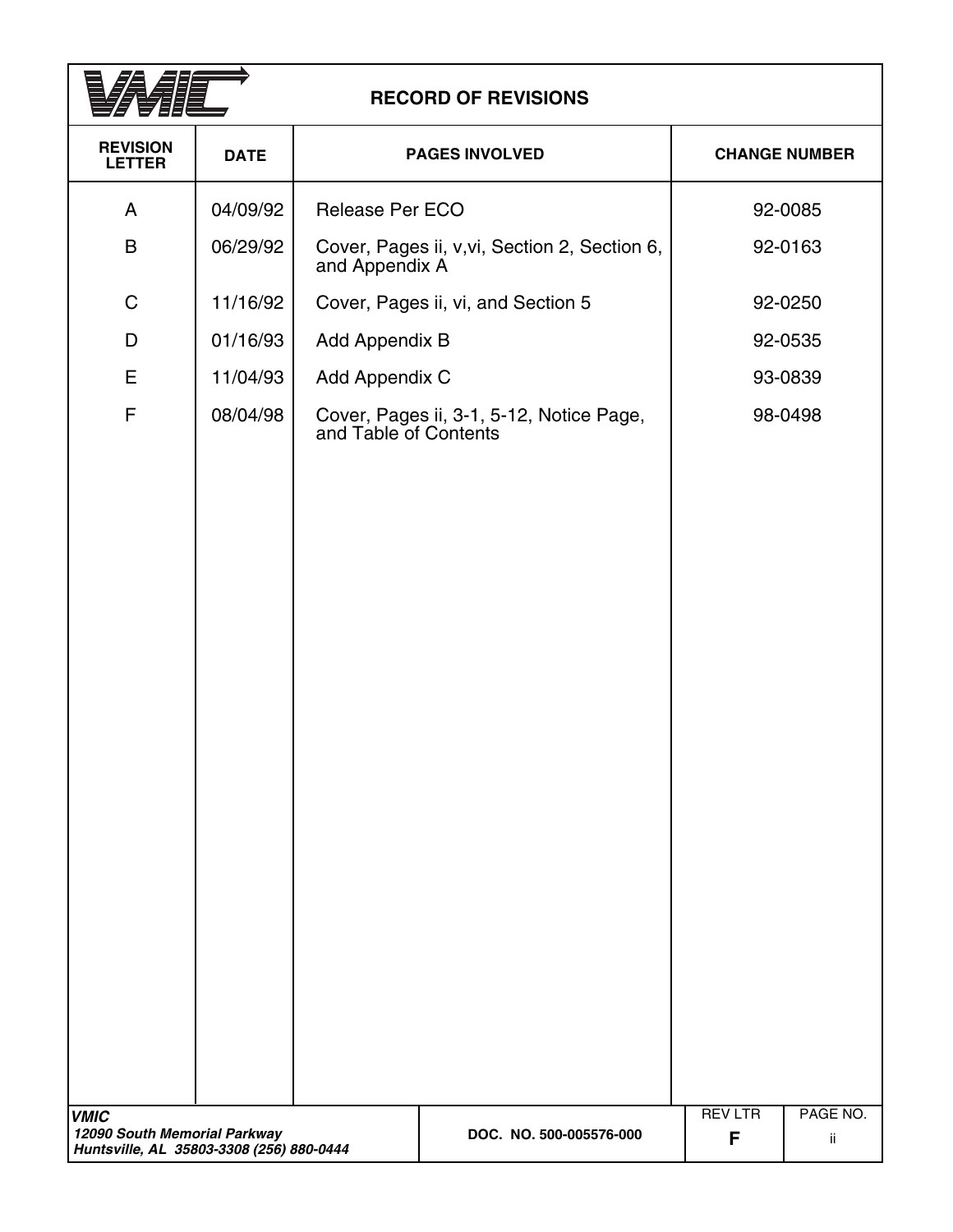## **VMIC SAFETY SUMMARY**

**THE FOLLOWING GENERAL SAFETY PRECAUTIONS MUST BE OBSERVED DURING ALL PHASES OF THIS OPERATION, SERVICE, AND REPAIR OF THIS PRODUCT. FAILURE TO COMPLY WITH THESE PRECAUTIONS OR WITH SPECIFIC WARNINGS ELSEWHERE IN THIS MANUAL VIOLATES SAFETY STANDARDS OF DESIGN, MANUFACTURE, AND INTENDED USE OF THE PRODUCT. VME MICROSYSTEMS INTERNATIONAL CORPORATION ASSUMES NO LIABILITY FOR THE CUSTOMER'S FAILURE TO COMPLY WITH THESE REQUIREMENTS.**

#### **GROUND THE SYSTEM**

To minimize shock hazard, the chassis and system cabinet must be connected to an electrical ground. A three-conductor AC power cable should be used. The power cable must either be plugged into an approved three-contact electrical outlet or used with a three-contact to two-contact adapter with the grounding wire (green) firmly connected to an electrical ground (safety ground) at the power outlet.

#### **DO NOT OPERATE IN AN EXPLOSIVE ATMOSPHERE**

Do not operate the system in the presence of flammable gases or fumes. Operation of any electrical system in such an environment constitutes a definite safety hazard.

#### **KEEP AWAY FROM LIVE CIRCUITS**

Operating personnel must not remove product covers. Component replacement and internal adjustments must be made by qualified maintenance personnel. Do not replace components with power cable connected. Under certain conditions, dangerous voltages may exist even with the power cable removed. To avoid injuries, always disconnect power and discharge circuits before touching them.

#### **DO NOT SERVICE OR ADJUST ALONE**

Do not attempt internal service or adjustment unless another person, capable of rendering first aid and resuscitation, is present.

#### **DO NOT SUBSTITUTE PARTS OR MODIFY SYSTEM**

Because of the danger of introducing additional hazards, do not install substitute parts or perform any unauthorized modification to the product. Return the product to VME Microsystems International Corporation for service and repair to ensure that safety features are maintained.

#### **DANGEROUS PROCEDURE WARNINGS**

Warnings, such as the example below, precede only potentially dangerous procedures throughout this manual. Instructions contained in the warnings must be followed.



**DANGEROUS VOLTAGES, CAPABLE OF CAUSING DEATH, ARE PRESENT IN THIS SYSTEM. USE EXTREME CAUTION WHEN HANDLING, TESTING, AND ADJUSTING.**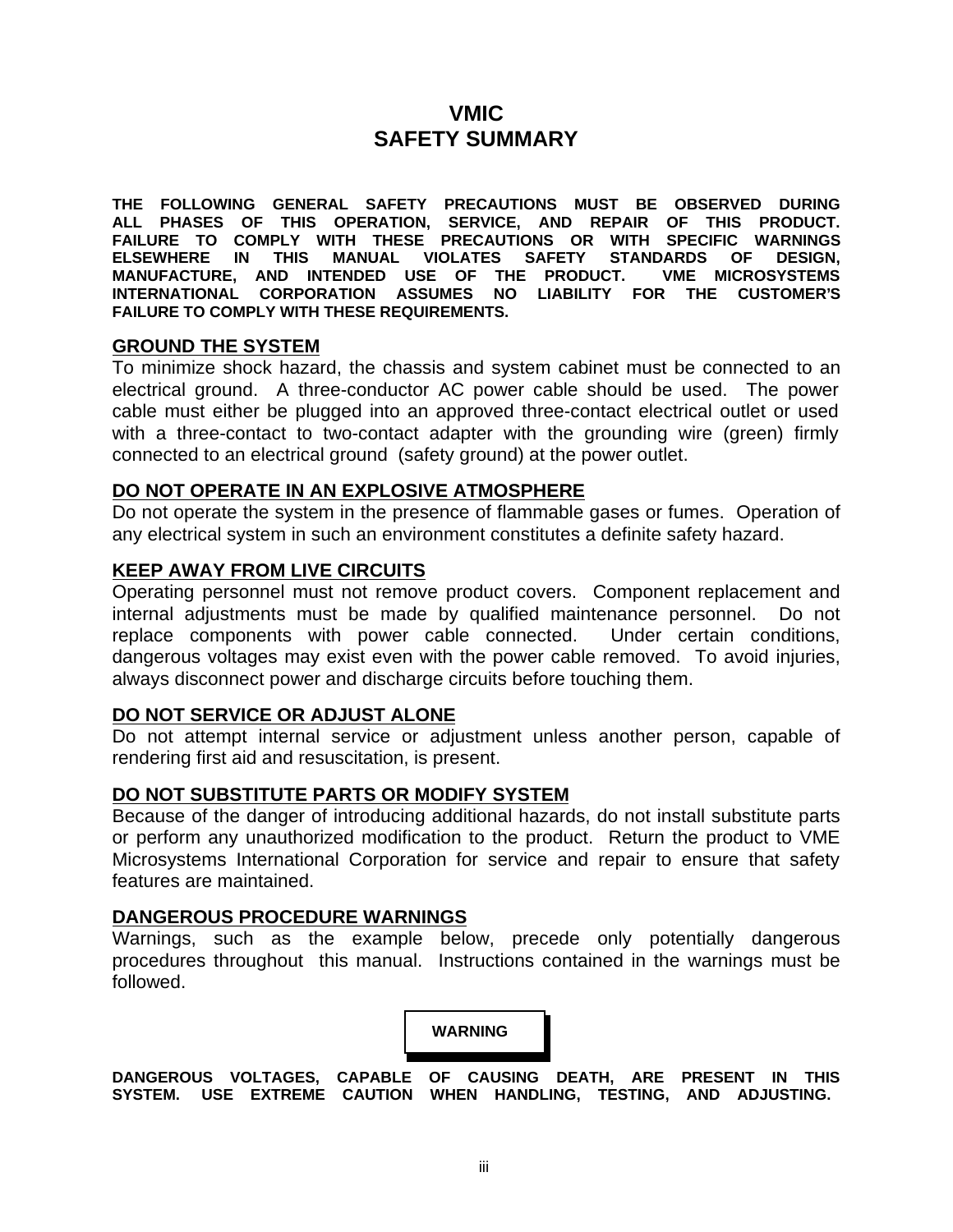# **SAFETY SYMBOLS**

## **GENERAL DEFINITIONS OF SAFETY SYMBOLS USED IN THIS MANUAL**

**!** OR  $\overline{\overline{C}}$  or  $\overline{\phantom{A}}$ **WARNING** \*\*\*\*\*\*\*\*\*\*\*\*\*\*\* \*\*\*\*\*\*\*\*\*\*\*\*\*\*\* \* \* \* \* \* **CAUTION** NOTE: Instruction manual symbol: the product is marked with this symbol when it is necessary for the user to refer to the instruction manual in order to protect against damage to the system. Indicates dangerous voltage (terminals fed from the interior by voltage exceeding 1000 volts are so marked). Protective conductor terminal. For protection against electrical shock in case of a fault. Used with field wiring terminals to indicate the terminal which must be connected to ground before operating equipment. Low-noise or noiseless, clean ground (earth) terminal. Used for a signal common, as well as providing protection against electrical shock in case of a fault. Before operating the equipment, terminal marked with this symbol must be connected to ground in the manner described in the installation (operation) manual. Frame or chassis terminal. A connection to the frame (chassis) of the equipment which normally includes all exposed metal structures. Alternating current (power line). Direct current (power line). Alternating or direct current (power line). The WARNING sign denotes a hazard. It calls attention to a procedure, a practice, a condition, or the like, which, if not correctly performed or adhered to, could result in injury or death to personnel. The CAUTION sign denotes a hazard. It calls attention to an operating procedure, a practice, a condition, or the like, which, if not correctly performed or adhered to, could result in damage to or destruction of part or all of the system. The NOTE sign denotes important information. It calls attention to a procedure, a practice, a condition, or the like, which is essential to highlight.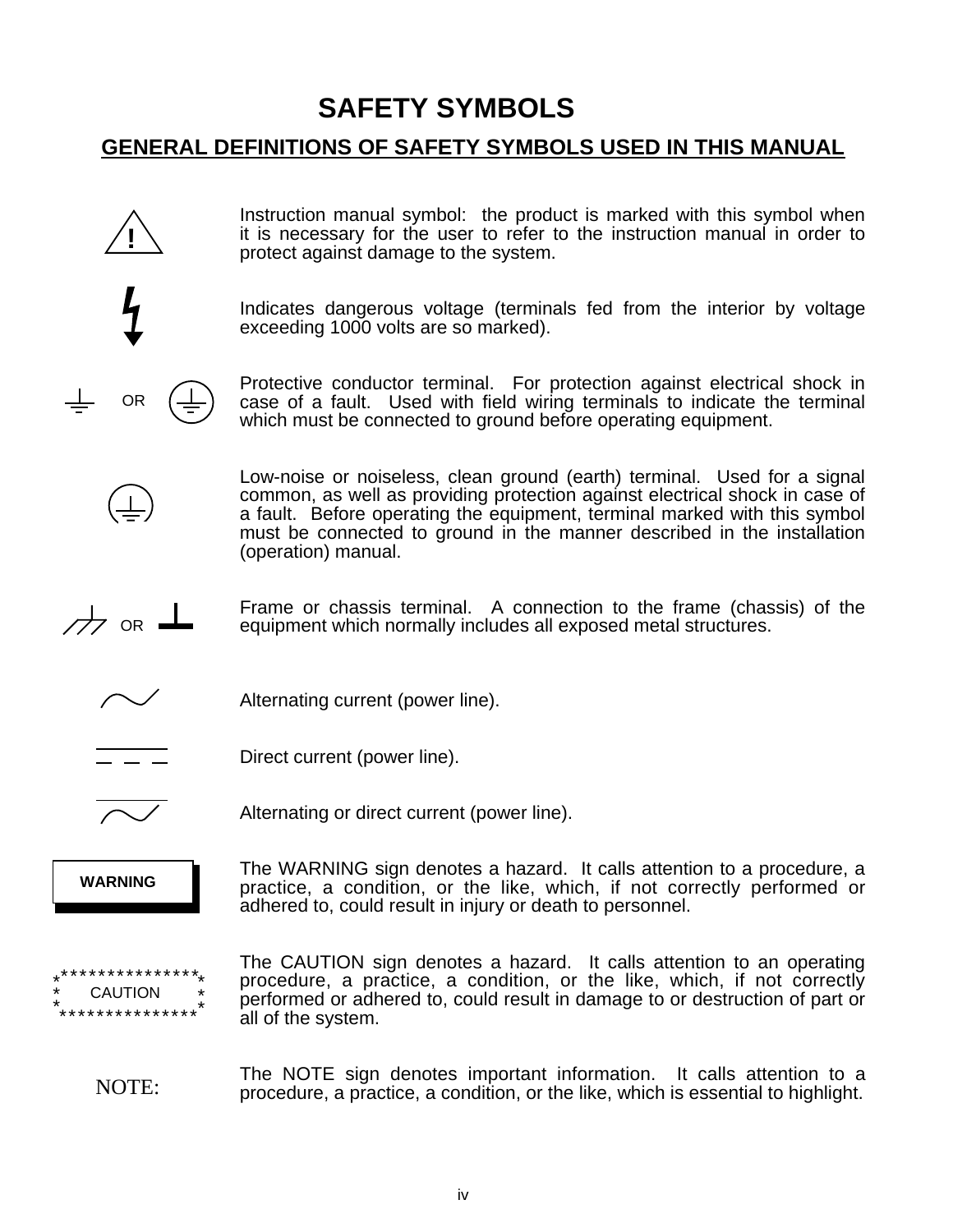## **VMIVME-5576 REFLECTIVE MEMORY BOARD**

## **TABLE OF CONTENTS**

### **SECTION 1. INTRODUCTION**

| 1.2                                                                |  |
|--------------------------------------------------------------------|--|
| 1.2.1<br>Software Requirements to Use Reflective Memory Board 1-2  |  |
| 1.2.2<br>Hardware Requirements to Use Reflective Memory Board  1-2 |  |

## **SECTION 2. PHYSICAL DESCRIPTION AND SPECIFICATIONS**

## **SECTION 3. THEORY OF OPERATION**

| 3.2 |  |
|-----|--|
| 3.3 |  |
| 3.4 |  |
| 3.5 |  |
| 3.6 |  |

## **SECTION 4. PROGRAMMING**

| 4.1   |                                                    |  |
|-------|----------------------------------------------------|--|
| 4.2   |                                                    |  |
| 4.3   |                                                    |  |
| 4.4   | BOARD CONTROL AND STATUS REGISTER (CSR) 4-1        |  |
| 4.5   |                                                    |  |
| 4.5.1 |                                                    |  |
| 4.5.2 |                                                    |  |
| 4.5.3 |                                                    |  |
| 4.5.4 |                                                    |  |
| 4.6   |                                                    |  |
| 4.7   |                                                    |  |
| 4.8   | INTERRUPT SENDER ID REGISTERS (26H, 2AH, 2EH)  4-6 |  |
| 4.9   |                                                    |  |
|       |                                                    |  |

Page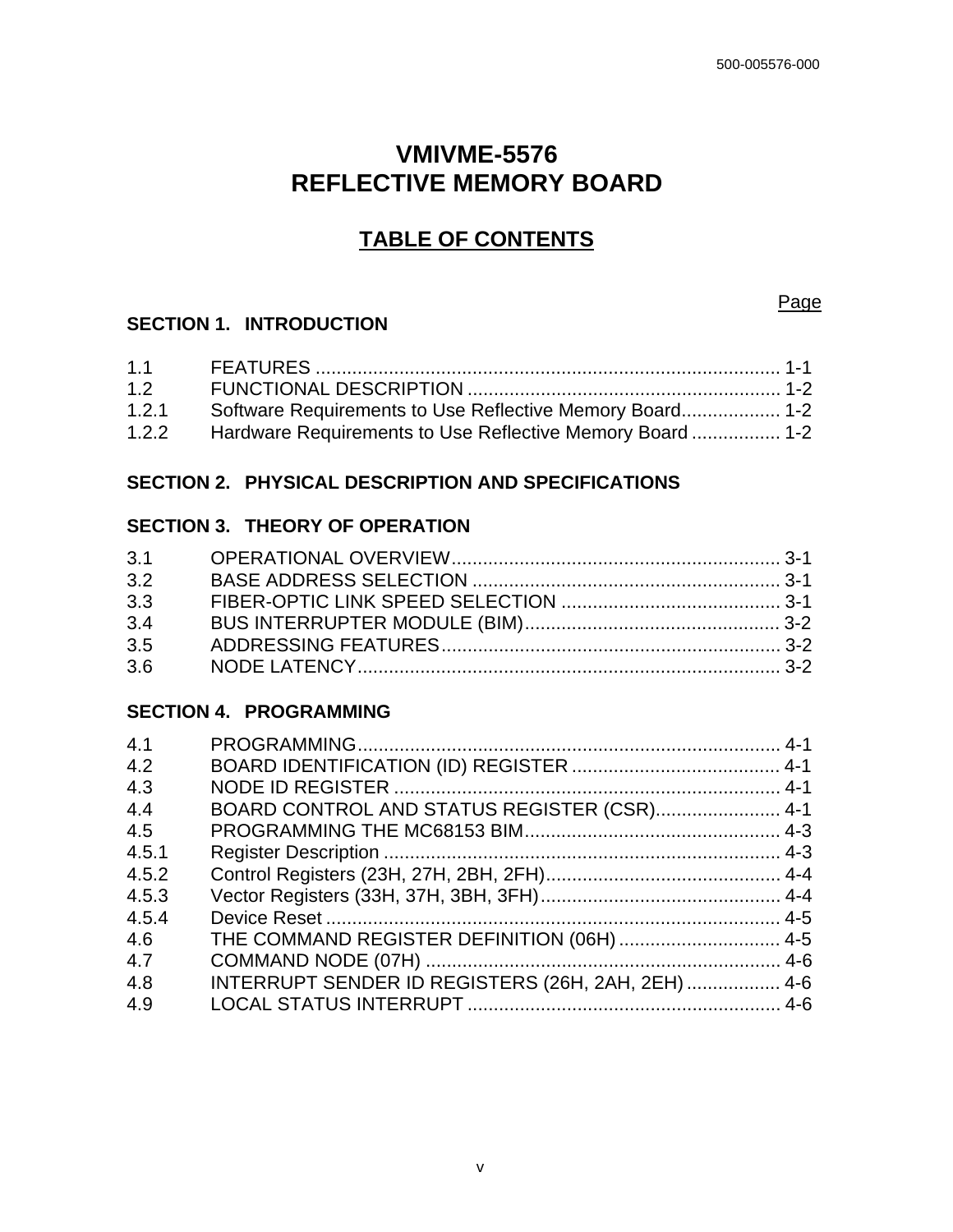## **TABLE OF CONTENTS (Continued)**

#### Page

### **SECTION 5. CONFIGURATION AND INSTALLATION**

| 5.1   |  |
|-------|--|
| 5.2   |  |
| 5.3   |  |
| 5.3.1 |  |
| 5.3.2 |  |
| 5.3.3 |  |
| 5.3.4 |  |
| 5.3.5 |  |
| 5.3.6 |  |
| 5.3.7 |  |
| 5.3.8 |  |
| 5.4   |  |
| 5.5   |  |

## **SECTION 6. MAINTENANCE**

| 6.7 |  |  |
|-----|--|--|
| 6.2 |  |  |

### **LIST OF FIGURES**

#### Figure Page **Page 2018**

| $1.2 - 1$   |  |
|-------------|--|
| $3.5 - 1$   |  |
| $5.3 - 1$   |  |
| $5.3.1 - 1$ |  |
|             |  |
|             |  |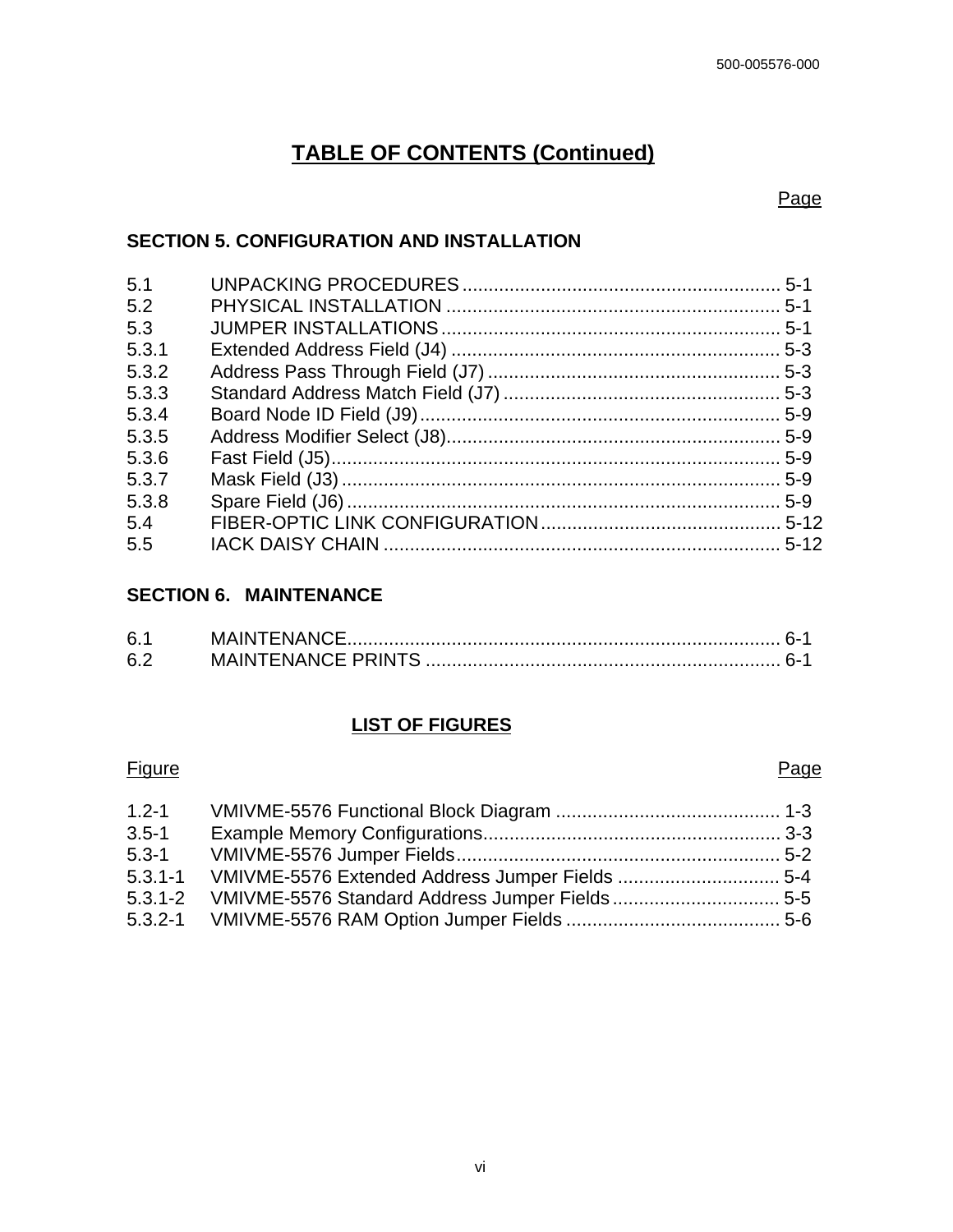## **TABLE OF CONTENTS (Concluded)**

### **LIST OF FIGURES (Concluded)**

#### Figure Page **Page 2018**

|             | 5.3.2-2 VMIVME-5576 Extended Address with 1/2 Mbyte Option Example  5-7 |  |
|-------------|-------------------------------------------------------------------------|--|
| $5.3.2 - 3$ | VMIVME-5576 Extended Address with 1/4 Mbyte Option Example  5-8         |  |
|             |                                                                         |  |
|             |                                                                         |  |
|             |                                                                         |  |

### **LIST OF TABLES**

#### Table Page **Page 2018**

| $4.1 - 1$ |  |
|-----------|--|
| $4.6 - 1$ |  |
| $4.7 - 1$ |  |
| $4.9 - 1$ |  |
| $4.9 - 2$ |  |

### **APPENDIX**

- A Assembly Drawing, Parts List, and Schematic
- B Example Code
- C Troubleshooting Guide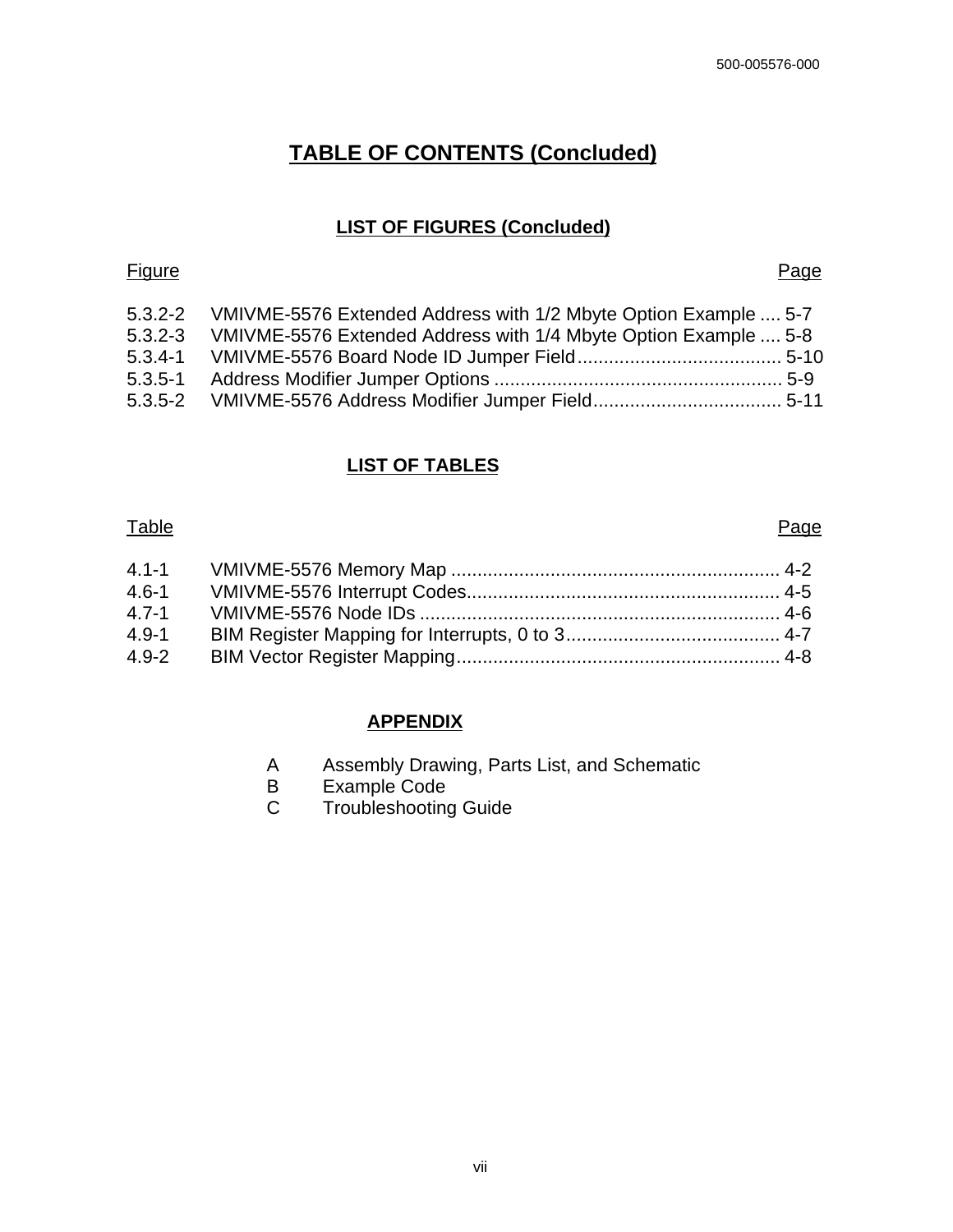## **SECTION 1**

## **INTRODUCTION**

#### **1.1 FEATURES**

The VMIVME-5576 is a high performance, yet easy-to-use, method of linking from two to 256 VMEbus systems together by the use of global memory. Any data word written to a specific location in memory will show up in the same location in each of the other 255 nodes with no programming or other intervention required by the user.

The Reflective Memory Board has several unique features:

- a. No software necessary to establish communications
- b. On-board interrupt generation ability. Any node may generate interrupts on any or all other nodes on the system.
- c. Facilitates communications over very long link lengths, i.e., up to 2,000 meters
- d. Can be selected to operate in privileged or nonprivileged modes or in both modes at once
- e. Memory can be configured to run in either A24 or A32 addressing schemes
- f. Supports 8-, 16-, 24-, 32-bit transfers (bi-directional)
- g. Attention interrupts are channeled to one of seven programmable interrupt levels
- h. Double Eurocard form factor
- i. Any board may be jumpered to be any Node
- j. Selectable 256 K, 512 K, or 1 Mbyte of SRAM on-board
- k. Options for 512 byte or 4 Kbyte FIFOs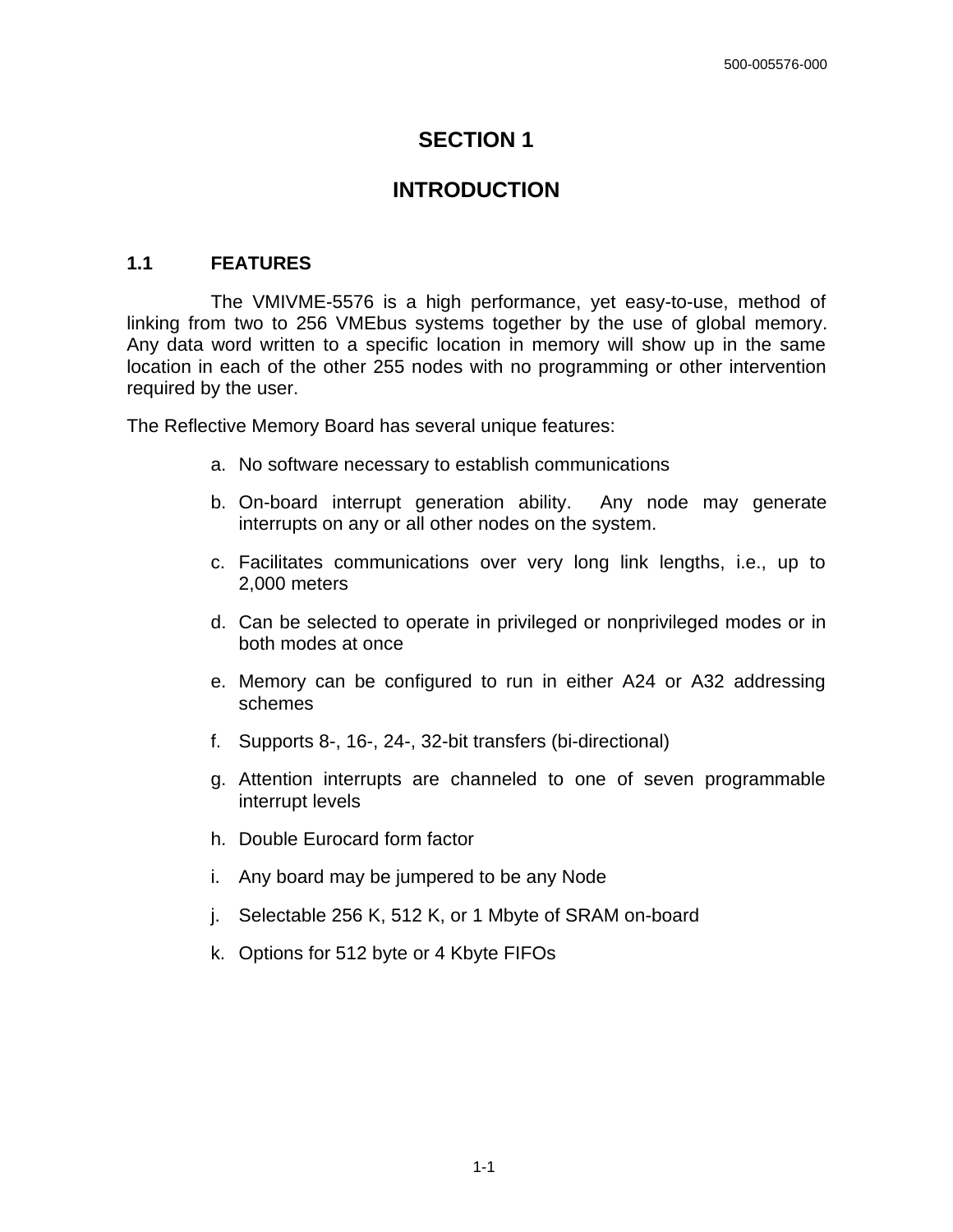#### **1.2 FUNCTIONAL DESCRIPTION**

The link between two nodes is established through the use of FIFO memory which is routed through fiber-optic drivers/receivers. Figure 1.2-1 shows the block diagram of the Reflective Memory Board. Note that the FIFO memory is on the same bus as the SRAM memory. The user only sees the SRAM memory and is not aware of the FIFO memory which does the actual bus transfer to the other boards. The Reflective Memory Board appears to the user as standard SRAM memory and can be used as such. The only effect noticeable to the user due to the presence of the communications bus is that SRAM will take slightly longer to DTACK when the FIFO is writing to RAM.

#### **1.2.1 Software Requirements to Use Reflective Memory Board**

The Reflective Memory Board upon power-up is able to establish the board-to-board link without any program setup. The Bus Interrupter Module (BIM) which controls the interrupt generation on the Reflective Memory Board is initialized to mask all interrupts upon power-up.

If interrupts are desired, the appropriate registers in the BIM chip must be initialized through software control. A CSR is also present on the board which controls the Fail LED on the Reflective Memory Board. The user must Write to the CSR after any test software is run successfully on the board in order to turn OFF the Fail LED. There is no automatic diagnostic software on the board to perform self-test function so the LED being ON does not indicate a failure on-board unless the VME chassis software control actually has turned it ON. LED ON is a standard power-up mode for the Fail LED. If the output FIFO becomes over half full, the Reflective Memory Board will issue an interrupt if the BIM has been programmed and enabled. The user software may choose to ignore this warning. If the output FIFO becomes completely full, a Bus Error (BERR) will be issued to the user once an attempt is made to Write to a Reflective Memory Board that has a full output FIFO.

#### **1.2.2 Hardware Requirements to Use Reflective Memory Board**

Aside from the address map decoding required on the Reflective Memory Board there are a few system jumpering requirements which must be followed to allow the system to work. The first requirement is that each Reflective Memory Board on the communications bus must have a unique node ID address (jumperselectable on-board). No two nodes can share the same node number, i.e., 0,1...255. Nodes may be intermixed in any order as far as unique board IDs are concerned. There is parity and other error checking hardware on the link so the Reflective Memory Board will inform the user if an improper condition in the link exists. Each Reflective Memory Board may be mapped into a different address space. Data will appear in the same location in each node relative to the base 1 Mbyte boundry each Reflective Memory is mapped to.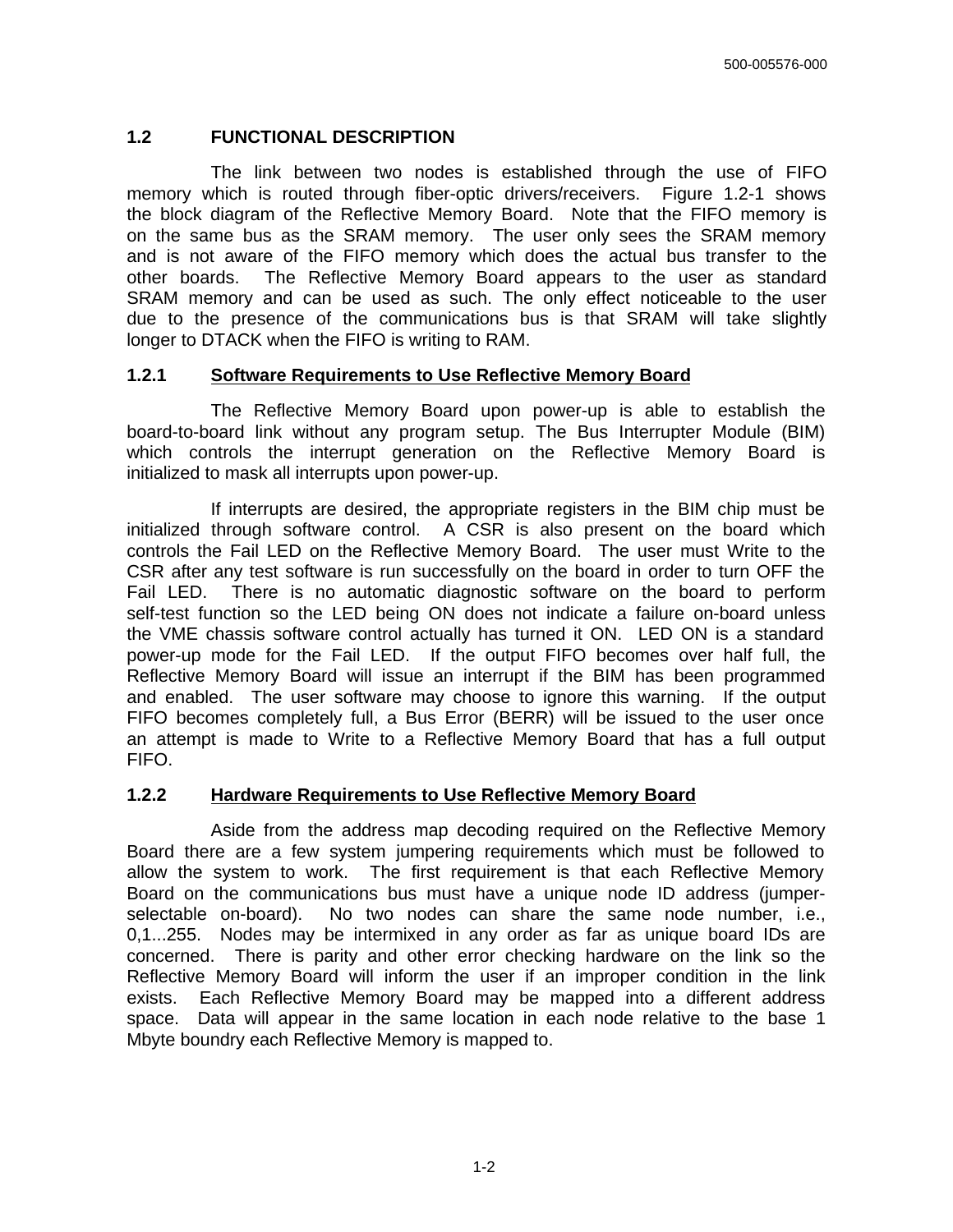

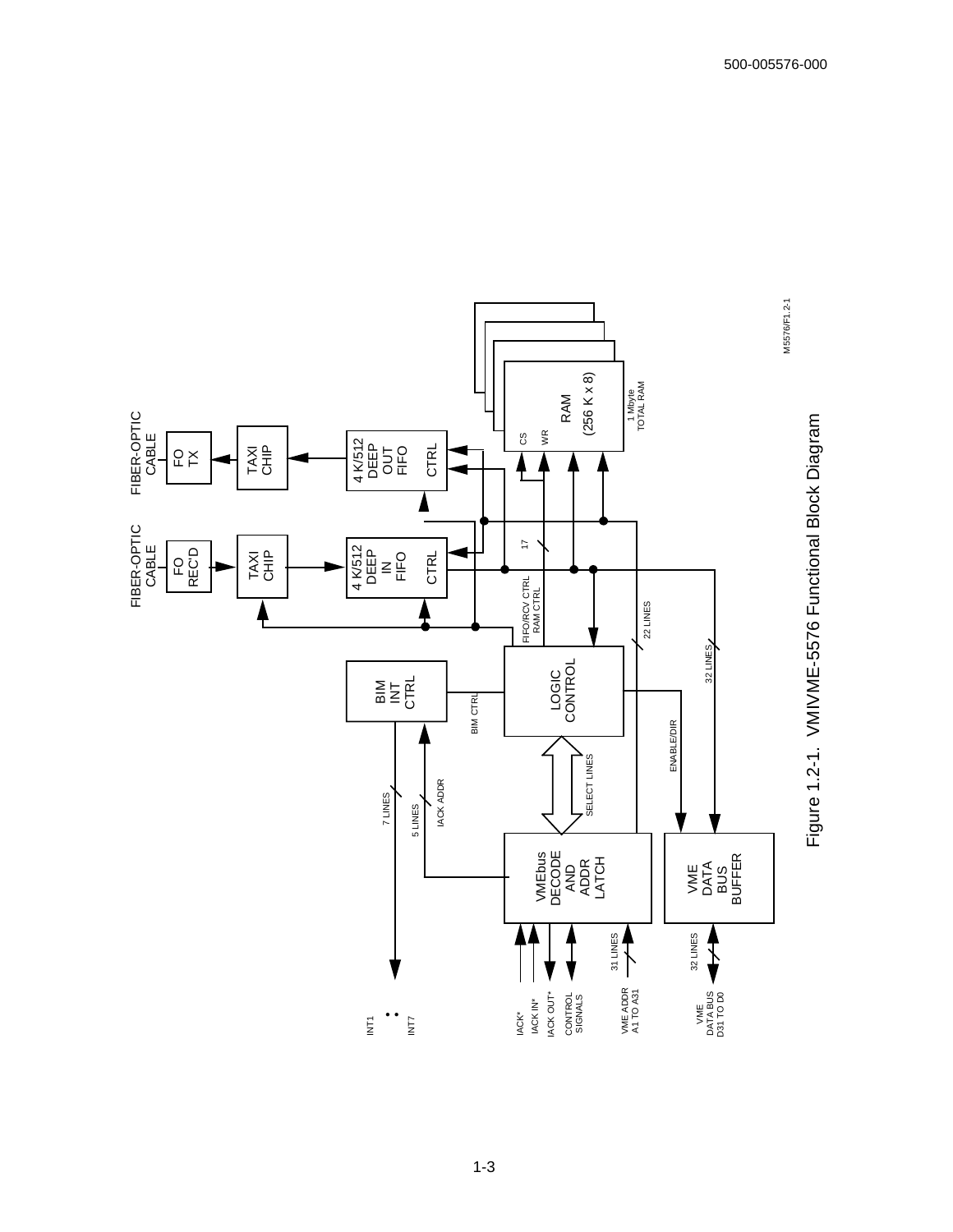There is a restriction on address configuration relating to each 1 Mbyte boundary for the 512 K and 256 K option Reflective Memory Boards. Even though the 512 K option may be mapped on any 512 K boundary, relative to the 1 Mbyte boundaries, there is an upper and a lower position (see Figure 3.5-1). All boards must be mapped to the same position relative to 1 Mbyte boundaries.

There are four positions possible with the 256 K Reflective Memory Boards relative to 1 Mbyte boundaries. All 256 K boards on the link must be mapped to the same position relative to the 1 Mbyte boundaries in order to communicate. There is no restriction between which 1 Mbyte boundary each board is on. Exact address matching is not required; only the position relative to the nearest 1 Mbyte boundary must be the same.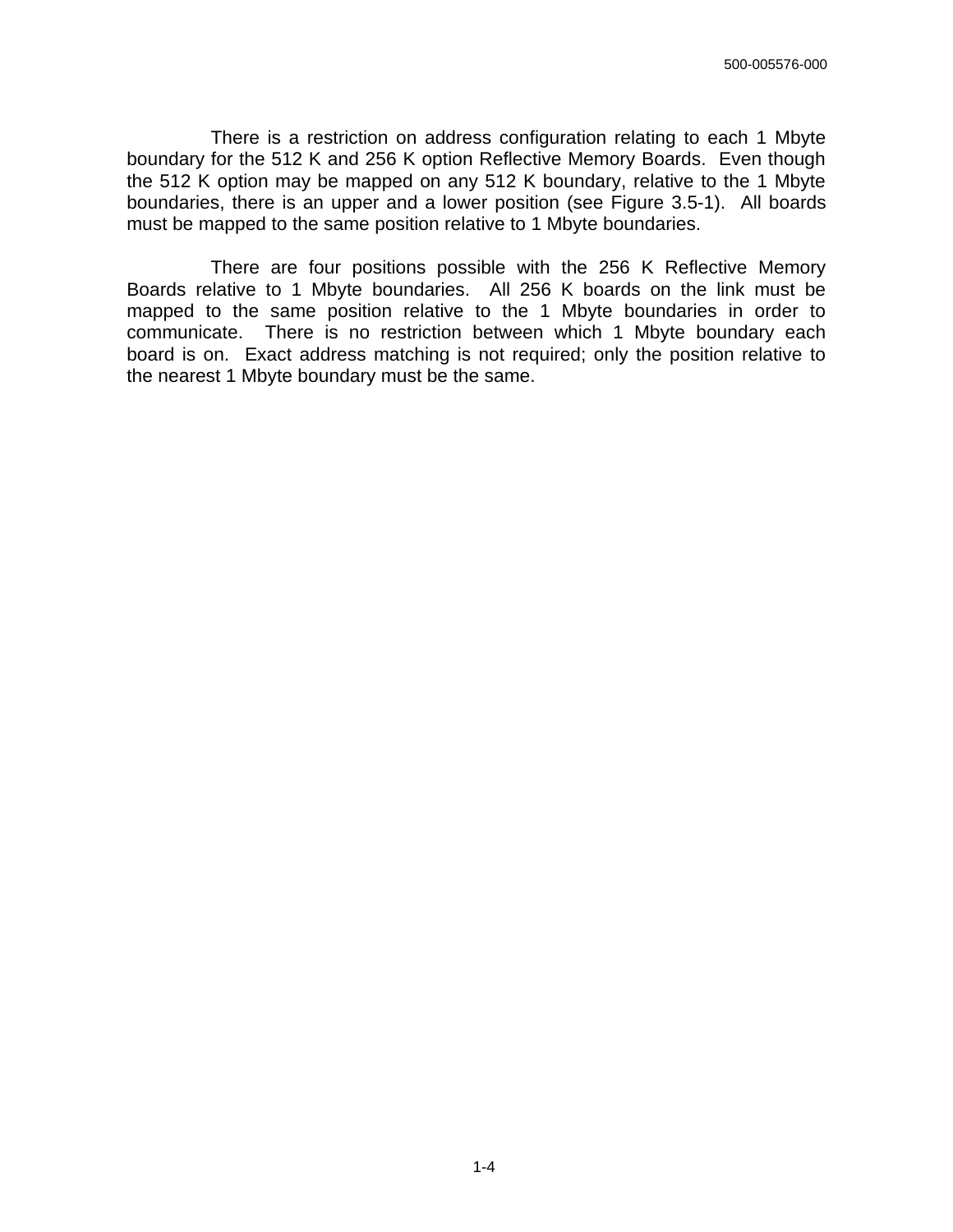## **SECTION 2**

## **PHYSICAL DESCRIPTION AND SPECIFICATIONS**

**REFER TO 800-005576-000 SPECIFICATION**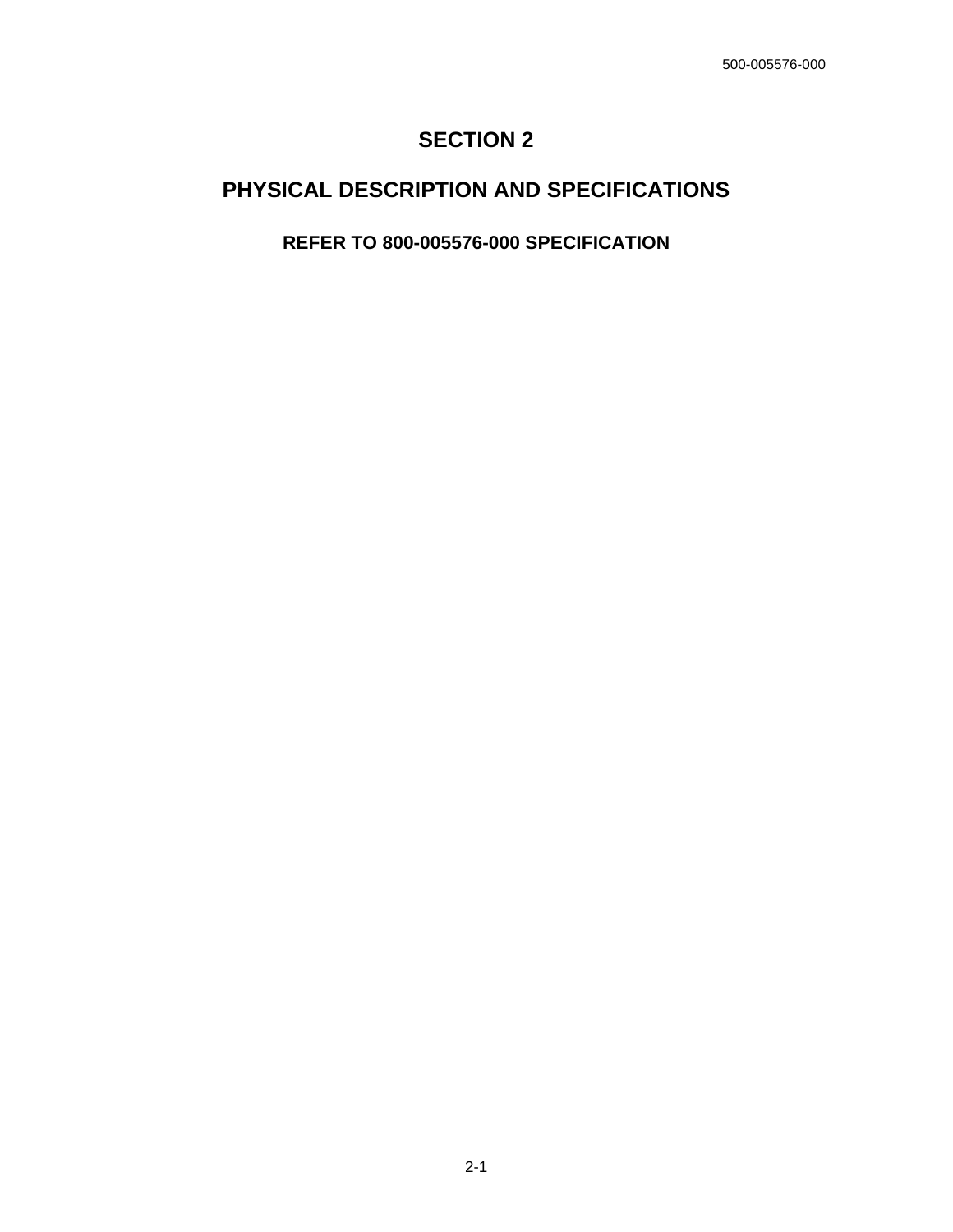## **SECTION 3**

## **THEORY OF OPERATION**

#### **3.1 OPERATIONAL OVERVIEW**

The VMIVME-5576 allows up to 256 VMEbus chassis to be linked together in a sequential fashion. Data written to any node appears in all other nodes some period of time later. The link between the nodes is two fiber-optic cables which pass address, data, and interrupt information between adjacent boards on the link.

The VMIVME-5576 allows a user to Read or Write the RAM address space at will. All memory Writes are stored in SRAM on the board and also put in a FIFO to be broadcast to all other nodes. An interrupt command may also be written to any or all chassis by writing a data word into a specific location in RAM. The data value written dictates which node(s) will receive the interrupt. The interrupt is sent out in the order the data was received from the VMEbus, so if a block of data was written to the board before the interrupt command is sent, then the data will be broadcast to all boards before the interrupt command is broadcast.

**NOTE:** 

**IF THERE ARE EMPTY SLOTS TO THE LEFT OF THE VMIVME-5576, THEN IACK** JUMPERS MUST BE INSTALLED FOR THE EMPTY SLOTS. **VMIVME-5576 WILL INTERMITTENTLY FAIL TO RESPOND TO VMEbus READS AND WRITES.**

### **3.2 BASE ADDRESS SELECTION**

The base address of the VMIVME-5576 is jumper-selectable. Once the base address is established, all other writes to the VMIVME-5576 will be relative to the base address. Each node on the link may have a different base address. Only the relative offset to the base address is passed across the link. Thus, each board on the link may have a different VMEbus address and addressing mode.

### **3.3 FIBER-OPTIC LINK SPEED SELECTION**

At full speed the link can support a 6.2 Mbyte data transfer rate. However, the high-speed serial fiber optic's bit error rate may result in erroneous data being transferred. A slowdown option has been included to allow the link to be slowed down by a factor of two. VME interface response time will not be affected by the data link slowdown. All transfer errors are detectable via parity checking and on-board receiver error detection circuitry. The slowdown mode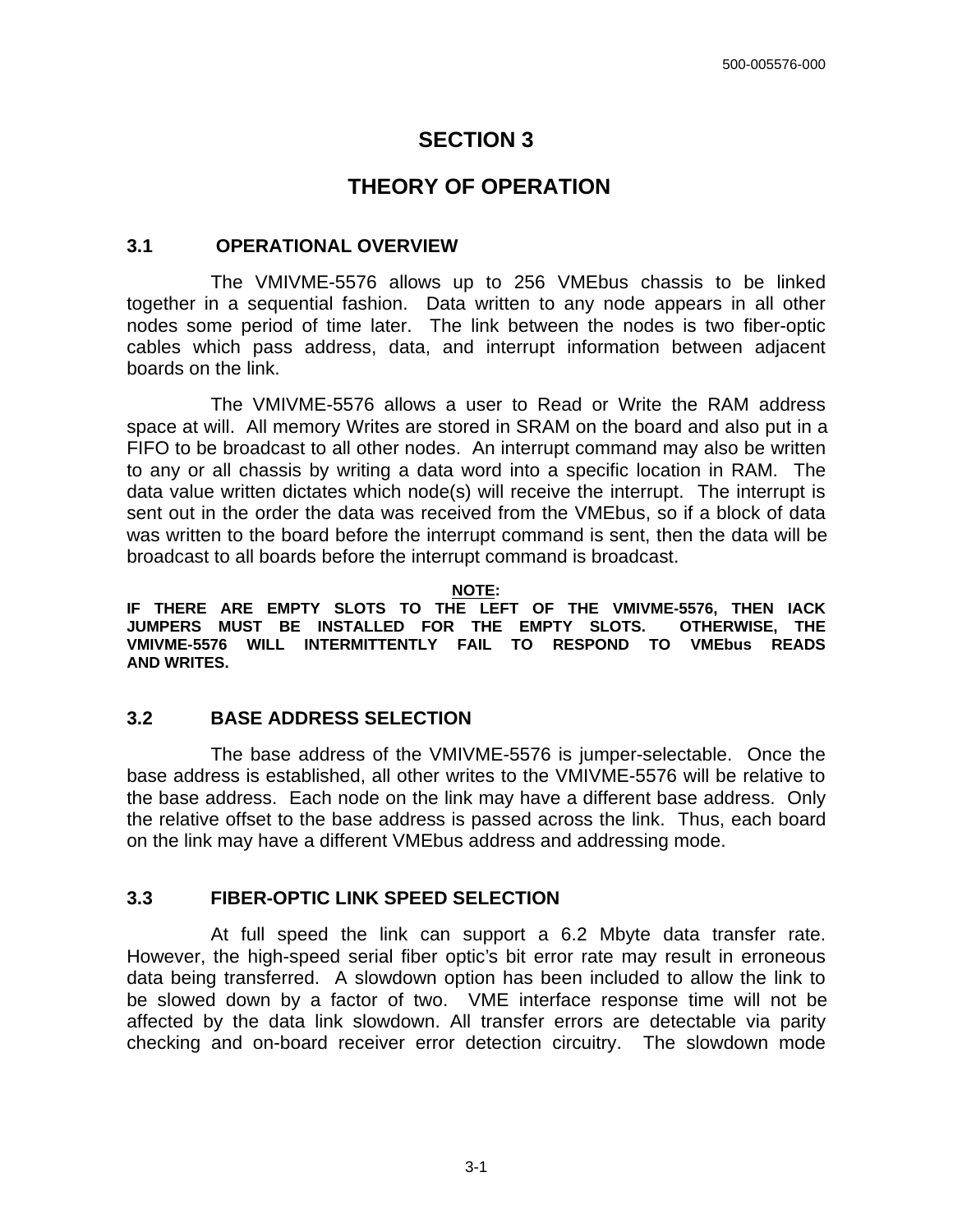results from sending each data twice. The redundant transmissions statistically lowers the probability of data corruption. The probability of data transmission failure of both transmissions is once every three thousand years. Redundant transmissions guarantee that all data will arrive across the link correctly. A fiber-optic transfer error is a rare event and the board which has the receive error has the capability to notify the local VME chassis that it has occurred. In most systems it should be preferable to operate in single transmission mode to maintain high data throughput. In the case a retransmission request is too slow, the double transmission mode is available.

#### **3.4 BUS INTERRUPTER MODULE (BIM)**

To facilitate handling of interrupts, an MC68153 is used on the board. The attention interrupts (INT1, INT2, and INT3) are used to signal an interrupt from a remote chassis. An interrupt (INT0) may be generated when the transmit FIFO on the node being written to by the VMEbus becomes over half full. The transmit FIFO over half full condition occurs when the local node has received data from the local VME chassis but has not been granted permission to transmit its data on the link. All interrupts are masked off at power-up and become enabled under program control.

#### **3.5 ADDRESSING FEATURES**

Not all nodes have to be configured with the same memory size. Nodes may be configured to make optimum use of memory. An example is shown in Figure 3.5-1.

#### **3.6 NODE LATENCY**

If the fiber-optic data bandwidth has not been exceeded, data latency is typically 1.5 µs/node in single transfer mode. Longer latencies will result if data input rates exceed 6.2 Mbytes/sec for a period of time. The transmit FIFOs will back up with data until the half-full interrupts are set off or a bus error occurs in the event the FIFOs become full.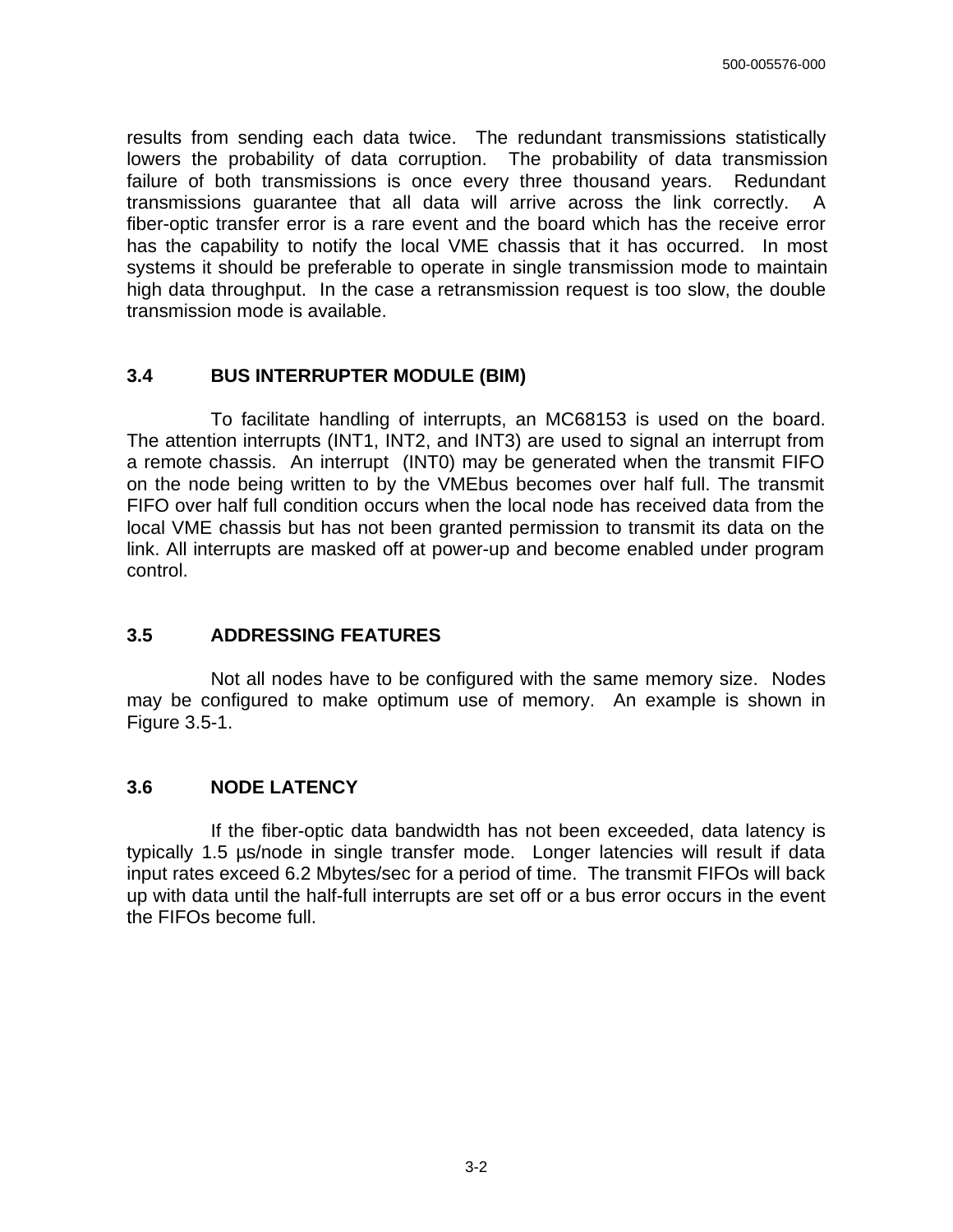

Figure 3.5-1. Example Memory Configurations

Node 0 is configured with 1 Mbyte of memory, Nodes 1 and 2 are configured with 512 K of memory, and Nodes 3 and 4 are configured with 256 K of memory. Because of the relative location of the memory, data written to address range X00000h to X7FFFFh by a processor in Node 0 will also be written into the corresponding address in Node 1. However, no data will be written into Nodes 2, 3, and 4 because there is no memory in that range in those nodes. Similarly, data written into address range X80000h to XBFFFFh in Node 2 will also be written into Nodes 0 and 3, but not Nodes 1 and 4.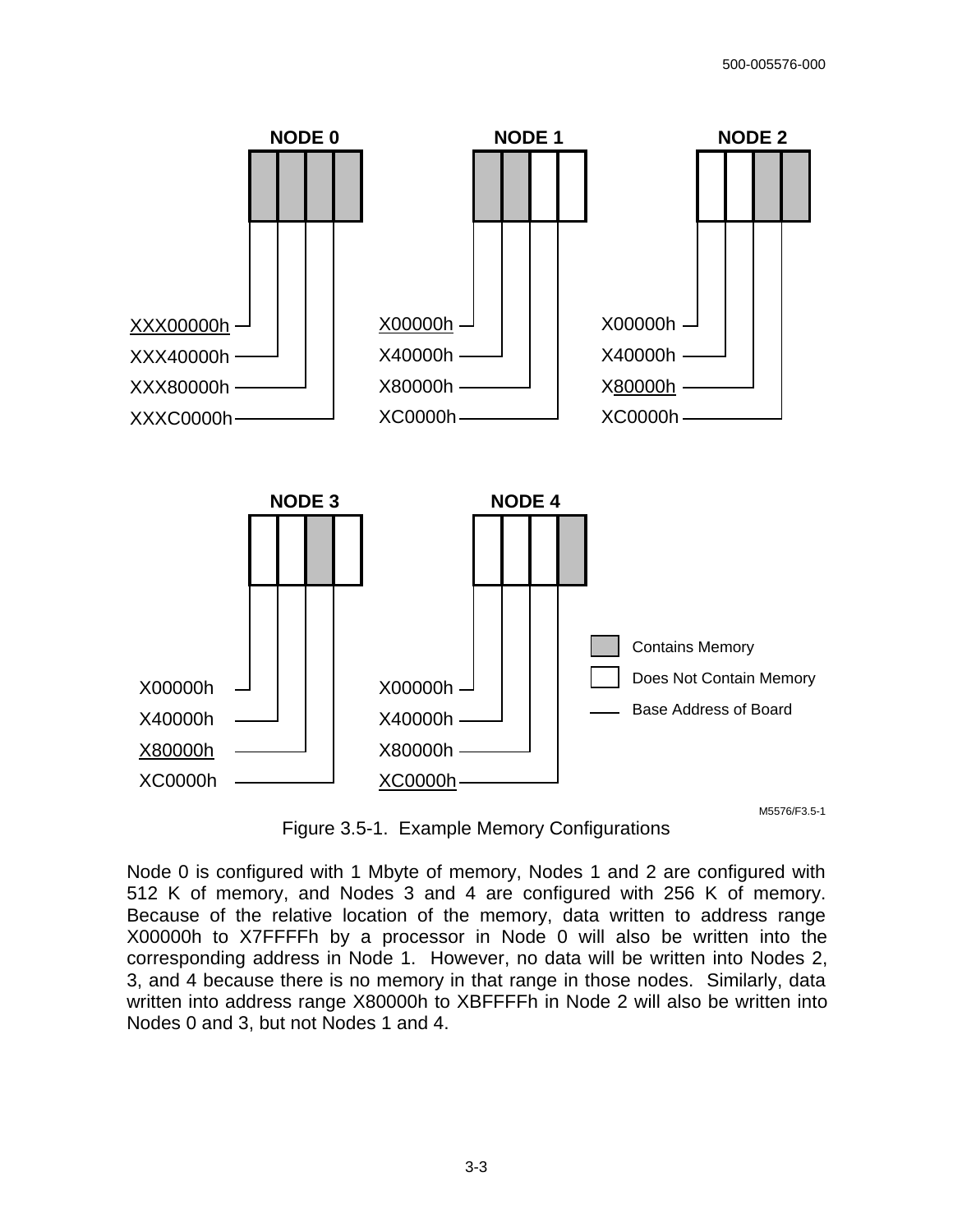## **SECTION 4**

## **PROGRAMMING**

#### **4.1 PROGRAMMING**

 Although the VMIVME-5576 VMEbus Reflective Memory Board is software transparent on power-up, some registers are present to facilitate user information and interrupt generation. Table 4.1-1 shows the memory mapped registers used by the VMIVME-5576.

#### **4.2 BOARD IDENTIFICATION (ID) REGISTER**

The Board ID Register allows the user to verify the presence of the Reflective Memory Board at the correct address. The VMIVME-5576 Board ID number is \$18 HEX.

#### **4.3 NODE ID REGISTER**

A value from 0 to 255 can be read from this byte. The value read corresponds to the node ID jumper selected for the board.

### **4.4 BOARD CONTROL AND STATUS REGISTER (CSR)**

The CSR contains local node state information. The CSR is mapped as follows:

| BIT <sub>7</sub> |                    | $BIT 6$   BIT $5$ |                                            | BIT 4   BIT 3 |                    | $BIT2$ BIT 1 | BIT 0       |
|------------------|--------------------|-------------------|--------------------------------------------|---------------|--------------------|--------------|-------------|
| <b>LED</b>       | RCV<br><b>FULL</b> | TX<br><b>FULL</b> | $\vert$ TX<br>HALF-   HALF-   EMPTY   DATA | <b>BAD</b>    | <b>OWN</b><br>DATA | <b>MASK</b>  | <b>FAST</b> |

BIT 0 - Fast mode (6.2 Mbytes/sec) if high (Read Only)

 Fast mode transmits each data transfer once on the fiber-optic link. If the jumper J5 is installed, each transfer is sent twice on the fiber-optic link (3.2 Mbytes/sec).

BIT 1 - Mask Transfer Error Interrupt Masks on high (Read Only)

 If the mask jumper J3 is installed and INT0 is enabled by software on the bus interrupt module, an interrupt will be generated each time a receive error is detected on the fiber-optic link.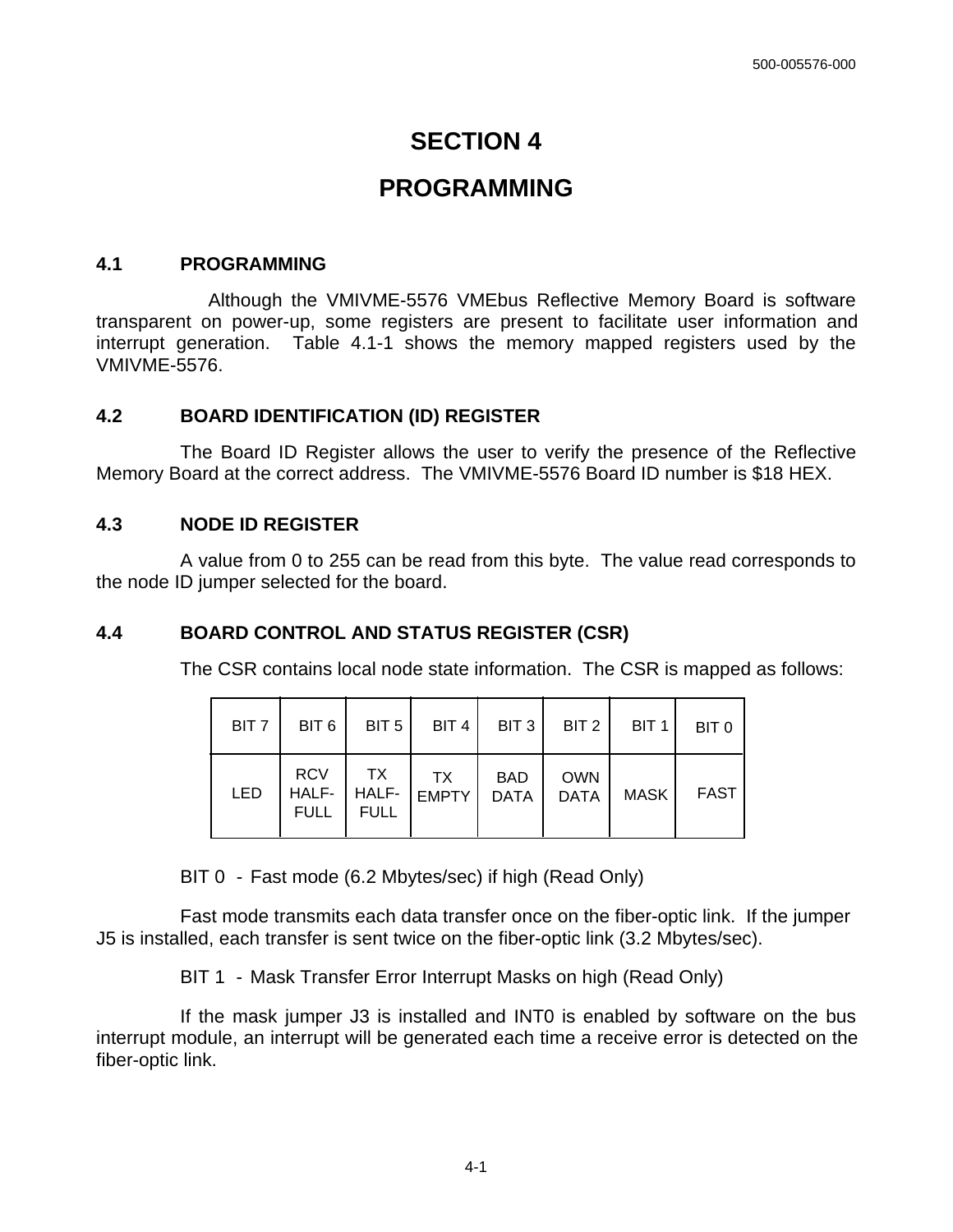| <b>RELATIVE ADDRESS</b><br>(HEX) | <b>DESCRIPTION</b>       | <b>CONTENTS</b>          | <b>WRITE-</b><br><b>READ MODE</b> |
|----------------------------------|--------------------------|--------------------------|-----------------------------------|
|                                  |                          |                          |                                   |
| 01                               | Board ID                 | ID $(18 H)$              | Byte $(R)$                        |
| 04                               | Node ID                  | Node No.                 | Byte $(R)$                        |
| 05                               | <b>CSR</b>               | <b>Status Flags</b>      | Byte (R/W)                        |
| 06                               | <b>CMD Register</b>      | <b>Interrupt Address</b> | Byte (W)                          |
| 07                               | <b>CMD Node</b>          | Node to get Interrupt    | Byte (R/W)                        |
| 23                               | <b>INTO Mode Control</b> | (MC68153 BIM)            | Byte (R/W)                        |
| 26                               | <b>INT1 Sender ID</b>    | Node ID of INT1 Sender   | Byte (R/W)                        |
| 27                               | <b>INT1 Mode Control</b> | (MC68153 BIM)            | Byte (R/W)                        |
| 2A                               | <b>INT2 Sender ID</b>    | Node ID of INT2 Sender   | Byte (R/W)                        |
| 2B                               | <b>INT2 Mode Control</b> | (MC68153 BIM)            | Byte (R/W)                        |
| 2E                               | <b>INT3 Sender ID</b>    | Node ID of INT3 Sender   | Byte (R/W)                        |
| 2F                               | <b>INT3 Mode Control</b> | (MC68153 BIM)            | Byte (R/W)                        |
| 33                               | <b>INTO Vector</b>       | (MC68153 BIM)            | Byte (R/W)                        |
| 37                               | <b>INT1 Vector</b>       | (MC68153 BIM)            | Byte (R/W)                        |
| 3B                               | <b>INT2 Vector</b>       | (MC68153 BIM)            | Byte (R/W)                        |
| 3F                               | <b>INT3 Vector</b>       | (MC68153 BIM)            | Byte (R/W)                        |
| 40                               | <b>RAM</b>               | <b>SRAM</b>              | All modes                         |
|                                  |                          |                          | (Byte, Word,                      |

#### Table 4.1-1. VMIVME-5576 Memory Map



M5576/T4.1-1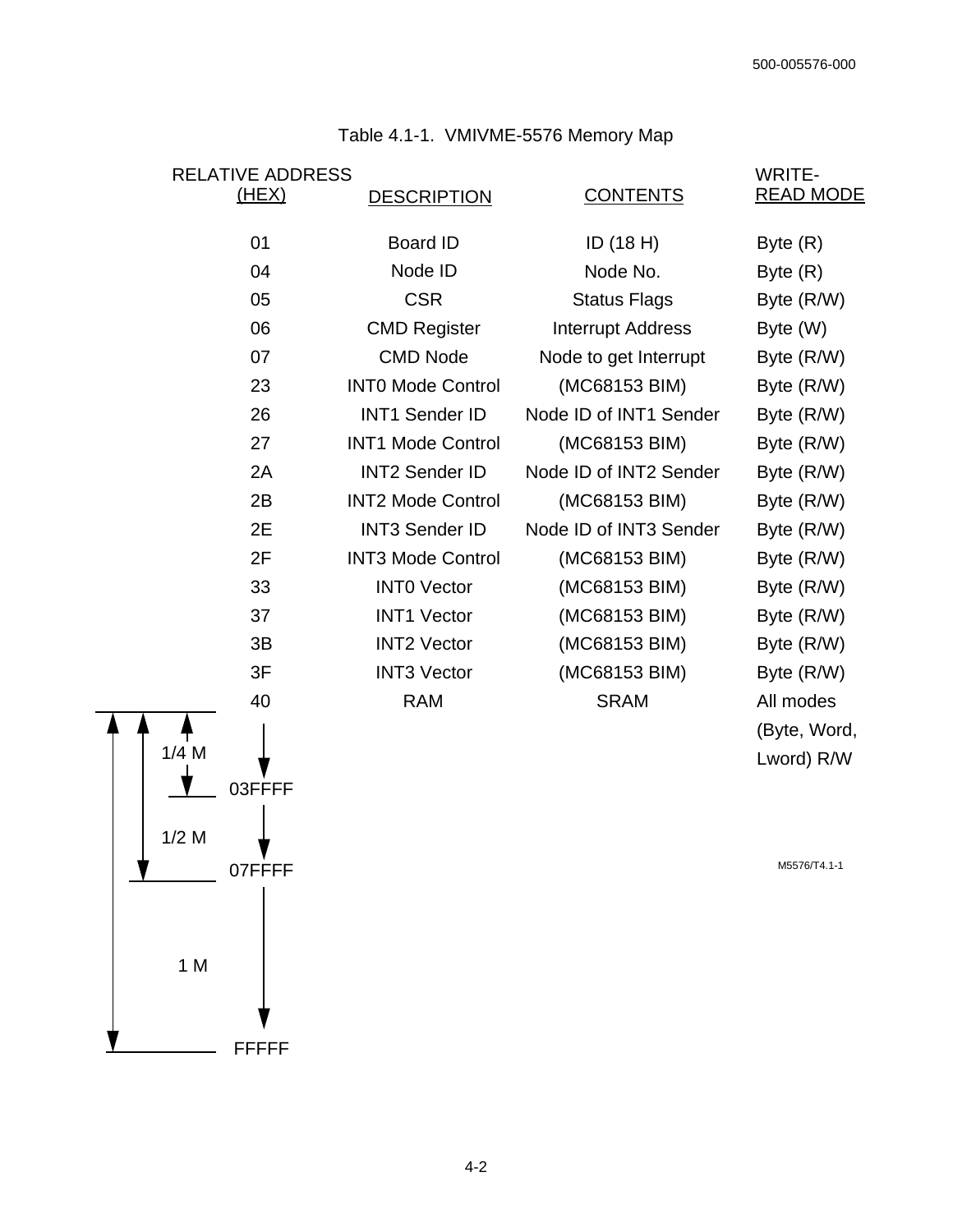#### BIT 2 - Own-data (high if link intact) (Read/Write)

 This bit indicates that the local node has received data back that had originated on the local node. It may be reset by writing this bit to a logic "zero". Once set by receiving its own node ID from the fiber-optic receiver, the bit remains set until cleared by the local VME side.

BIT 3 - Bad-data (high if error occurred) (Read/Write)

 This bit indicates that a single transfer error has occurred. It does not depend on the mask jumper to be removed. In redundant transmission mode (3.2 Mbyts/sec), it indicates only that a transfer error occurred on one of the two transfers.

BIT 4 - Transmit FIFO empty - empty when low (Read Only)

BIT 5 - Transmit FIFO half-full - over half-full when low (Read Only)

 These two bits display status on the transmit FIFO on the local node. The current status of the transmit status is displayed.

BIT 6 - Receive FIFO half-full at least half-full when low (Read Only)

 This bit displays current status of the receive FIFO. This bit should never be low. If this bit goes low, local VME access should be suspended or at least curtailed for a period of time or data loss could occur. This bit going low would be an indication of a local VME problem, i.e., extremely slow release of data strobes after DTACK. In a proper functioning VME system, this should never occur.

BIT 7 - Fail LED Status (Read/Write) logic 1 = LED ON, logic 0 = LED OFF

#### **4.5 PROGRAMMING THE MC68153 BIM**

The MC68153 contains one Interrupt Control Register (ICR) and one Interrupt Vector Register (IVR) for each of the four interrupt sources. All four Control Registers are identical. All four Vector Registers are also identical.

#### **4.5.1 Register Description**

The MC68153 contains eight programmable Read/Write Registers. There are four Control Registers (CRINT0 through CRINT3) that govern operation of the device. The other four (VRINT0 through VRINT3) are Vector Registers that contain the vector data used during an interrupt acknowledge cycle.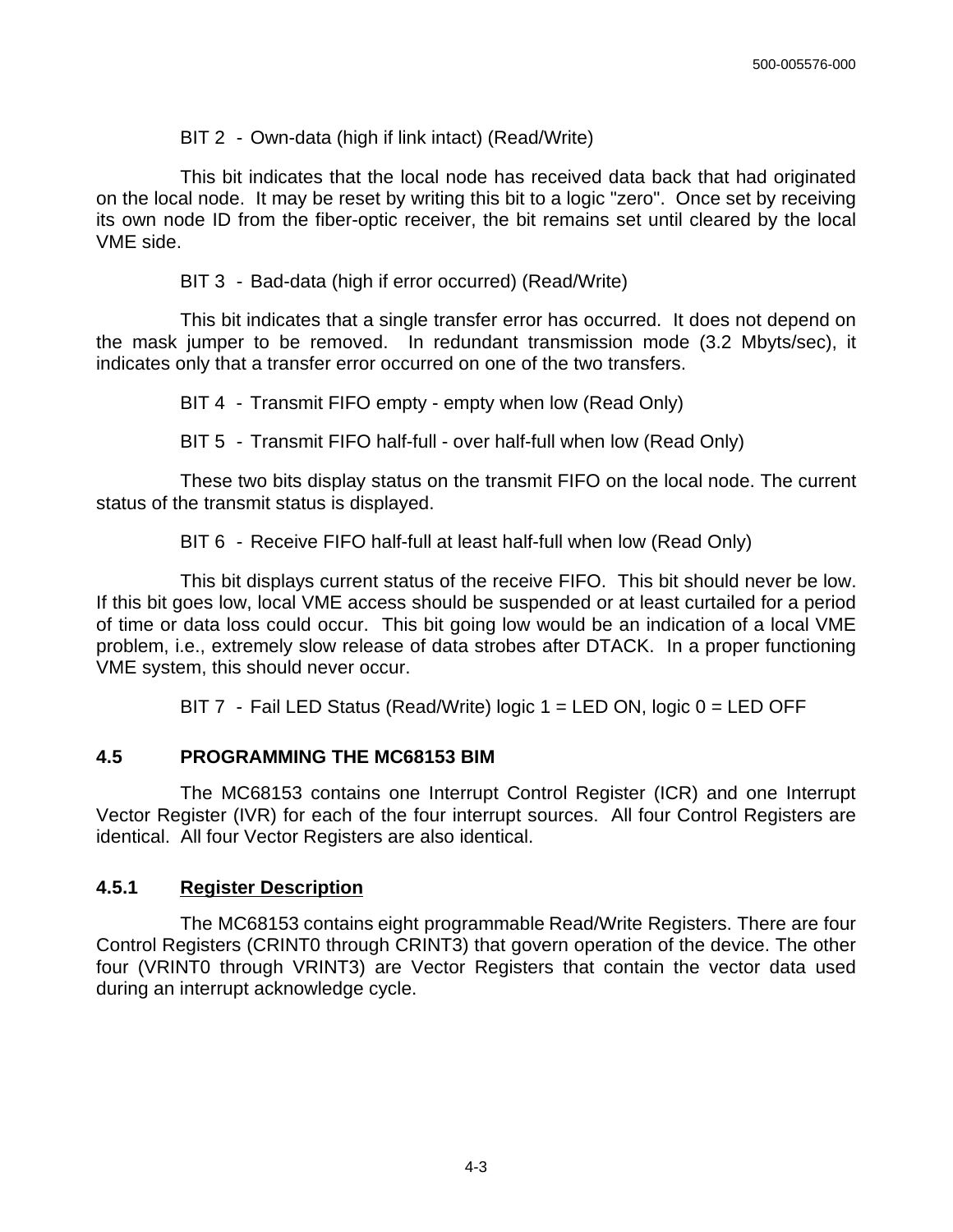#### **4.5.2 Control Registers (23H, 27H, 2BH, 2FH)**

There is a Control Register for each interrupt source, see Table 4.9-1, i.e., CR0 controls INT0, CR1 controls INT1, etc. Each Control Register is divided into several fields:

 a. Interrupt level (L2, L1, L0) - The least significant 3-bit field of the register determines the level at which an interrupt will be generated:

| ി | L0 | <b>IRQ LEVEL</b> |
|---|----|------------------|
|   |    | <b>DISABLED</b>  |
|   |    | IRQ1             |
|   |    | IRQ <sub>2</sub> |
|   |    | IRQ3             |
|   |    | IRQ4             |
|   |    | IRQ5             |
|   |    | IRQ6             |
|   |    | <b>IRQ7</b>      |

A value of "zero" in the field disables the interrupt.

 b. Interrupt Enable (IRE) - This field (Bit 4) must be set (high level) to enable the bus interrupt request associated with the Control Register. Thus, if the INTX line is asserted and IRE is cleared, **no** interrupt request (IRQX) will be asserted.

 c. Interrupt Auto-Clear (IRAC) - If IRAC (Bit 3) is set , IRE (Bit 4) is cleared during an interrupt acknowledge cycle responding to this request. This action of clearing IRE disables the interrupt request. To re-enable the interrupt associated with this register, IRE must be set again by writing to the Control Register.

 d. External/Internal (X/IN) - Bit 5 of the Control Register determines the response of the MC68153 during an interrupt acknowledge cycle. If the X/IN bit is clear (low level) the BIM will respond with vector data and a DTACK signal, i.e., an internal response, If X/IN is set, the vector is not supplied and no DTACK is given by the BIM, i.e., an external device should respond. Always set to "zero" for the VMIVME-5576.

e. Flag (F) - Bit 7 is a flag that can be changed without affecting chip operation.

 f. Flag Auto-Clear (FAC) - If FAC (Bit 6) is set, the Flag bit is automatically cleared during an interrupt acknowledge cycle.

#### **4.5.3 Vector Registers (33H, 37H, 3BH, 3FH)**

 Each interrupt input has its own associated Vector Register, see Table 4.9-2. Each register is eight bits wide and supplies a data byte during its interrupt acknowledge cycle if the associated External/Internal (X/IN) Control Register bit is clear ("zero"). This data can be status, identification, or address information depending on system usage. The information is programmed by the system user.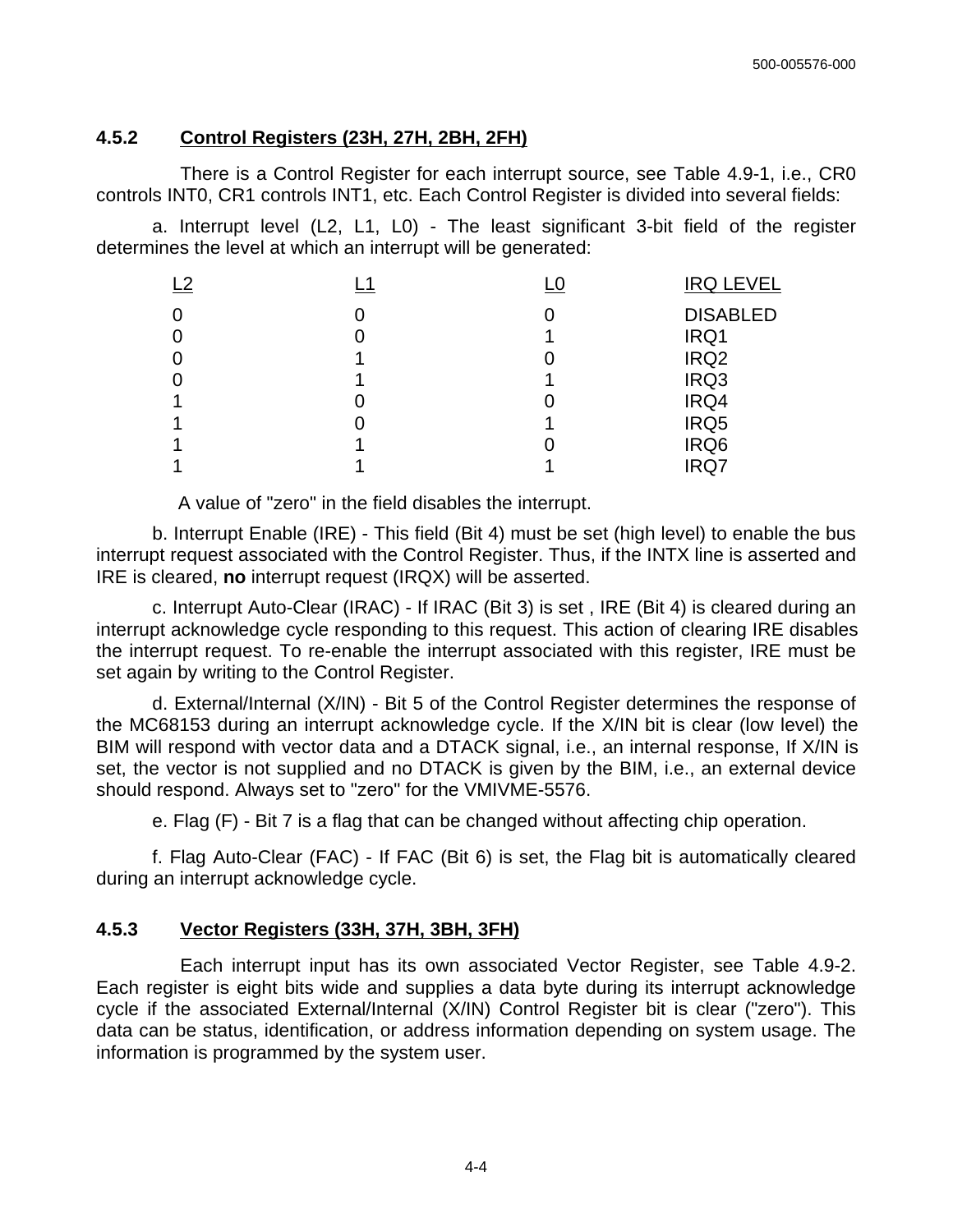#### **4.5.4 Device Reset**

When the MC68153 is reset, the registers are set to a known condition. The Control Registers are set to all "zeros" (low). The Vector Registers are set to \$0F. This value is the MC68000 vector for an uninitialized interrupt vector.

#### **4.6 THE COMMAND REGISTER DEFINITION (06H)**

The VMIVME-5576 may generate an interrupt in any or all other chassis through the use of the Command Register. Valid choices for interrupts are: 1,2,3. Table 4.6-1 shows all combinations possible. The interrupts are processed just like data so all words sent previous to the interrupt command will be present on receiving board's memory before the interrupt will be issued to the receiving board. The Command Register is Write only.

Table 4.6-1. VMIVME-5576 Interrupt Codes

| D7 | לנו | 1)4 | D <sub>3</sub> | D <sub>2</sub> |               | <b>FUNCTION</b>                                                                                                                                                                                                                            |
|----|-----|-----|----------------|----------------|---------------|--------------------------------------------------------------------------------------------------------------------------------------------------------------------------------------------------------------------------------------------|
|    |     |     |                |                |               | $0 - 0$ - not valid, no interrupt is generated<br>$0 \quad 1 -$ interrupt 1 is generated (INT level set by CRINT1)<br>$0 -$ interrupt 2 is generated (INT level set by CRINT2)<br>$1 -$ interrupt 3 is generated (INT level set by CRINT3) |
|    |     |     |                |                | X X X X X X — | interrupt is generated in all chassis                                                                                                                                                                                                      |
|    |     |     |                |                | X X X X X X — | interrupt is generated in chassis ID which was written<br>previously at relative address 07H. A word or Lword<br>Write can specify both interrupt type and receiving<br>Node ID in one transfer.                                           |
|    |     |     |                |                |               | M5576/T4.6-1                                                                                                                                                                                                                               |

 In the event of an external interrupt (i.e., int1, int2, int3), the VMIVME-5576 will prevent the loss of any subsequent interrupt of the same type through the use of a dedicated FIFO for each interrupt type. The interrupt handler must execute a Read of the sender ID Register in order to allow the next interrupt of the same type to be sent to the BIM. An example is that an interrupt int1 has been sent across the link immediately followed by a second int1. The receiving node must determine that the VMIVME-5576 has issued a int1 through the use of the resulting VME int level (0 through 7) and its vector. The second interrupt will remain in the int1 FIFO until the receiving node executes a Read of location 26 HEX which will allow the second interrupt int1 to be issued to the BIM. This method guarantees that all interrupts sent on the link will be serviced and the receiver knows the ID of the node which sent the interrupt it is currently servicing. Only one Read per interrupt is allowed, otherwise loss of subsequent interrupts may occur.

 The three interrupt FIFOs are 512 bytes deep so up to 512 interrupts of any level may be queued in the FIFO. A clear function is executed upon a Write to the int ID Register so an interrupt level that has been masked off for some time and contains many global or local interrupts previously sent may be cleared out without servicing them. Only new interrupts received will be serviced. Since the interrupts originally go through the same receive FIFO as data, all data sent before the interrupt will be present in the local node's memory before the interrupt is issued to the local node.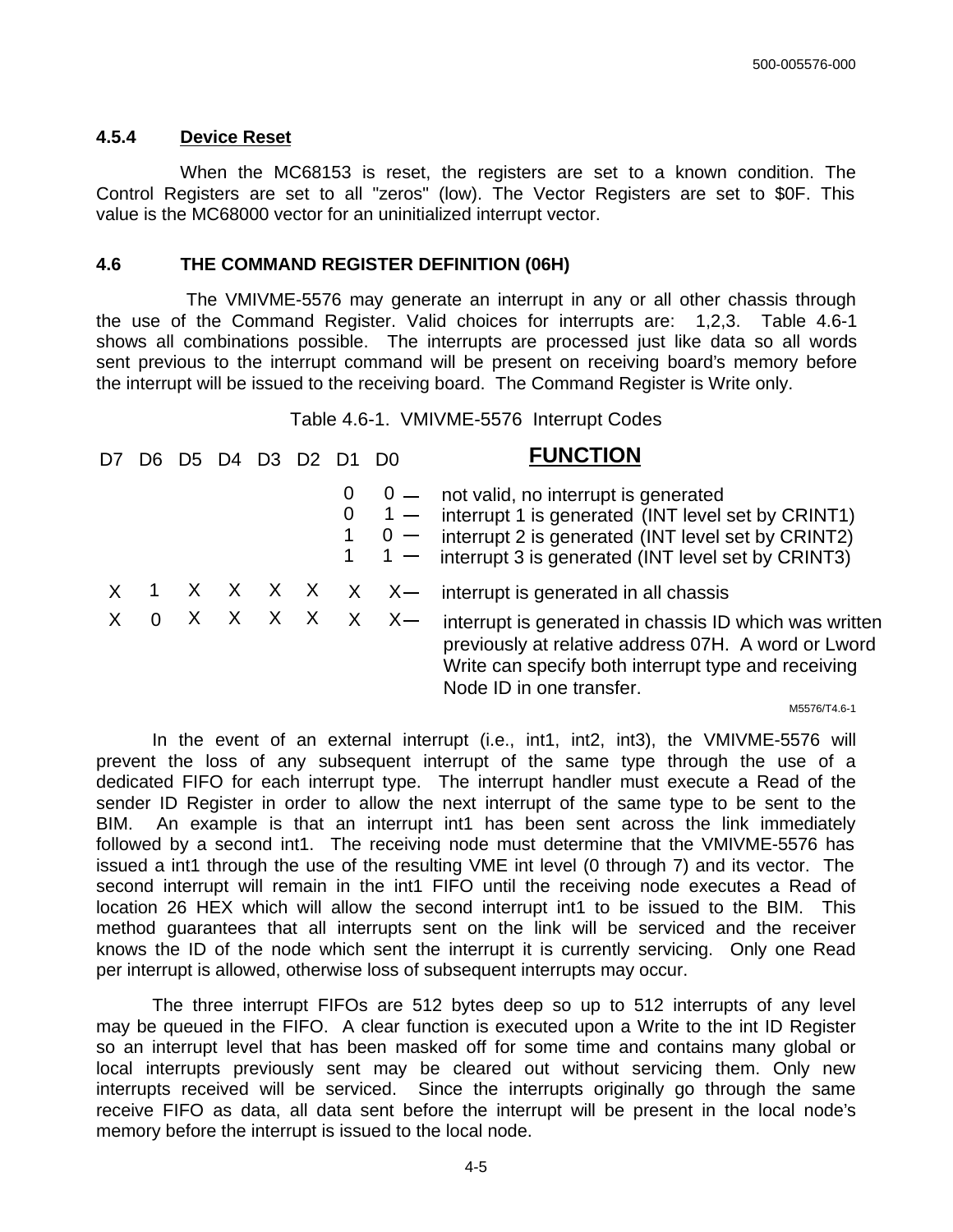#### **4.7 COMMAND NODE (07H)**

 This register contains the node ID of the node to receive the interrupt sent by writing the command register. This register must be set at the same time by using a 16-bit word write to both command register and command node or prior to writing the command register. Table 4.7-1 shows node ID patterns.

| D7 | D6 | D5 | D4 | D3 | D <sub>2</sub> | D۹ | D <sub>0</sub> |        |
|----|----|----|----|----|----------------|----|----------------|--------|
|    |    |    |    |    |                |    |                | Node 0 |
|    |    |    |    |    |                |    |                | Node 1 |
|    |    |    |    |    |                |    |                |        |
|    |    |    |    |    |                |    |                |        |
|    |    |    |    |    |                |    |                |        |
|    |    |    |    |    |                |    |                | Node   |
|    |    |    |    |    |                |    |                | 255    |

|  |  | Table 4.7-1. VMIVME-5576 Node IDs |
|--|--|-----------------------------------|
|--|--|-----------------------------------|

M5576/T4.7-1

#### **4.8 INTERRUPT SENDER ID REGISTERS (26H, 2AH, 2EH)**

The three interrupt sender ID registers contain the ID of the node which originated the interrupt currently being serviced. All data sent across the fiber-optic link is tagged with the ID of the originating node so it may be removed from the link once it has been passed around the link one time. The ID is stored in the appropriate register if the data word received is an interrupt. As part of the interrupt handler software, the user must read the appropriate ID register in order to re-arm the currently used interrupt. This process insures that all interrupts sent to the node will be processed. The user may or may not use the ID but it must be read as part of the interrupt handler process.

 In the event that a certain interrupt has been masked off at the BIM, the FIFO for that interrupt may be cleared by writing to the ID register for the specific interrupt level before the BIM is armed. The ID write process is to be done in addition to the BIM arming process. In the interrupt handling sequence, the user should do only one read per interrupt cycle. Erroneous results will be caused by multiple reads.

#### **4.9 LOCAL STATUS INTERRUPT**

 The fourth interrupt on the MC68153 (INT0) is dedicated to generate an interrupt in the event that the local FIFOs become half-full or a corrupt transfer has been received. If the interrupt is not disabled, every time the local VMIVME-5576 is written to and the transmit FIFO is over half full or a transfer error occurs, an INT0 will be generated. The half-full information flag is also available by looking at the CSR. If the transmit FIFO is allowed to become full and the FIFO half full is set, a BERR will be generated when a Write is attempted to the VMIVME-5576. Tables 4.9-1 and 4.9-2 show the architecture of MC68153 registers. The corrupt transfer interrupt may be masked off by removing the mask jumper. This is done so the user will not be bothered by interrupts in redundant transfer mode.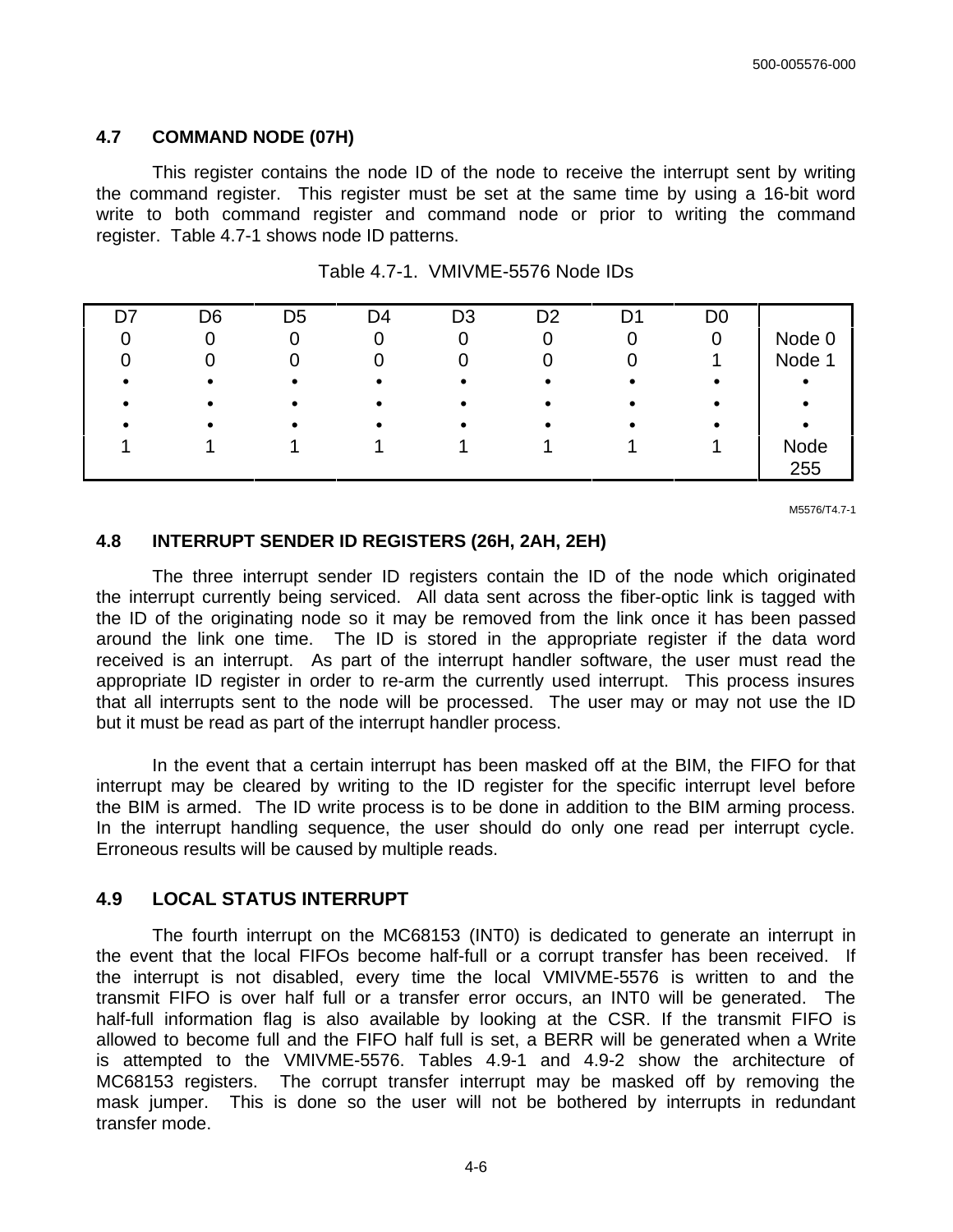#### Table 4.9-1. BIM Register Mapping for Interrupts, 0 to 3

#### **\$XX23 CONTROL REGISTER INT0 (INT0 - TRANSMIT FIFO OVER HALF FULL)**

| BIT <sub>7</sub> | BIT 6                                      | BIT <sub>5</sub>         | BIT <sub>4</sub>            | BIT <sub>3</sub>                          | BIT <sub>2</sub> | BIT <sub>1</sub>       | BIT 0 |
|------------------|--------------------------------------------|--------------------------|-----------------------------|-------------------------------------------|------------------|------------------------|-------|
| <b>FLAG</b>      | <b>FLAG</b><br><b>AUTO</b><br><b>CLEAR</b> | <b>VECTOR</b>            | <b>INT</b><br><b>ENABLE</b> | <b>INT</b><br><b>AUTO</b><br><b>CLEAR</b> |                  | <b>INTERRUPT LEVEL</b> |       |
| F                | <b>FAC</b>                                 | 0=INTERNAL<br>1=EXTERNAL | <b>IRE</b>                  | 1=AUTO<br>$0 = NO$                        | L <sub>2</sub>   | L1                     | L0    |

#### **\$XX27 CONTROL REGISTER INT1 (INT 1 - RECEIVED INTERRUPT FROM OTHER NODES)**

| BIT <sub>7</sub> | BIT 6                                      | BIT <sub>5</sub>         | BIT 4                       | BIT <sub>3</sub>                          | BIT 2 | BIT <sub>1</sub>       | BIT <sub>0</sub> |
|------------------|--------------------------------------------|--------------------------|-----------------------------|-------------------------------------------|-------|------------------------|------------------|
| <b>FLAG</b>      | <b>FLAG</b><br><b>AUTO</b><br><b>CLEAR</b> | <b>VECTOR</b>            | <b>INT</b><br><b>ENABLE</b> | <b>INT</b><br><b>AUTO</b><br><b>CLEAR</b> |       | <b>INTERRUPT LEVEL</b> |                  |
| F                | <b>FAC</b>                                 | 0=INTERNAL<br>1=EXTERNAL | IRE                         | 1=AUTO<br>$0 = NO$                        | L2    | L1                     | L0               |

#### **\$XX2B CONTROL REGISTER INT2 (INT2 - RECEIVED INTERRUPT FROM OTHER NODES)**

| BIT <sub>7</sub> | BIT 6                                      | BIT <sub>5</sub>         | BIT <sub>4</sub>            | BIT <sub>3</sub>                          | BIT <sub>2</sub> | BIT <sub>1</sub>       | BIT <sub>0</sub> |
|------------------|--------------------------------------------|--------------------------|-----------------------------|-------------------------------------------|------------------|------------------------|------------------|
| <b>FLAG</b>      | <b>FLAG</b><br><b>AUTO</b><br><b>CLEAR</b> | <b>VECTOR</b>            | <b>INT</b><br><b>ENABLE</b> | <b>INT</b><br><b>AUTO</b><br><b>CLEAR</b> |                  | <b>INTERRUPT LEVEL</b> |                  |
| F                | <b>FAC</b>                                 | 0=INTERNAL<br>1=EXTERNAL | <b>IRE</b>                  | 1=AUTO<br>$0 = NO$                        | L <sub>2</sub>   | L1                     | L0               |

#### **\$XX2F CONTROL REGISTER INT3 (INT3 - RECEIVED INTERRUPT FROM OTHER NODES)**

| BIT <sub>7</sub> | BIT 6                                      | BIT <sub>5</sub>         | BIT <sub>4</sub>            | BIT <sub>3</sub>                          | BIT <sub>2</sub> | BIT <sub>1</sub>       | BIT 0 |
|------------------|--------------------------------------------|--------------------------|-----------------------------|-------------------------------------------|------------------|------------------------|-------|
| <b>FLAG</b>      | <b>FLAG</b><br><b>AUTO</b><br><b>CLEAR</b> | <b>VECTOR</b>            | <b>INT</b><br><b>ENABLE</b> | <b>INT</b><br><b>AUTO</b><br><b>CLEAR</b> |                  | <b>INTERRUPT LEVEL</b> |       |
| F                | <b>FAC</b>                                 | 0=INTERNAL<br>1=EXTERNAL | IRE                         | $1 = AUTO$<br>$0 = NO$                    | L <sub>2</sub>   | L1                     | L0    |

M5576/T4.9-1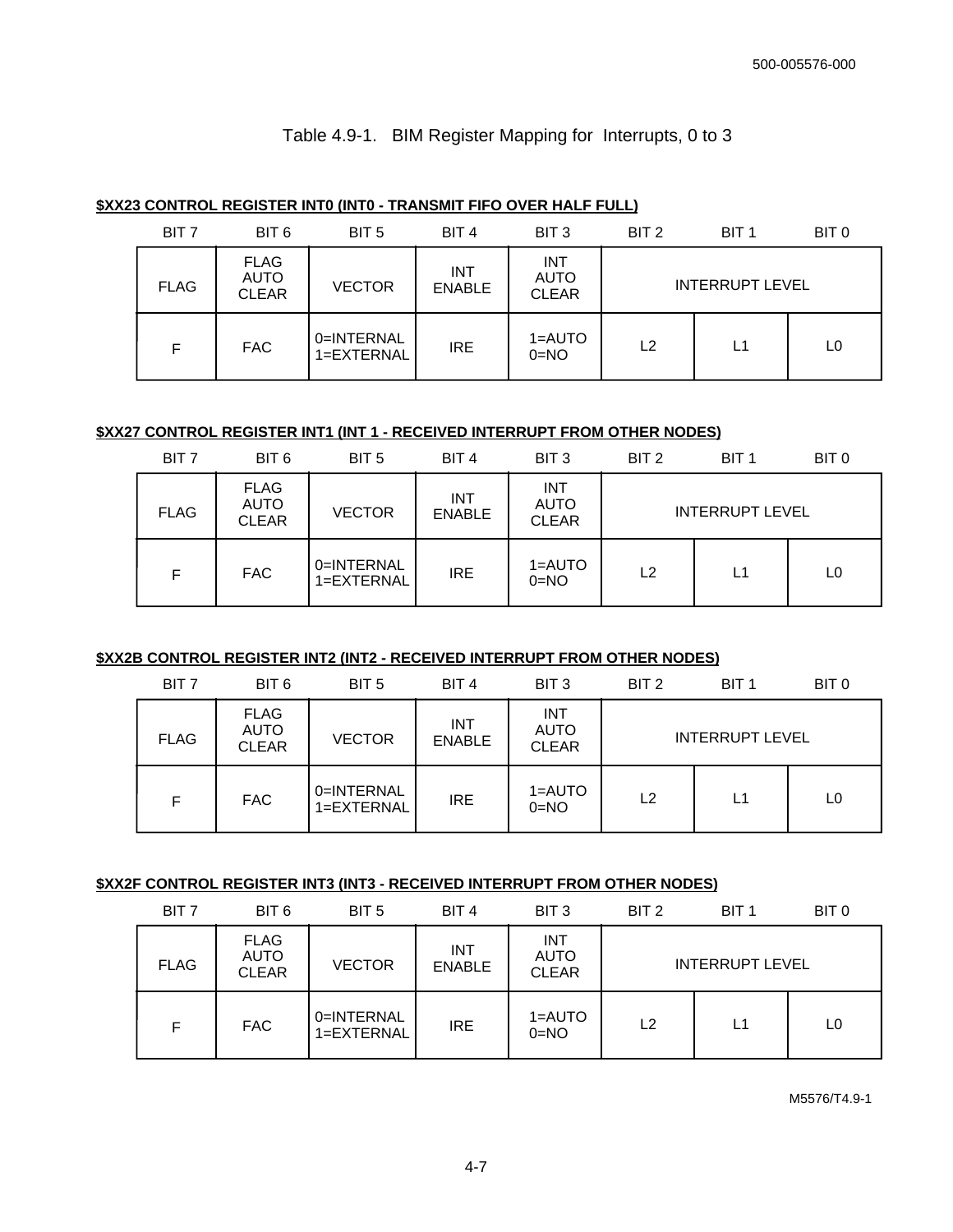## Table 4.9-2. BIM Vector Register Mapping

#### **\$XX33 VECTOR REGISTER INT0**

|    |    |    |    | <b>VECTOR REGISTER</b> |    |    |    |
|----|----|----|----|------------------------|----|----|----|
| 17 | V6 | V5 | V4 | V <sub>3</sub>         | V2 | 71 | V0 |

#### **\$XX37 VECTOR REGISTER INT1**

|                |    |    | <b>VECTOR REGISTER</b> |    |    |    |    |
|----------------|----|----|------------------------|----|----|----|----|
| V <sub>7</sub> | V6 | V5 | V4                     | V3 | V2 | V1 | V0 |

#### **\$XX3B VECTOR REGISTER INT2**

|                |    |    | <b>VECTOR REGISTER</b> |    |    |    |    |
|----------------|----|----|------------------------|----|----|----|----|
| V <sub>7</sub> | ۷6 | V5 | V4                     | V3 | V2 | V1 | V0 |

#### **\$XX3F VECTOR REGISTER INT3**

|    |    |            | <b>VECTOR REGISTER</b> |    |    |    |    |
|----|----|------------|------------------------|----|----|----|----|
| 17 | V6 | $\sqrt{5}$ | V4                     | V3 | V2 | V1 | V0 |

M5576/T4.9-2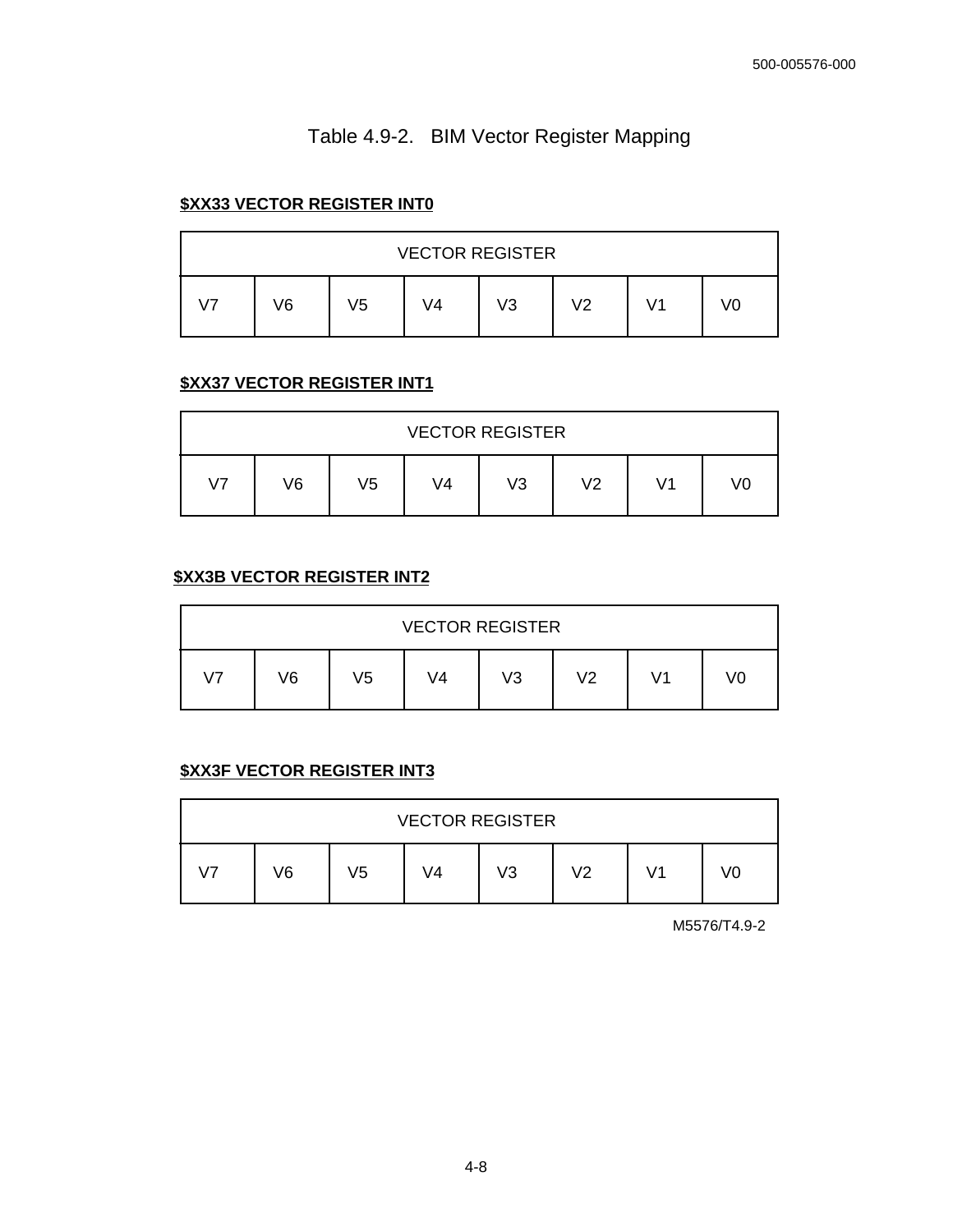## **SECTION 5**

## **CONFIGURATION AND INSTALLATION**

#### **5.1 UNPACKING PROCEDURES**

\*\*\*\*\*\*\*\*\*\*\*\*\*\*\* \*\*\*\*\*\*\*\*\*\*\*\*\*\*\* \* \* \* \* \* **CAUTION** 

**SOME OF THE COMPONENTS ASSEMBLED ON VMIC's PRODUCTS MAY BE SENSITIVE TO ELECTROSTATIC DISCHARGE AND DAMAGE MAY OCCUR ON BOARDS THAT ARE SUBJECTED TO A HIGH ENERGY ELECTROSTATIC FIELD. WHEN THE BOARD IS TO BE LAID ON A BENCH FOR CONFIGURING, ETC., IT IS SUGGESTED THAT CONDUCTIVE MATERIAL BE INSERTED UNDER THE BOARD TO PROVIDE A CONDUCTIVE SHUNT. UNUSED BOARDS SHOULD BE STORED IN THE SAME PROTECTIVE BOXES IN WHICH THEY WERE SHIPPED.**

 Upon receipt, any precautions found in the shipping container should be observed. All items should be carefully unpacked and thoroughly inspected for damage that might have occurred during shipment. The board(s) should be checked for broken components, damaged printed circuit board(s), heat damage, and other visible contamination. All claims arising from shipping damage should be filed with the carrier and a complete report sent to VMIC together with a request for advice concerning the disposition of the damaged item(s).

#### **5.2 PHYSICAL INSTALLATION**

\*\*\*\*\*\*\*\*\*\*\*\*\*\*\* \*\*\*\*\*\*\*\*\*\*\*\*\*\*\* \* \* \* \* CAUTION \*<br>\* \* \* \* \* \* \* \* \* \* \* <sup>\*</sup>

#### **DO NOT INSTALL OR REMOVE BOARD WHILE POWER IS APPLIED.**

 De-energize the equipment and insert the board into an appropriate slot of the chassis. While ensuring that the board is properly aligned and oriented in the supporting card guides, slide the board smoothly forward against the mating connector until firmly seated.

#### **5.3 JUMPER INSTALLATIONS**

Figures 5.3-1 shows the layout of jumpers on the Reflective Memory board.

 J-4 and J-7 are address jumpers. These jumpers must be set to the desired base address of the board as described in paragraphs 5.3.1 through 5.3.3. J3, J5, J8, and J9 must be set to configure other functions of the board as described in paragraphs 5.3.4 through 5.3.7.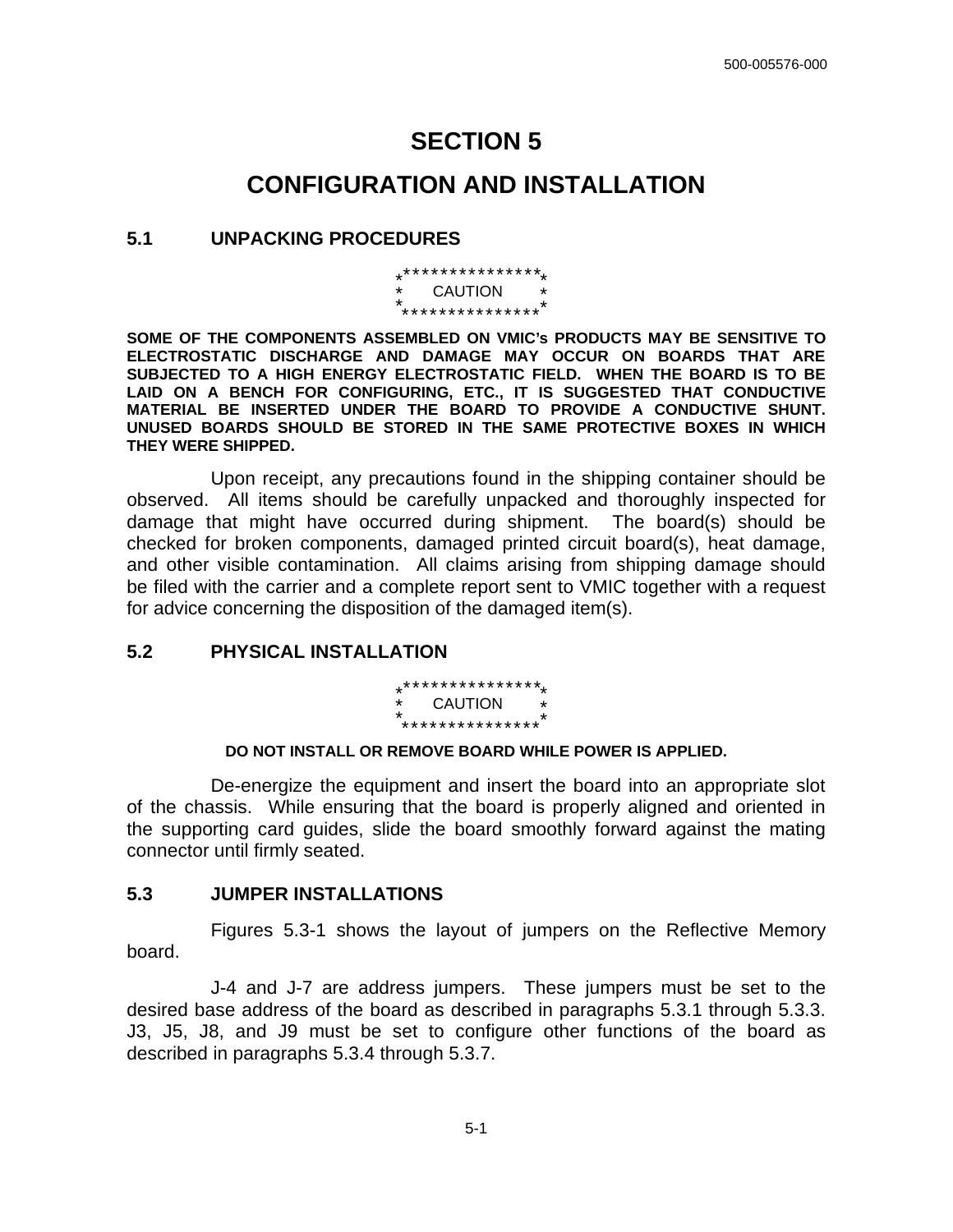

Figure 5.3-1. VMIVME-5576 Jumper Fields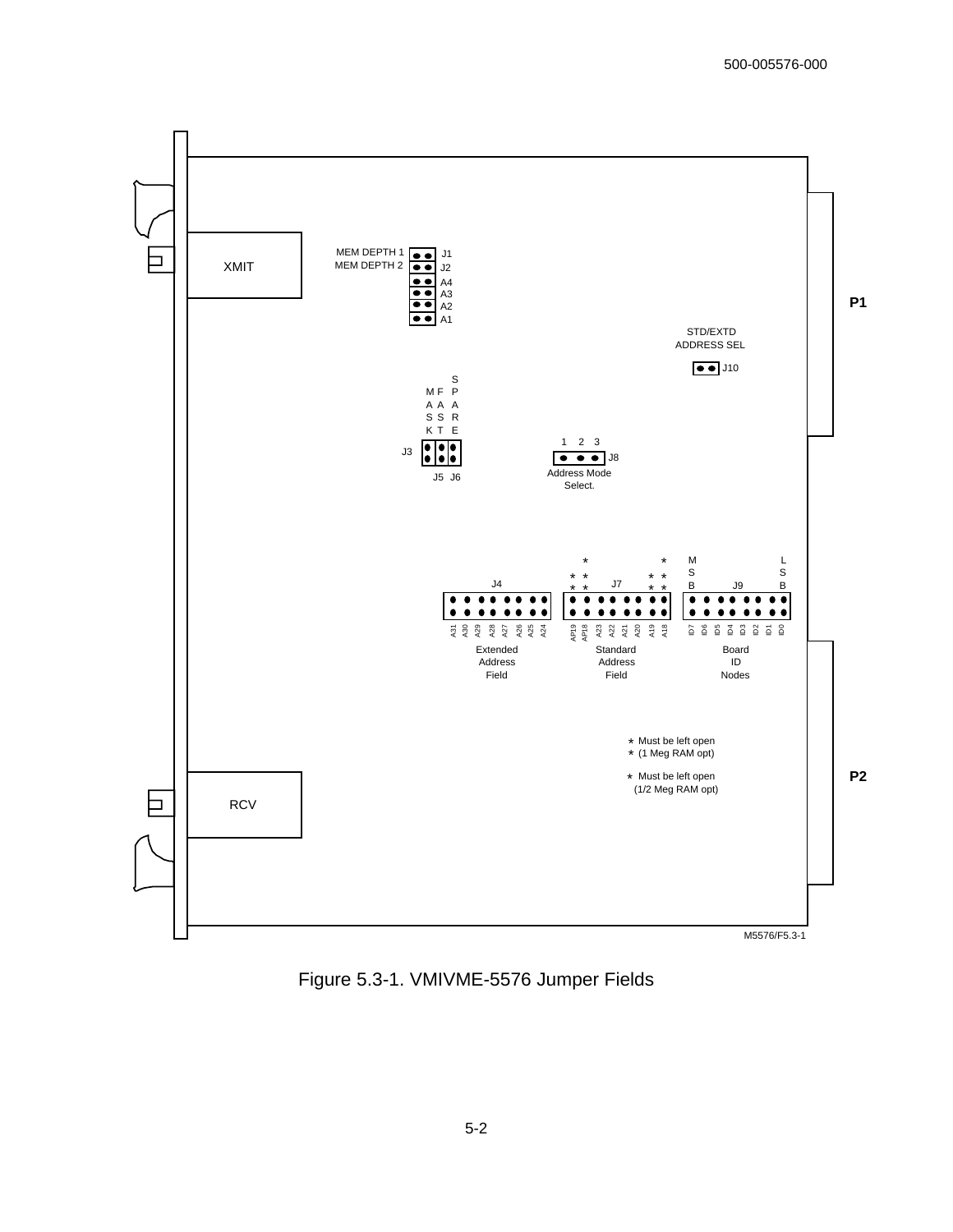#### **5.3.1 Extended Address Field (J4)**

 If the extended address jumper, J10, is installed, the extended address match field becomes active. The extended address field selects A31 through A24. An installed jumper is a logic low and no jumper is a logic "one". Refer to Figures 5.3.1-1 and 5.3.1-2.

#### **5.3.2 Address Pass Through Field (J7)**

J1 and J2 are configured at the factory and should not need configuration by the user. The information in the rest of this paragraph is for reference only. Refer to Figure 5.3.2-1.

 Since the Reflective Memory Board may operate at several different SRAM sizes, the Address field must be able to accommodate the different memory sizes. The Address Pass Through Field performs this function.

 If the 1 Meg SRAM option is used, the address field A23 through A20 are valid options for standard address jumper selections. The 512 K SRAM option is the same as the 1 Meg option with the addition of the AP19 pass through jumper. The A19 standard address field jumper may also be used with this option. Refer to Figures 5.3.2-2 and 5.3.2-3.

 Since the address pass through jumper pattern is fixed by board memory depth, the field is hard-wired at the factory for the optional memory depth used on the board.

#### **5.3.3 Standard Address Match Field (J7)**

 The standard address match field is always active. An installed jumper indicates a logic "zero" address. Some jumpers must be left open (no jumper) depending on the board memory options. The Active fields are as follows:

- \*1 Meg: (A23 through A20) A19 and A18 must be left open (Both Pass Through and Address Field)
- 512 K: (A23 through A19) A18 must be left open (Both Pass Through and Address Field)
- 256 K: (A23 through A18)

 Jumper fields which must be left open due to memory options specified are left unpopulated on the PCB, i.e., for 512 Kbyte SRAM option, A18 is not used for Standard Address decode and thus, it must be left open. In the 1 Mbyte version, both A18 and A19 address jumpers must be left open.

<sup>\*</sup> No jumper is logic "one".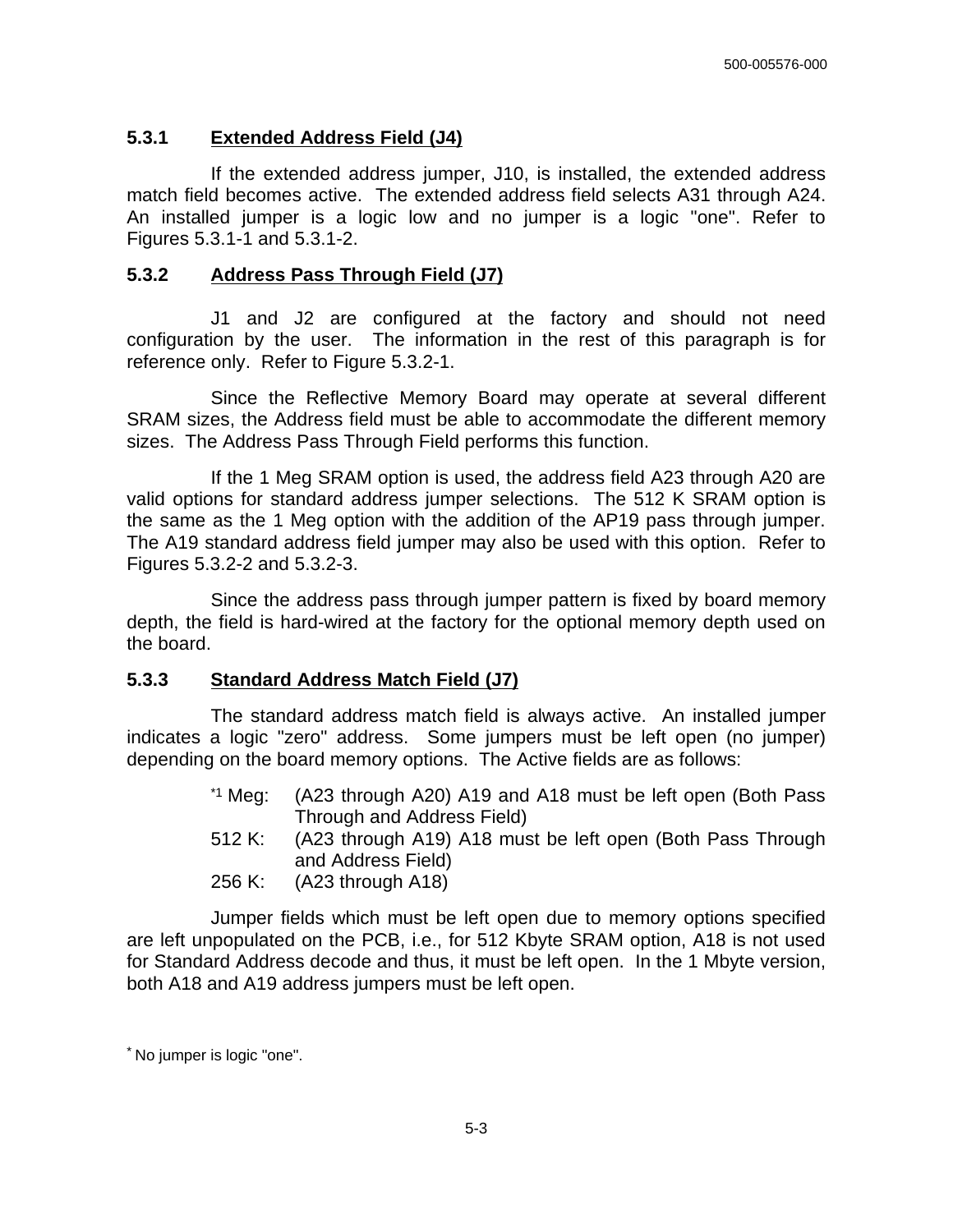

Figure 5.3.1-1. VMIVME-5576 Extended Address Jumper Fields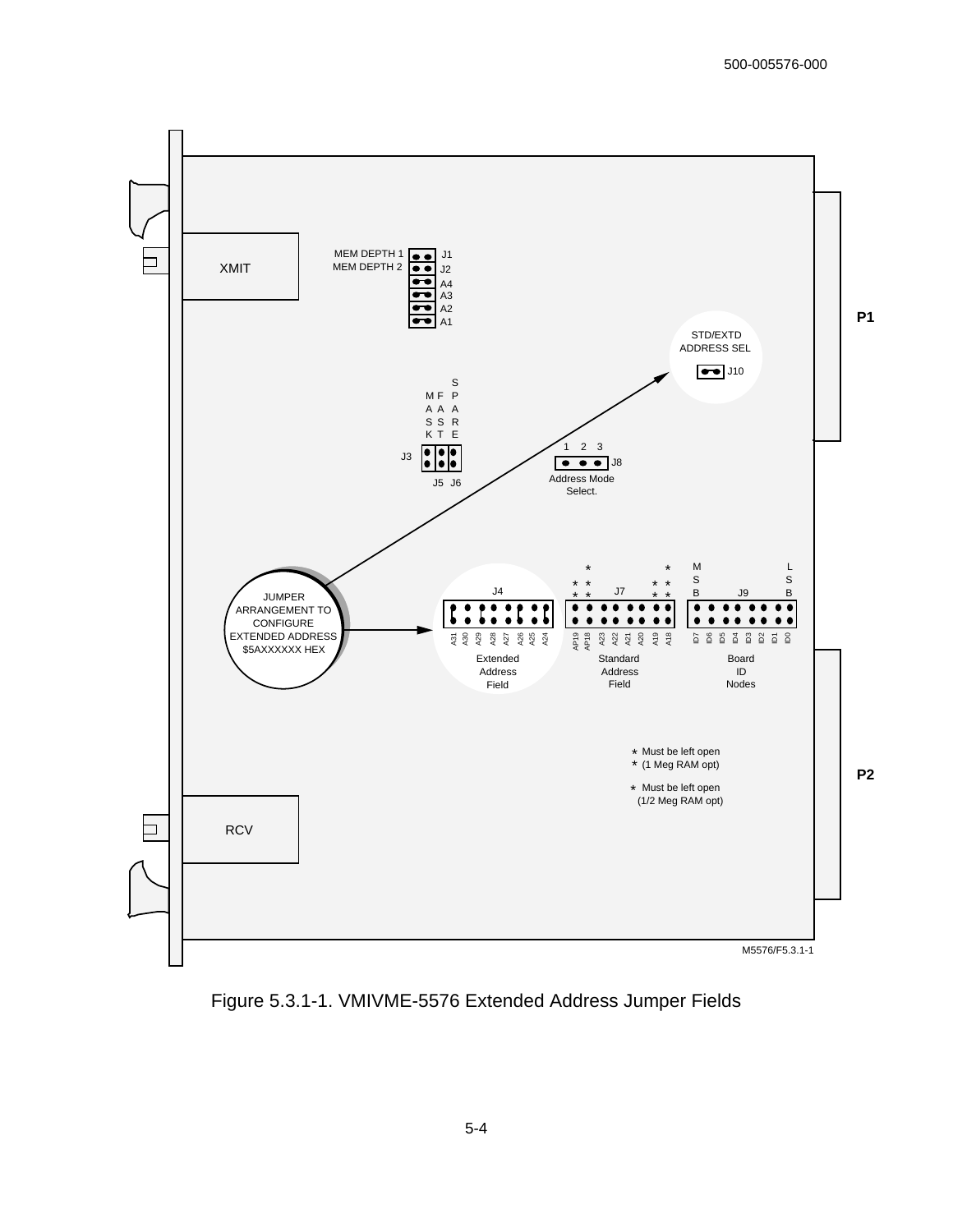

Figure 5.3.1-2. VMIVME-5576 Standard Address Jumper Fields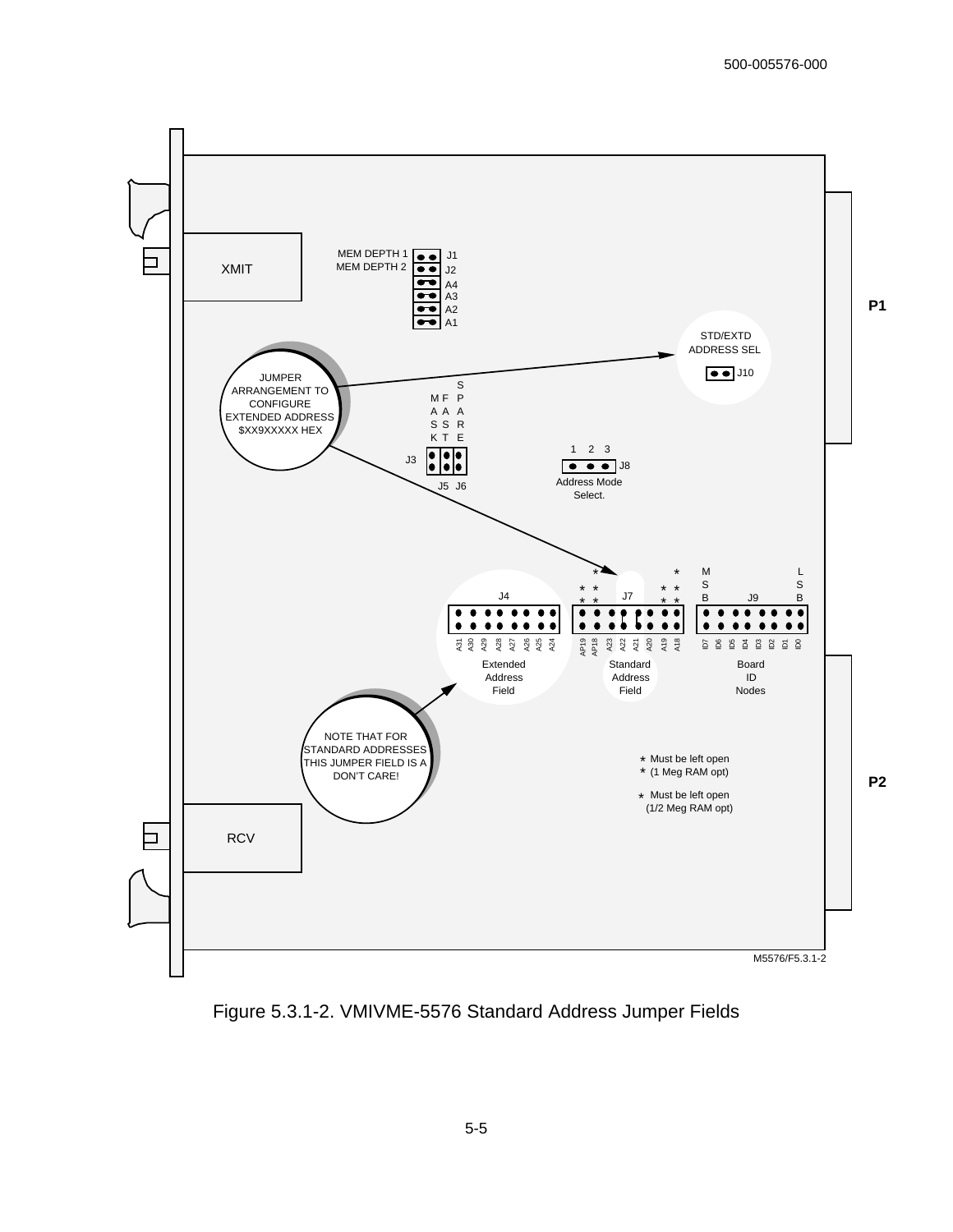

Figure 5.3.2-1. VMIVME-5576 RAM Option Jumper Fields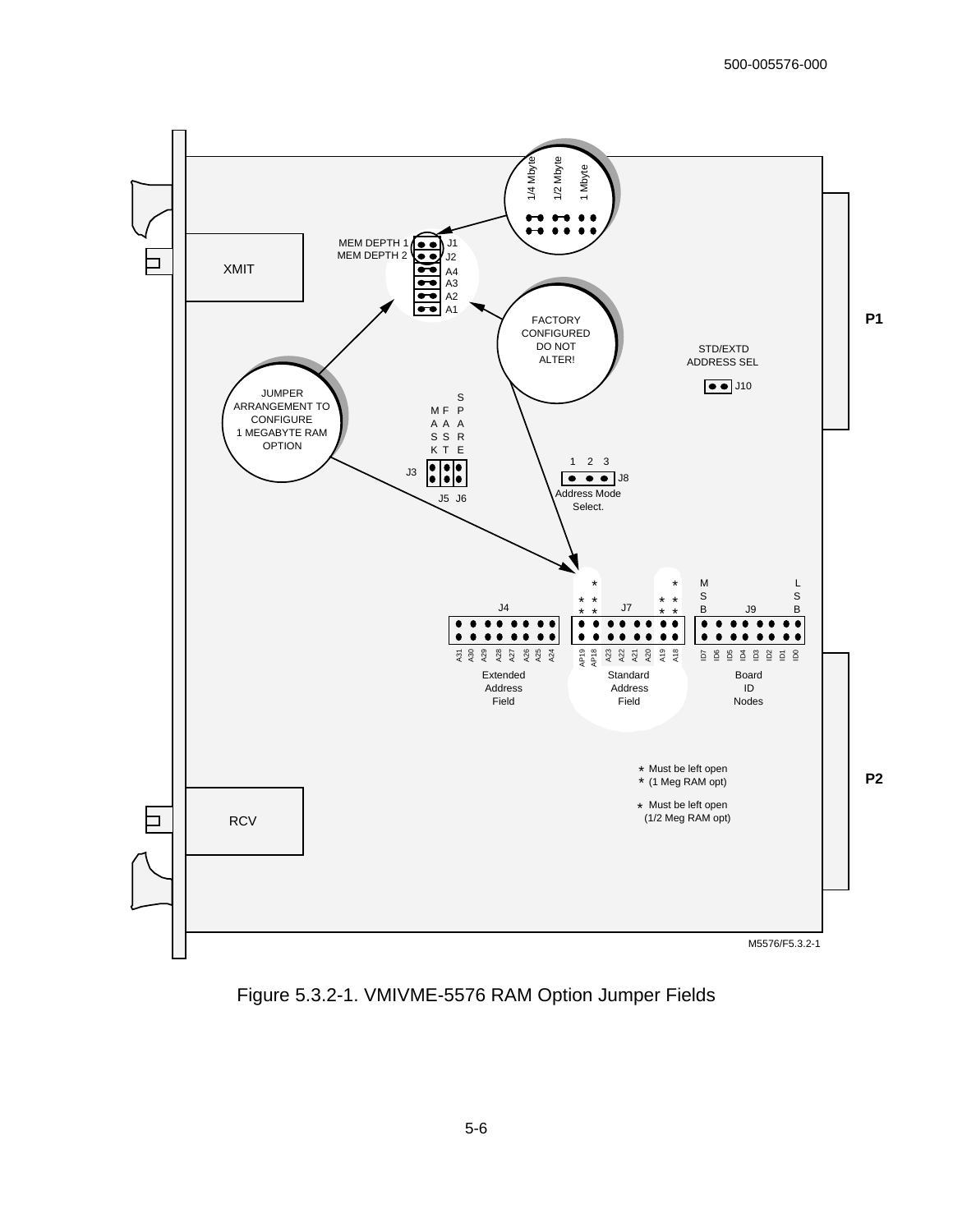

Figure 5.3.2-2. VMIVME-5576 Extended Address with 1/2 Mbyte Option Example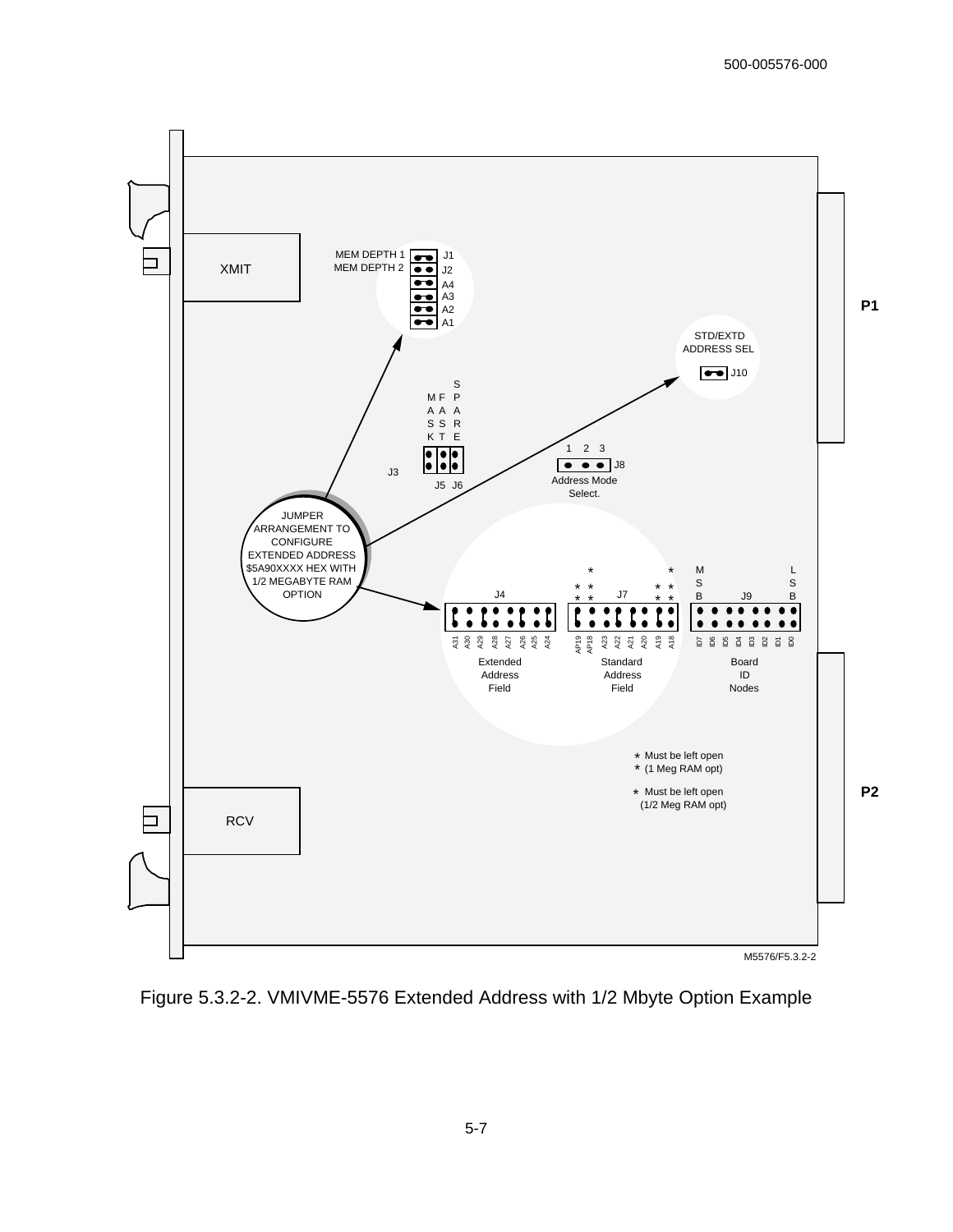

Figure 5.3.2-3. VMIVME-5576 Extended Address with 1/4 Mbyte Option Example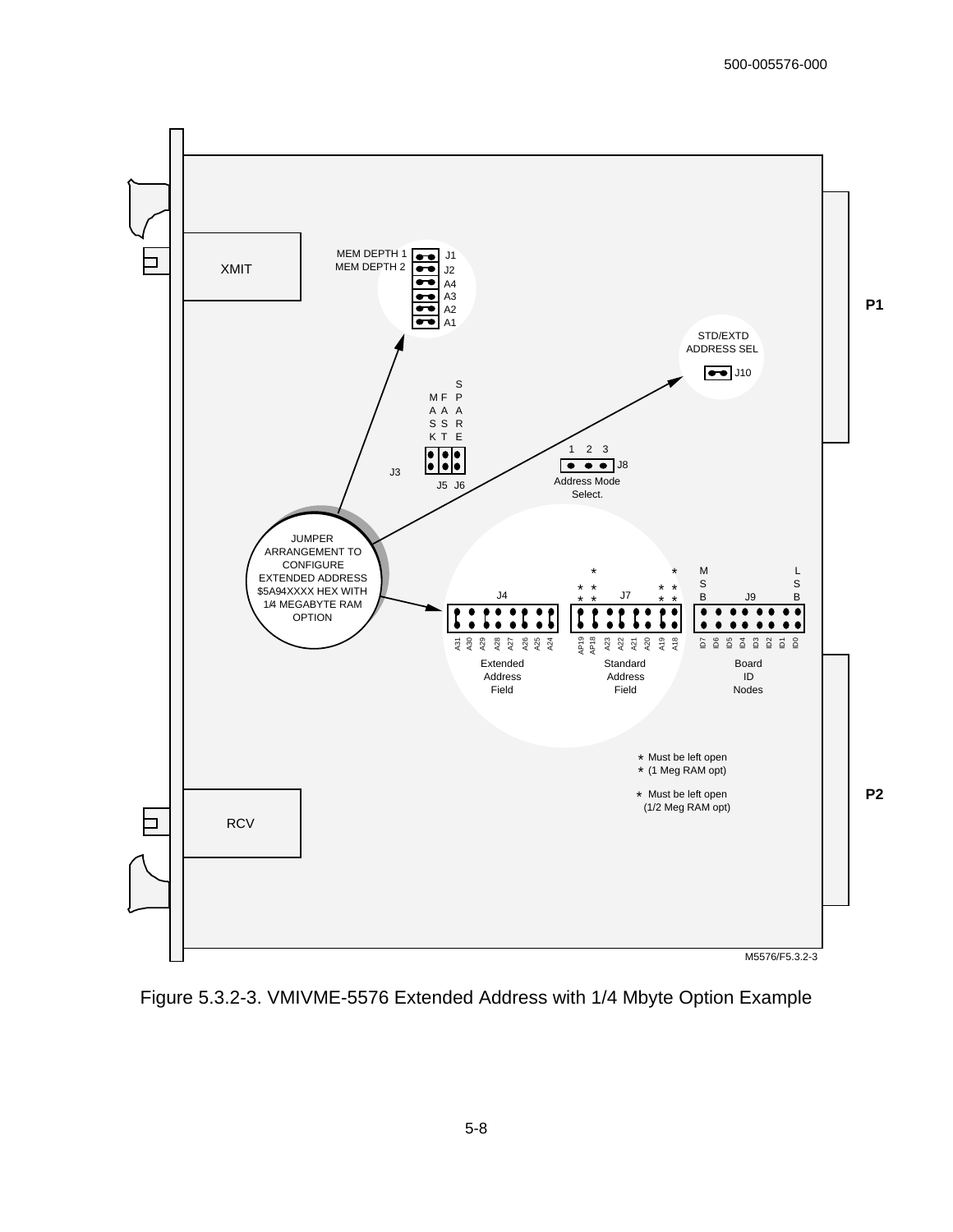#### **5.3.4 Board Node ID Field (J9)**

The Board Node ID field identifies each board on the Memory link. No ID may be used more than once on the link. All nodes on the link should be sequentially numbered starting with 0. Jumper field J9, provides a double hexidecimal digit defining the board node ID. An installed jumper sets the corresponding bit to 0. There is no relation between node number and physical position on the link. Nodes may be physically located in any order. Refer to Figure 5.3.4-1.

#### **5.3.5 Address Modifier Select (J8)**

 The Reflective Memory Board may operate in one of three modes, supervisory data access, nonprivileged data access, or both. The different options are shown in Figures 5.3.5-1 and 5.3.5-2.



Figure 5.3.5-1. Address Modifier Jumper Options

#### **5.3.6 Fast Field (J5)**

 If the J5 jumper is left off the fiber-optic link rate is 6.2 Mbytes. If the jumper is present, the link rate is 3.2 Mbytes. The 3.2 Mbytes rate results from transmitting every data word twice. If an error is detected in the first transmission, it is thrown away and the second transmission of data is used. If the first transmission is okay, the second is ignored.

#### **5.3.7 Mask Field (J3)**

 If the mask jumper is present, the INT0 on the MC68153 interrupt IC is set when a data error is detected. The CSR can be read to determine if the INT0 was set by the transmitter becoming half-full or by a transfer error. If the mask jumper is removed then no interrupt is generated. In redundant transfer mode, the user does not care if a transfer error occurs on a single transfer since the second transfer statistically is certain to be received correctly. The CSR bit 3 is always set if a single transfer error is detected regardless of the state of the mask jumper.

#### **5.3.8 Spare Field (J6)**

Not used.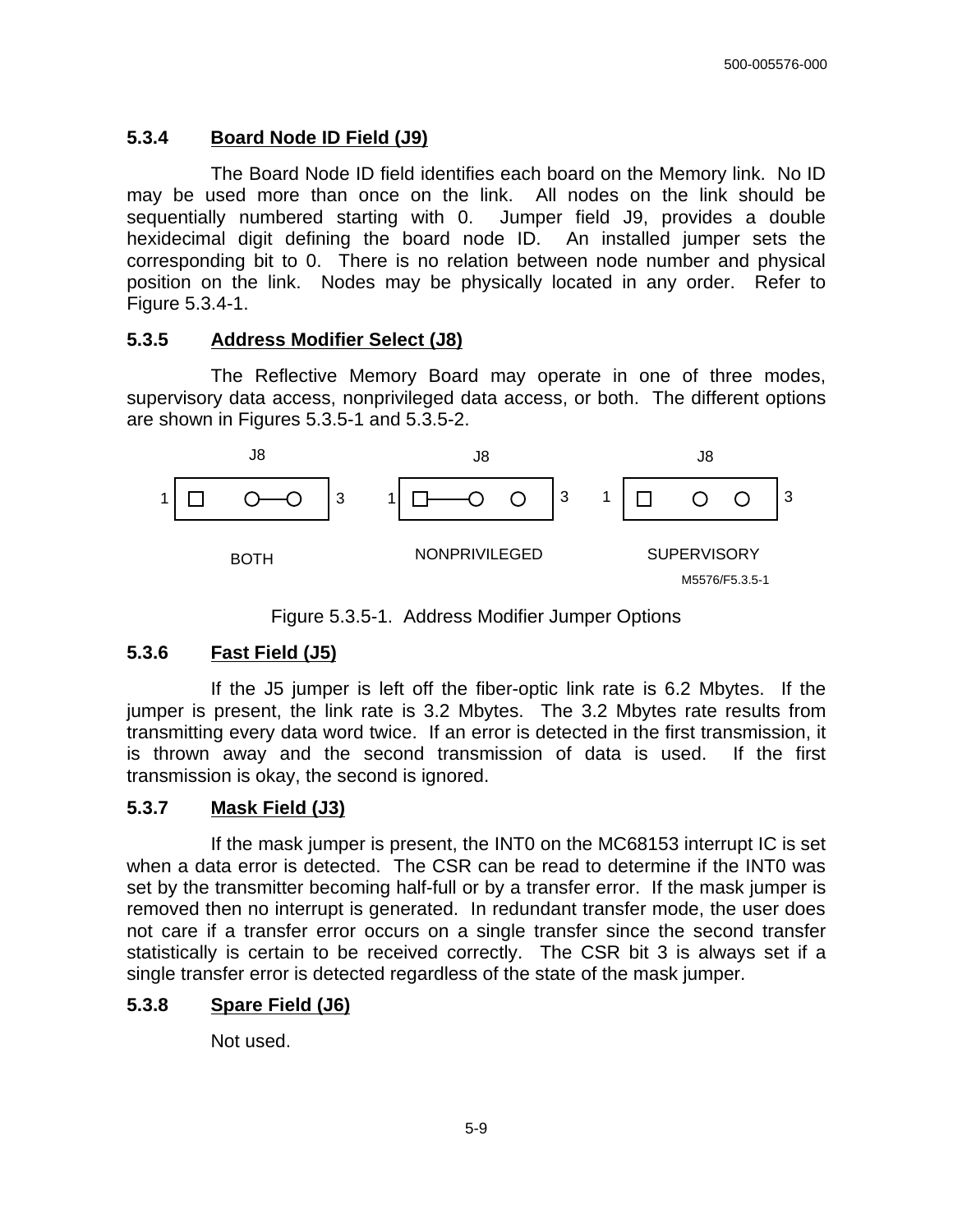

Figure 5.3.4-1. VMIVME-5576 Board Node ID Jumper Field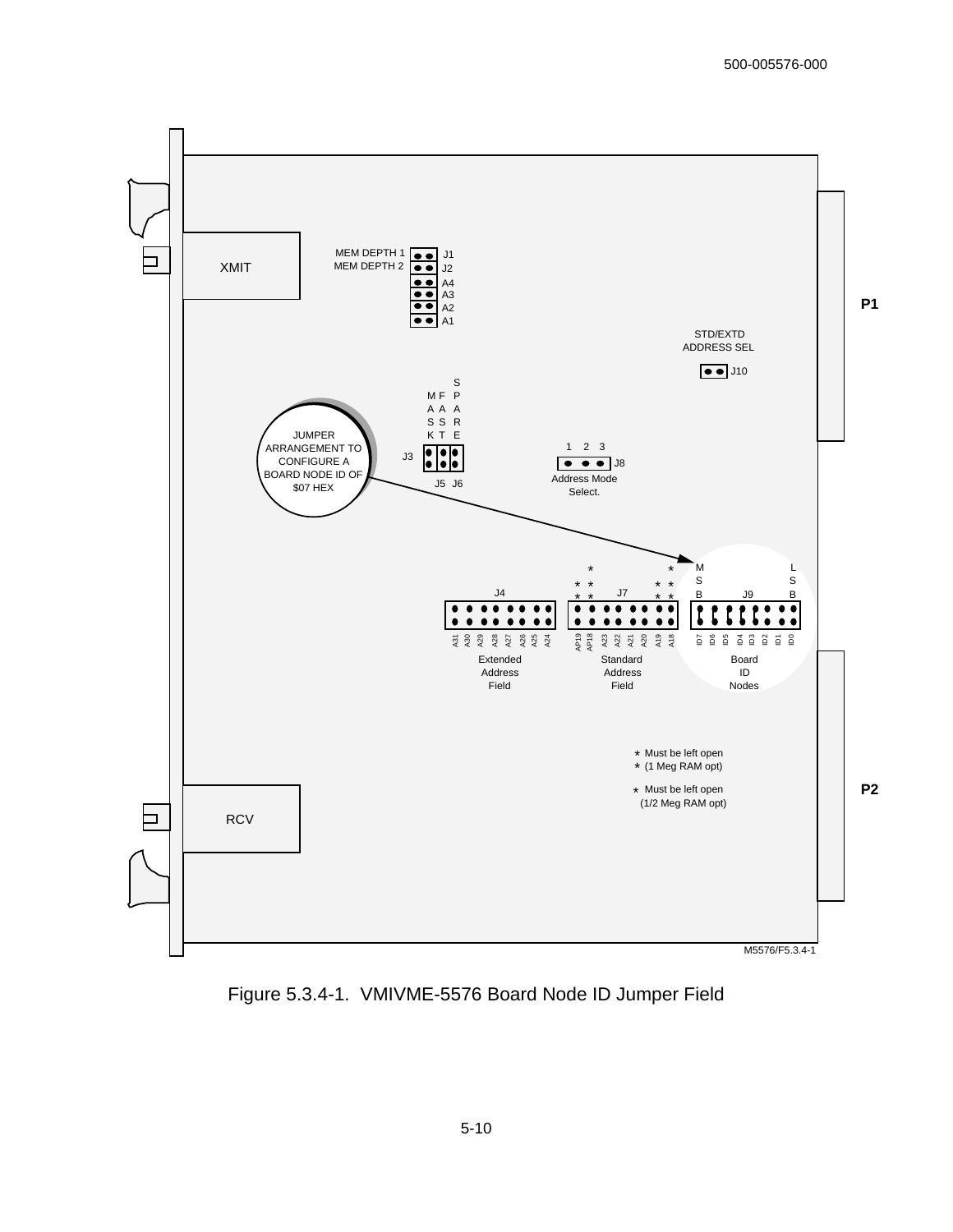

Figure 5.3.5-2. VMIVME-5576 Address Modifier Jumper Field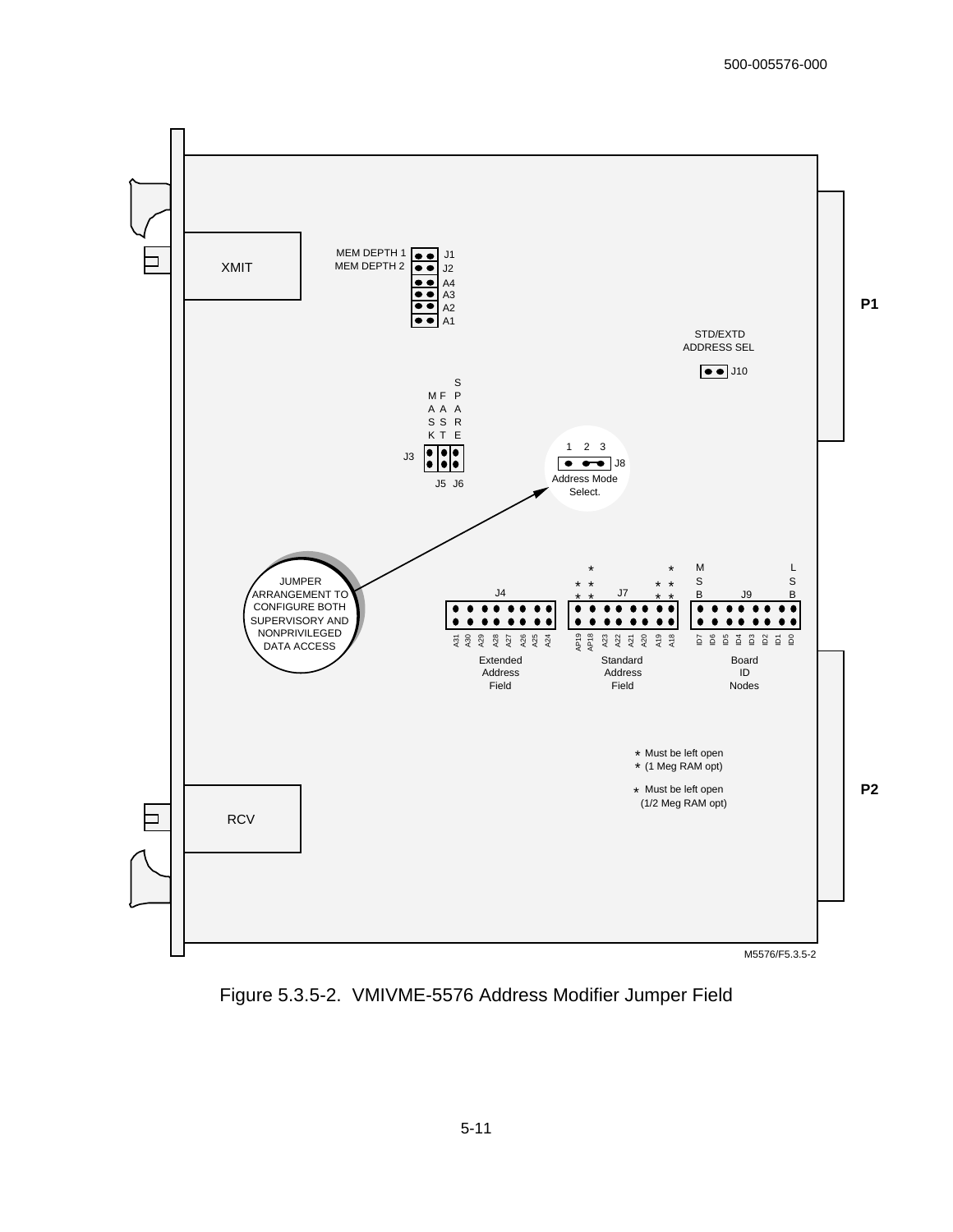#### **5.4 FIBER-OPTIC LINK CONFIGURATION**

 A link of VMIVME-5576 is formed by connecting the transmit of Card A into the receiver of Card B. Card B's transmitter is then connected to the receiver of Card C and so on. The last card in the link has its transmit connected back to Card A receiver to close the link.

 When data has been sent around the link and returns to the originating node, two things happen. One, the data is removed from the link. This is done by comparing an ID tag sent with data to the local node ID. If a match is determined, the data is removed. The second event which occurs is that the OWN-ID bit is set in the CSR. Loop data latency can be measured by writing a "zero" to the OWN-ID bit in the CSR and polling until it returns to a "one" state. This test assumes there is no other data originated by the local node on the link before the latency test is initiated. The data write to the CSR is passed around the link as regular traffic but will not affect the status of any other nodes CSR. The CSR data write provides a means to measure latency without giving up any memory which may be in use in order to measure data transfer latency.

 If data was not generated by the local node, it is placed in the receive FIFO. The receive FIFO then places data in RAM and into the transmit FIFO to be sent to the next node on the link. Data can be mixed from the local VME and the link based on which arrives at what time. Just because two data transfers arrive in one node back-to-back does not guarantee a transfer cannot be inserted between them by the local VME card.

 Priority is given to the local VME card in case of a simultaneous access to the RAM and the transmit FIFO by the local VME and the receive FIFO. In any other case, the other must wait for the current cycle to finish to gain access to the RAM.

#### **5.5 IACK DAISY CHAIN**

 If there are empty slots to the left of the VMIVME-5576, then IACK Jumpers must be installed for the empty slots. Otherwise, the VMIVME-5576 will intermittently fail to respond to VMEbus reads and writes.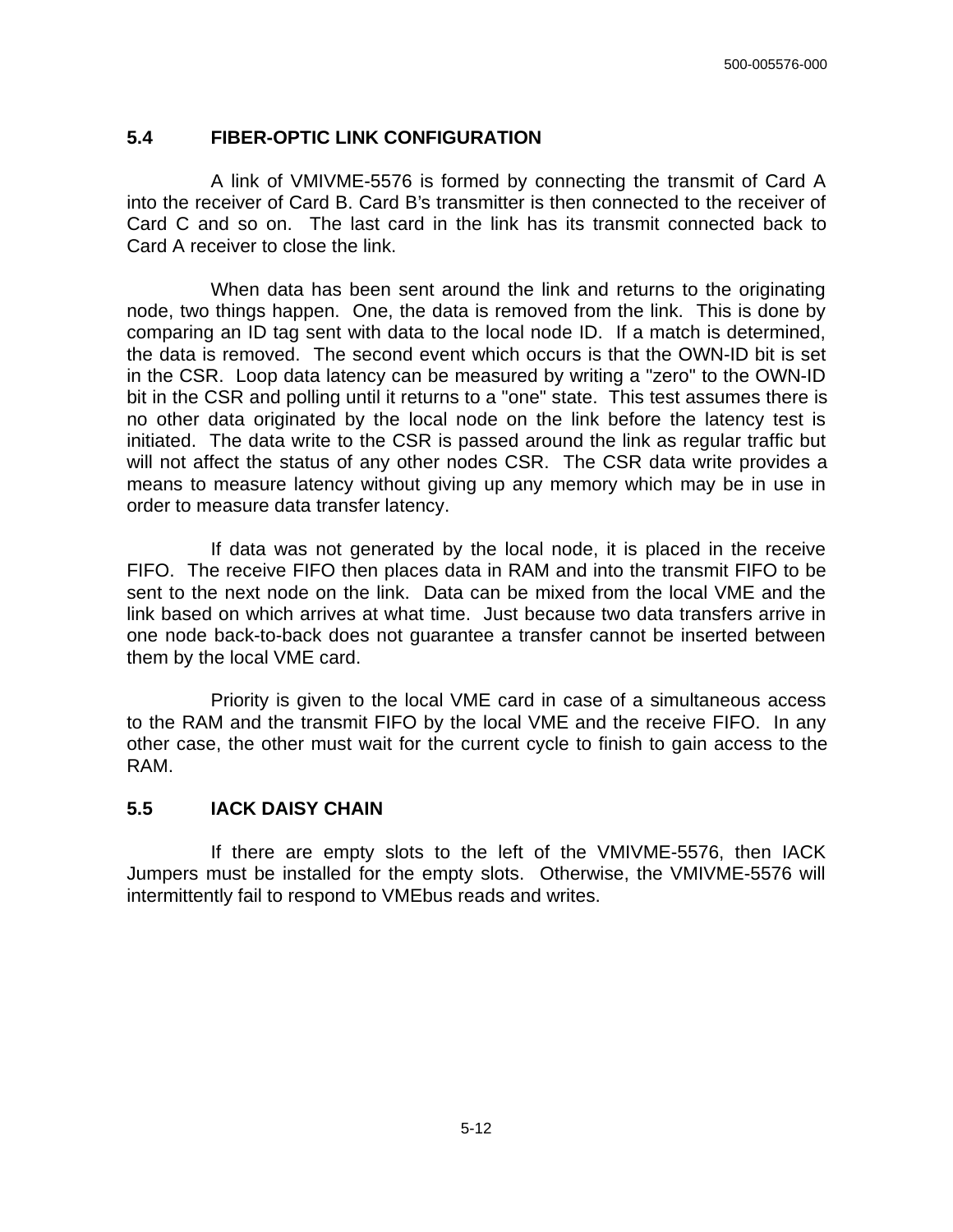## **SECTION 6**

## **MAINTENANCE**

#### **6.1 MAINTENANCE**

This section of the technical manual provides information relative to the care and maintenance of VMIC's products. Should the products malfunction, the user should verify the following:

- a. Software
- b. System configuration
- c. Electrical connections
- d. Jumper or configuration options
- e. Boards fully inserted into their proper connector location
- f. Connector pins are clean and free from contamination
- g. No components of adjacent boards are disturbed when inserting or removing the board from the VMEbus card cage
- h. Quality of cables and I/O connections

 User level repairs are not recommended. Contact VMIC for a Return Material Authorization (RMA) Number. This RMA Number must be obtained prior to any return.

#### **6.2 MAINTENANCE PRINTS**

The appendix(ices) to this manual contain(s) drawings and diagrams for reference purposes.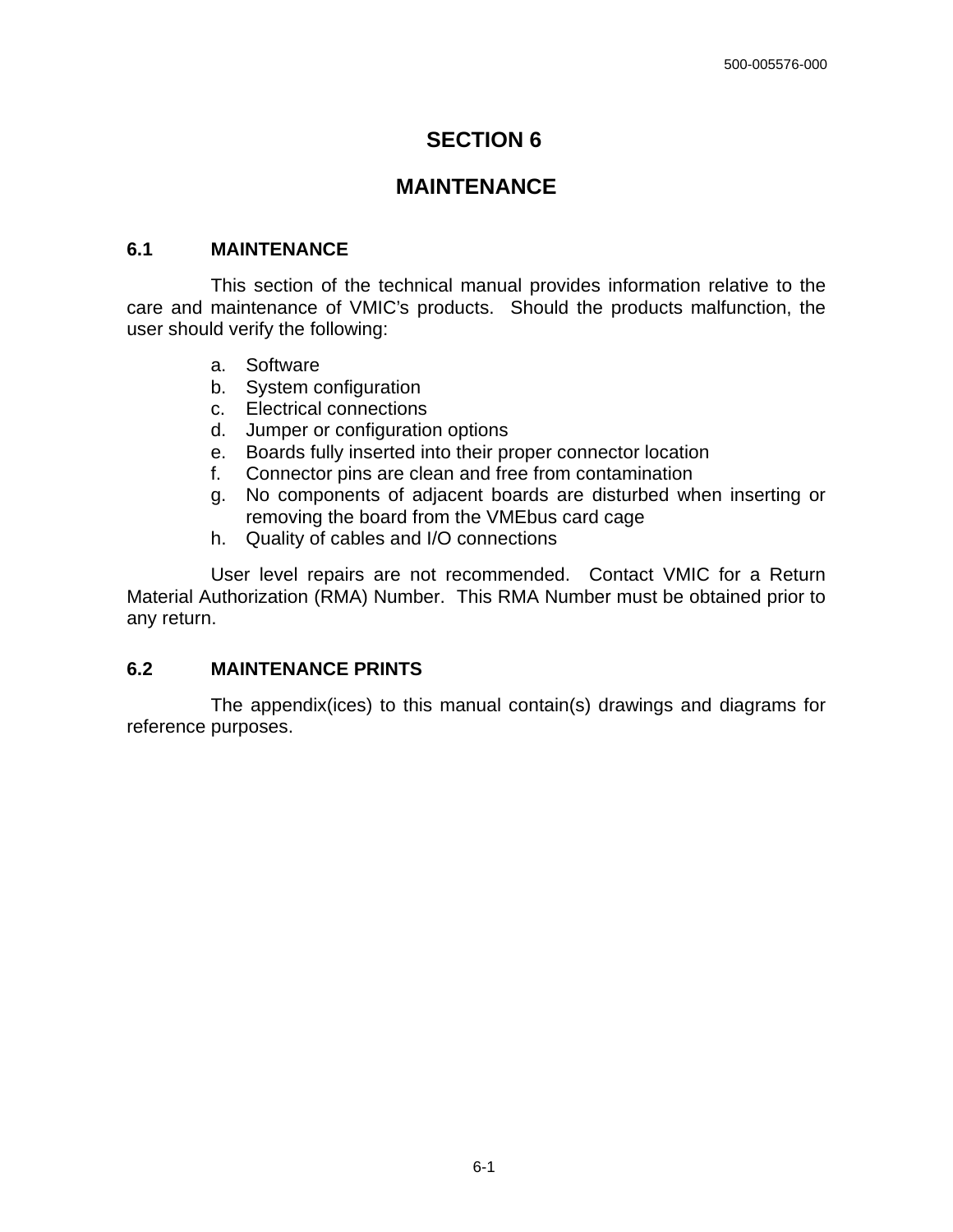# **APPENDIX A**

**ASSEMBLY DRAWING, PARTS LIST, AND SCHEMATIC**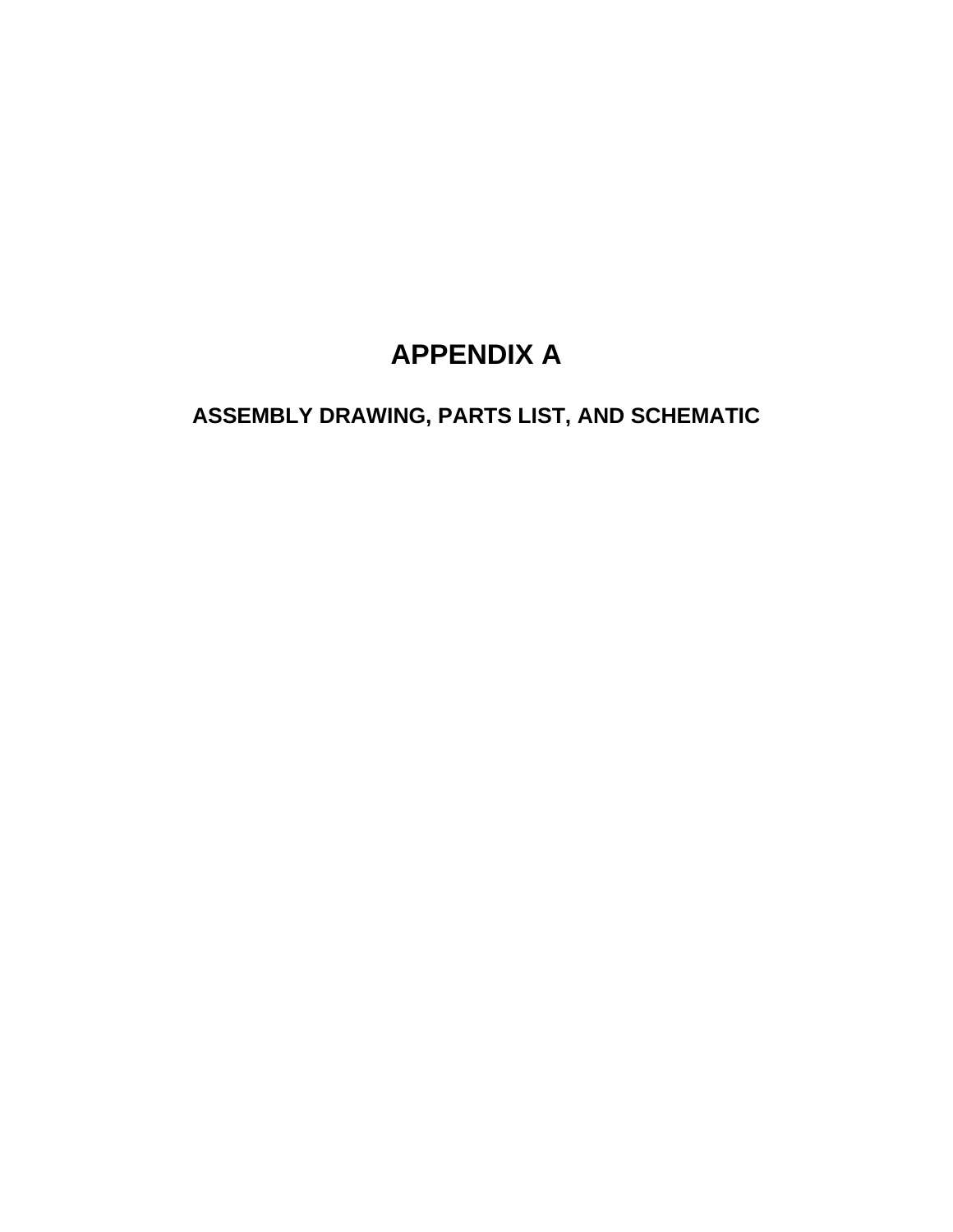# **APPENDIX B**

**EXAMPLE CODE**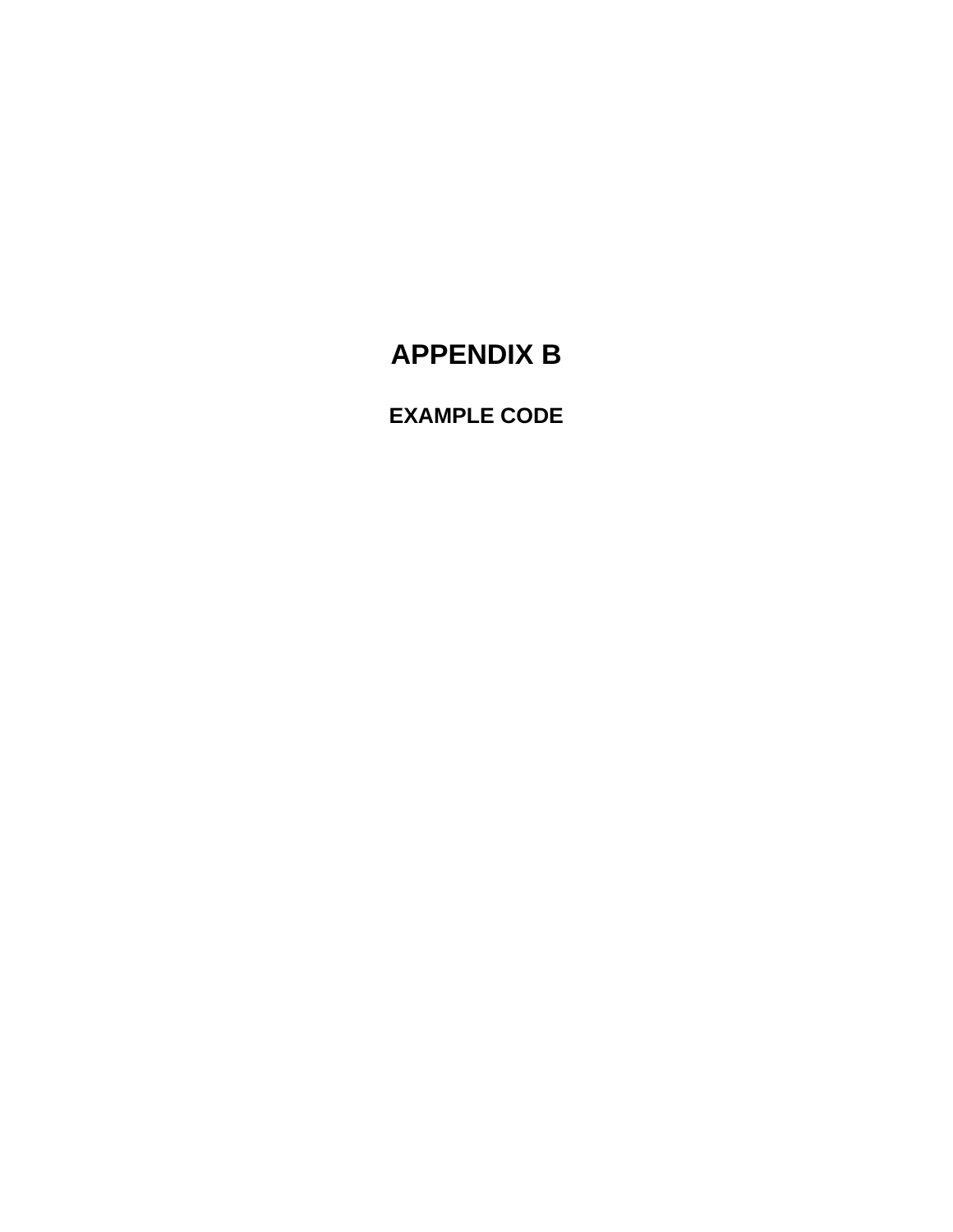```
 This code written to be down loaded into a Force CPU-33 on a VME bus. 
      Compiled using Cross code C compiler, using the VMIC test code library. 
      This file should be loaded into the 1st VME chassis CPU, setup as node 
      0. This routine will setup and process interrupts then report those 
      interrupts received. The second thing this software will do is to 
      attempt to fill the output fifo over half full and then process and 
      report that interrupt 0 occurred. 
*/ 
#include <stdio.h> 
#include <test.h> 
#include "5576int.h" 
/* 
Declare a global pointer to the 5576 board. 
*/ 
Vmic5576 * uut = (( Vmic5576 *)( VME_STANDARD )); /* "VME_STANDARD" defined in 
                                                      VMIC Library */ 
/* 
Declare external functions 
*/ 
void isr int0( void );
void isr_int1( void ); 
void isr_int2( void ); 
void isr int3( void );
/* 
global variables for the interrupt routines 
*/ 
int int0status,int1status,int2status,int3status; 
main() 
{ 
    int aa; 
   int0status = 0xff;
    int1status = 0; 
   int2status = 0i int3status = 0; 
   printf("\r\n\n Receive Interrupts from remote VME chassis test");
   / *<br>* *
       initialize intr vector table to point to timer ISR
    ** 
    ** System dependent initialization where our system 
    ** is a Force CPU-33 Single Board Computer. 
    ** 
    ** Our method of installation is via a setvect() function 
   ** that installs the interrupt service routine address in<br>** the yector table based on the yector chosen
       the vector table based on the vector chosen.
    **
```
/\*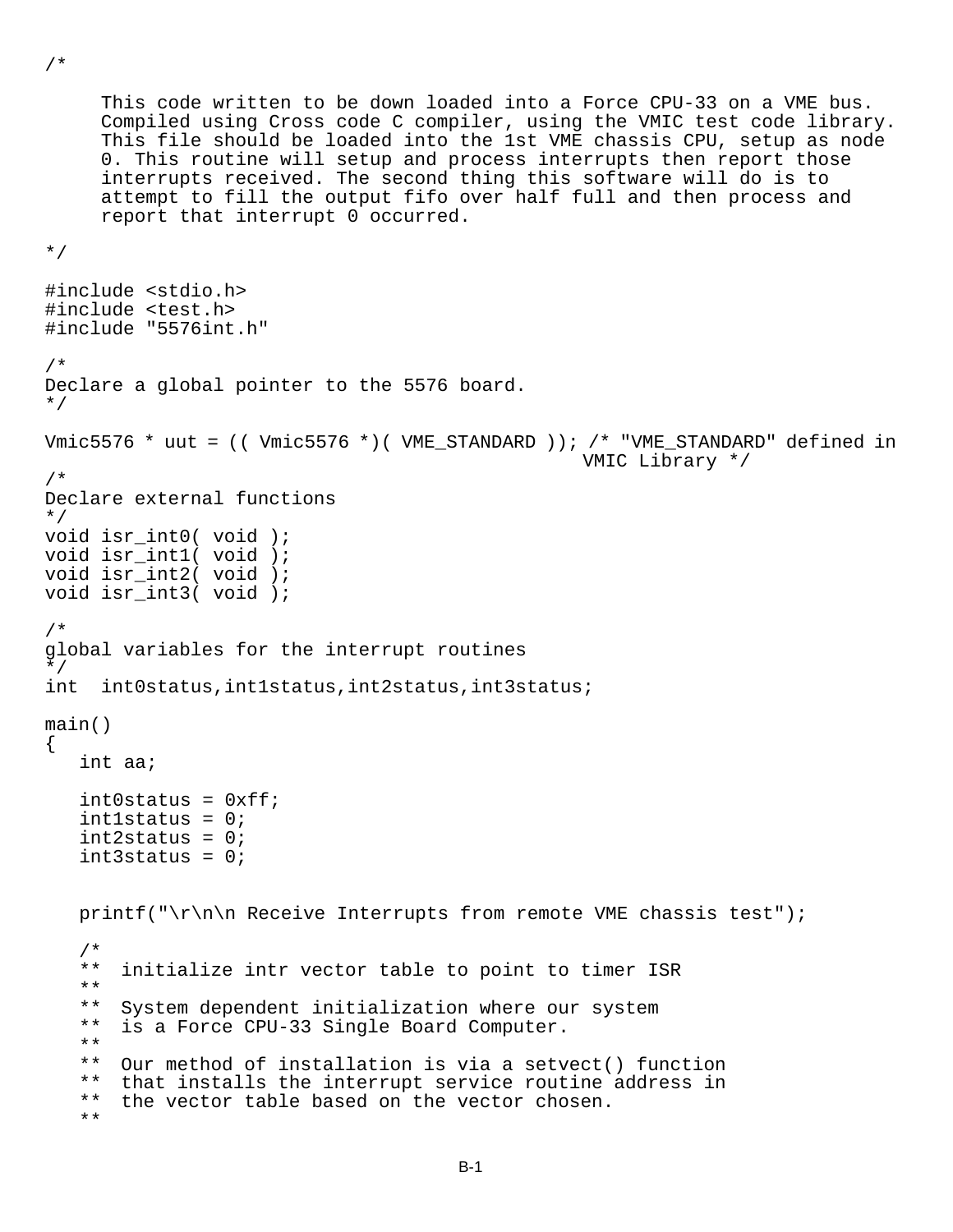```
 ** USER_VECTOR() is a macro in our test library that 
    ** adds a passed value to the first available 
    ** user vector for the Force CPU-33 interrupt table. 
    */ 
   setvect( USER_VECTOR( 0 ), &isr_int0 ); 
 setvect( USER_VECTOR( 1 ), &isr_int1 ); 
 setvect( USER_VECTOR( 2 ), &isr_int2 ); 
  setvect( USER VECTOR( 3 ), &isr int3 );
    /* 
    ** initialize intr vector register to installed ISR 
    */ 
  uut\rightarrow int0vr = USER_VECTOR( 0 );
  uut->int1vr = USER VECTOR( 1 );
  uut->int2vr = USER_VECTOR( 2 );
  uut->int3vr = USER_VECTOR( 3 );
    /* 
       Clear interrupt registers of all previous interrupts 
    */ 
  uut->int1sid = 0; /* data doesn't matter */uut->int2sid = 0;
  uut->int3sid = 0; /* 
   Setup interrupt mode control registers 
    */ 
   uut->int0mc = IRQ_LEVEL_7 : INT_ENABLE; /* interrupt 0 enabled at level 7 
                                                Auto clear bit 3 low - off, 
                                               X/IN bit 5 low - internal */uut->int1mc = IRO LEVEL 5 : INT ENABLE; /* interrupt 1 enabled at level 5
                                                Auto clear bit 3 low - off, 
                                               X/IN bit 5 low - internal */ uut->int2mc = IRQ_LEVEL_3 : INT_ENABLE; /* interrupt 2 enabled at level 3 
                                                Auto clear bit 3 low - off, 
                                               X/IN bit 5 low - internal */ uut->int3mc = IRQ_LEVEL_1 : INT_ENABLE; /* interrupt 3 enabled at level 1 
                                                Auto clear bit 3 low - off, 
                                               X/IN bit 5 low - internal */ printf("\r\n**** Setup waiting on interrupts from node 1." 
          "\r\nHit any key to continue after sending interrupts\r\n");
   getc(); 
  printf("int0 status = x, int1 = x, int2 = x,"
           "int3 = %x",int0status,int1status,int2status,int3status); 
  printf("\r\n\n int1 - int3 should = number of node sending interrupt");
  printf("\r\n\n ***** sending data to Reflective Memory"
          "\r\nu to generate transmit half full interrupt 0";
       for(aa = 0;aa < 0xfaaaaa;aa += 1)
\{
```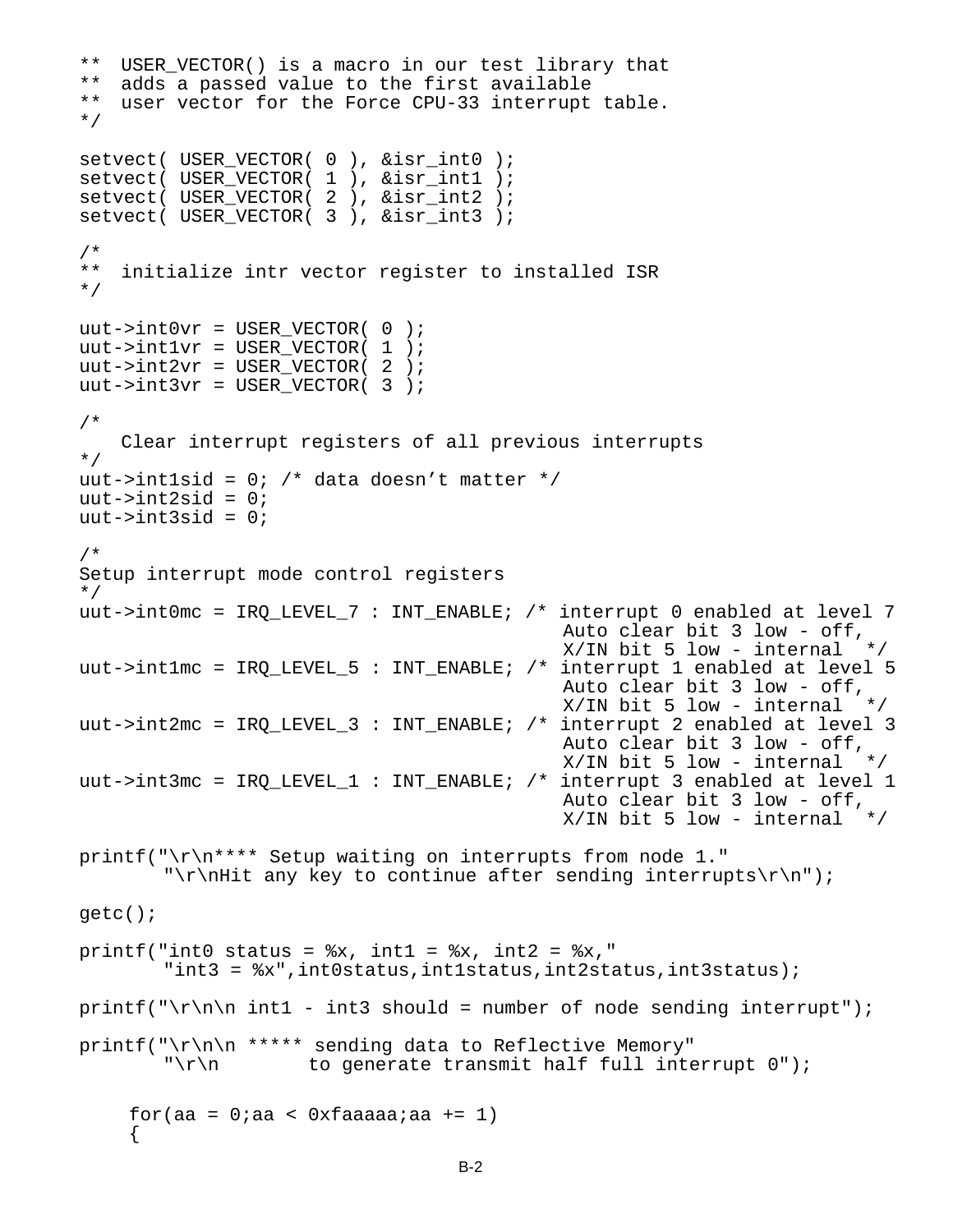```
uut->mem5576 = 0xaa;uut->mem5576 = 0xaa;uut->mem5576 = 0xaa;uut->mem5576 = 0xaa;
 } 
       printf("\r\nint0 status = x, int1 = x, int2 = x,"
                "int3 = %x",int0status,int1status,int2status,int3status); 
   printf("\r\nint0 should be f4 hex, Hit any key to continue");
    getc(); 
   printf("\r\n\n ***** sending interrupts 1,2,3 to node 1.");
   for (aa = 1;aa < 4;aa += 1)
   \left\{ \right.uut->cmdnd = 0x01; /* node one into register 0x07 */
       uut->cmdreg = aa; /* Send interrupts 1,2,3 to node in reg. 0x07 */
 } 
   print(f("\r\n\nPregram complete");} 
#pragma interrupt() 
void isr_int0( void ) 
{ 
    int0status = uut->csr; 
    /* wait for transmit fifo to clear. */ 
    do{ 
   \{while( ( uut->csr \& TXFIFO UHF) == 0 \};
} 
#pragma interrupt() 
void isr_int1( void ) 
\{ int1status = uut->int1sid; /* read id reg. to clear the interrupt. */ 
} 
#pragma interrupt() 
void isr_int2( void ) 
\{ int2status = uut->int2sid; /* read id register to clear the interrupt. */ 
} 
#pragma interrupt() 
void isr_int3( void ) 
\{int3status = uut->int3sid; /* read id register to clear the interrupt. */}
```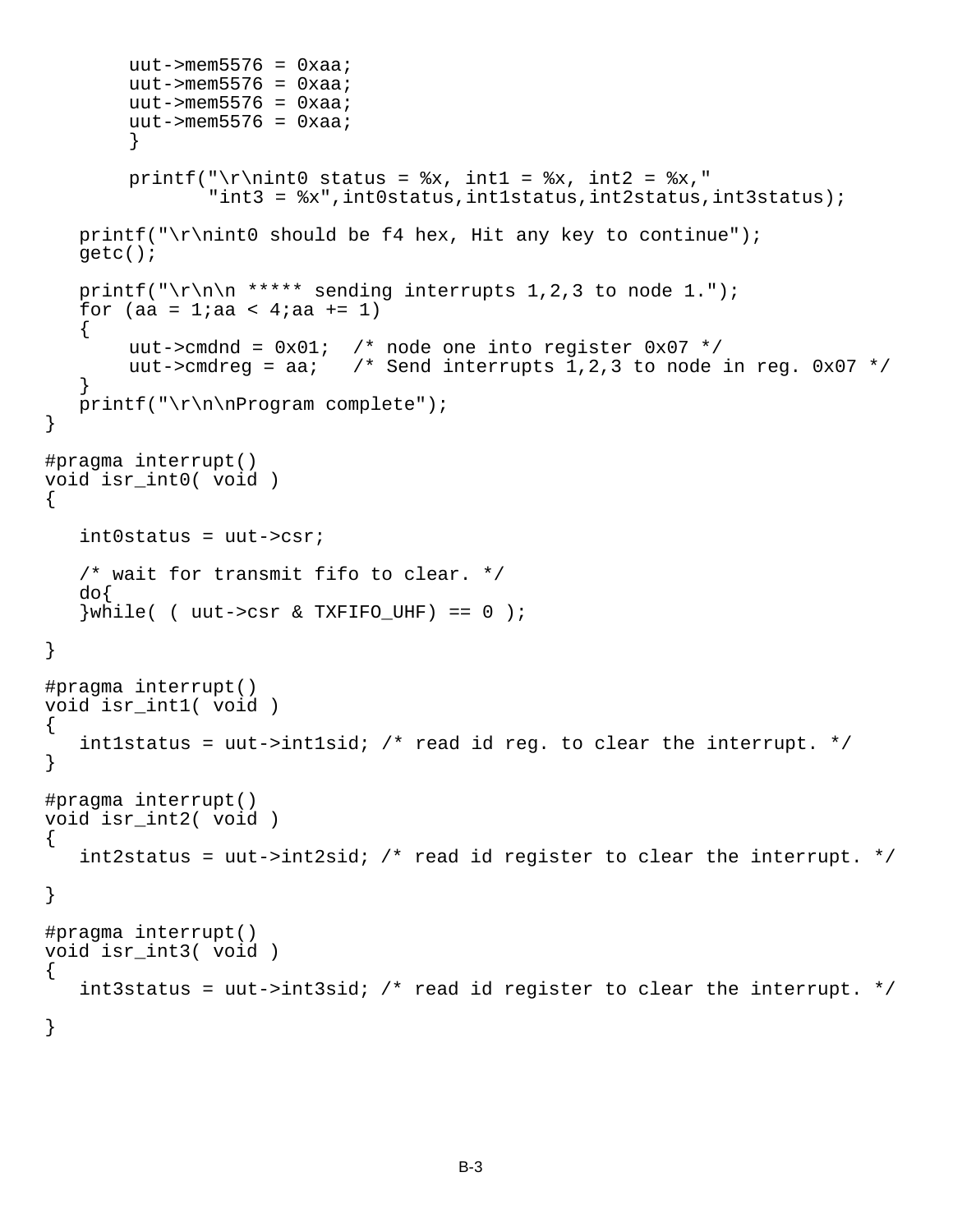```
/* 
This is the header file for the VMIVME-5576 Reflective Memory Board 
Interrupt test. This file assumes the 2 boards are -200 option. 
Both VMIVME-5576 boards are jumpered for Standard Either Mode access. 
*/ 
struct vmivme_5576 { 
    union reg_5576 { 
        unsigned char reg 5576 b[64]; /* register space */
         unsigned short reg_5576_w[32]; 
        unsigned int reg_5576_1[16];
     } r5576u; 
   unsigned char vmivme 5576 mem[1048512];
}; 
typedef struct vmivme 5576 Vmic5576; /* 5576 type define */
/* register definitions */ 
#define bid r5576u.reg_5576_b[0x01] /* Board ID */ 
#define nid r5576u.reg_5576_b[0x04] /* Node ID */ 
           csr r5576u.reg_5576_b[0x05] /* Control & Status Register */
#define cmdreg r5576u.reg_5576_b[0x06] /* Command register */<br>#define cmdnd r5576u.reg_5576_b[0x07] /* Command node */<br>#define int0mc r5576u.reg_5576_b[0x23] /* interrupt 0 mode
#define cmdnd r5576u.reg_5576_b[0x07] /* Command node */ 
#define int0mc r5576u.reg_5576_b[0x23] /* interrupt 0 mode 
 control register */ 
                     r5576u.reg_5576_b[0x33] /* interrupt 0
                                           vector register */ 
#define int1sid r5576u.reg_5576_b[0x26] /* interrupt 1 sender 
                                           ID register */ 
#define int1mc r5576u.reg_5576_b[0x27] /* interrupt 1 mode 
           control register */<br>intlvr   r5576u.reg 5576 b[0x37] /* interrupt 1
#define int1vr r5576u.reg_5576_b[0x37] /* interrupt 1 
                                           vector register */ 
#define int2sid r5576u.reg_5576_b[0x2a] /* interrupt 2 sender 
ID register */<br>define int2mc r5576u.reg_5576_b[0x2b] /* interrup#
                     r5576u.reg_5576_b[0x2b] /* interrupt 2 mode
            control register */ 
#define int2vr r5576u.reg_5576_b[0x3b] /* interrupt 2 
                                           vector register */ 
#define int3sid r5576u.reg_5576_b[0x2e] /* interrupt 3 sender 
                                           ID register */ 
#define int3mc r5576u.reg_5576_b[0x2f] /* interrupt 3 mode 
                                           control register */ 
#define int3vr r5576u.reg_5576_b[0x3f] /* interrupt 3 
                                           vector register */ 
#define mem5576 vmivme_5576_mem[0x0] /* memory */ 
/* Control Status Register bit define's */ 
#define FAIL_LED 0x80 
                                  0x40 /* receive fifo under half full */
#define TXFIFO UHF 0x20 /* Transmit fifo under half full */
#define TXFIFO_NOT_EMPTY 0x10
\frac{1}{4}define BAD_DATA \frac{1}{4} 0x08<br>\frac{1}{4}define OWN DATA 0 \times 04#define OWN DATA
```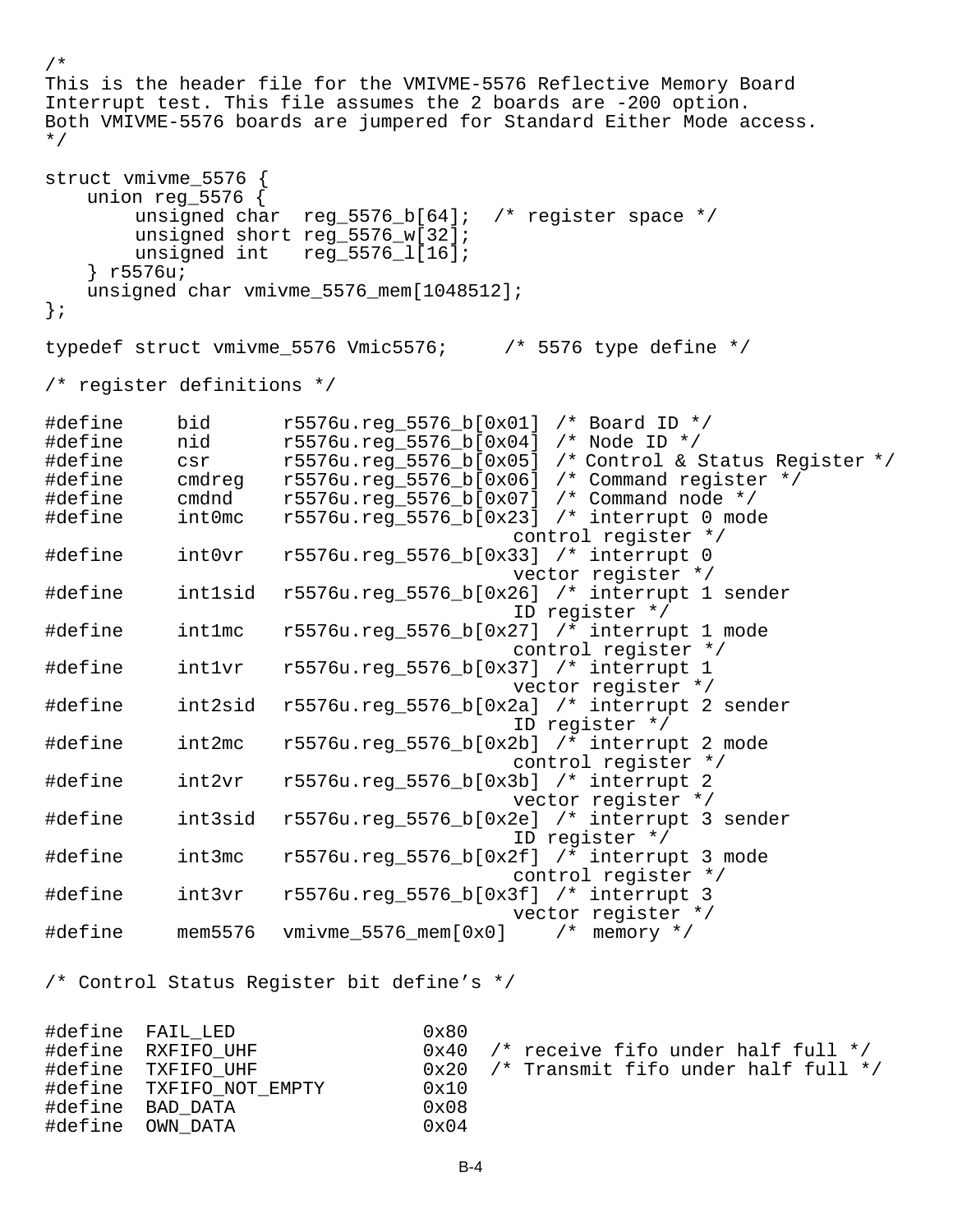#define ERR\_INT\_MASK 0x02 #define FAST 0x01 /\* command register bit def's \*/ #define GLOBAL\_INT 0x40 #define INT 1 #define INT\_2 0x02 #define INT\_3 0x03 /\* bim control bits (for regs. int0mc-int3mc) \*/ #define FLAG\_BIT 0x80 #define FLAG\_AUTO\_CLR<br>#define EXT\_VECTOR  $0x20$  /\* set to 0 for internal operation \*/ #define INT\_ENABLE 0x10 #define INT\_AUTO\_CLR #define IRQ\_LEVEL\_7 0x07<br>#define IRO LEVEL 6 0x06 #define IRQ\_LEVEL\_6 0x06 #define IRO LEVEL 5 #define IRQ\_LEVEL\_4 0x04 #define IRQ\_LEVEL\_3 0x03 #define IRQ\_LEVEL\_2 0x02 #define IRQ\_LEVEL\_1 0x01 #define INT\_DISABLE 0x00 #define MEM\_OFF 0x40 /\* Board ID register value \*/ #define ID\_5576 0x18 /\* Interrupt FIFO depth in bytes \*/ #define INT FIFO DEPTH 512 /\* Base address pointers \*/ /\* Reg5578 \* regbase 5578 = ((Reg5578 \*)(VME STANDARD + reg off));\*/ /\* registers \* / /\* Memory \* membase\_5578 = ((Memory \*)(VME\_STANDARD + mem\_off));\*/  $\qquad$  /\* memory \* /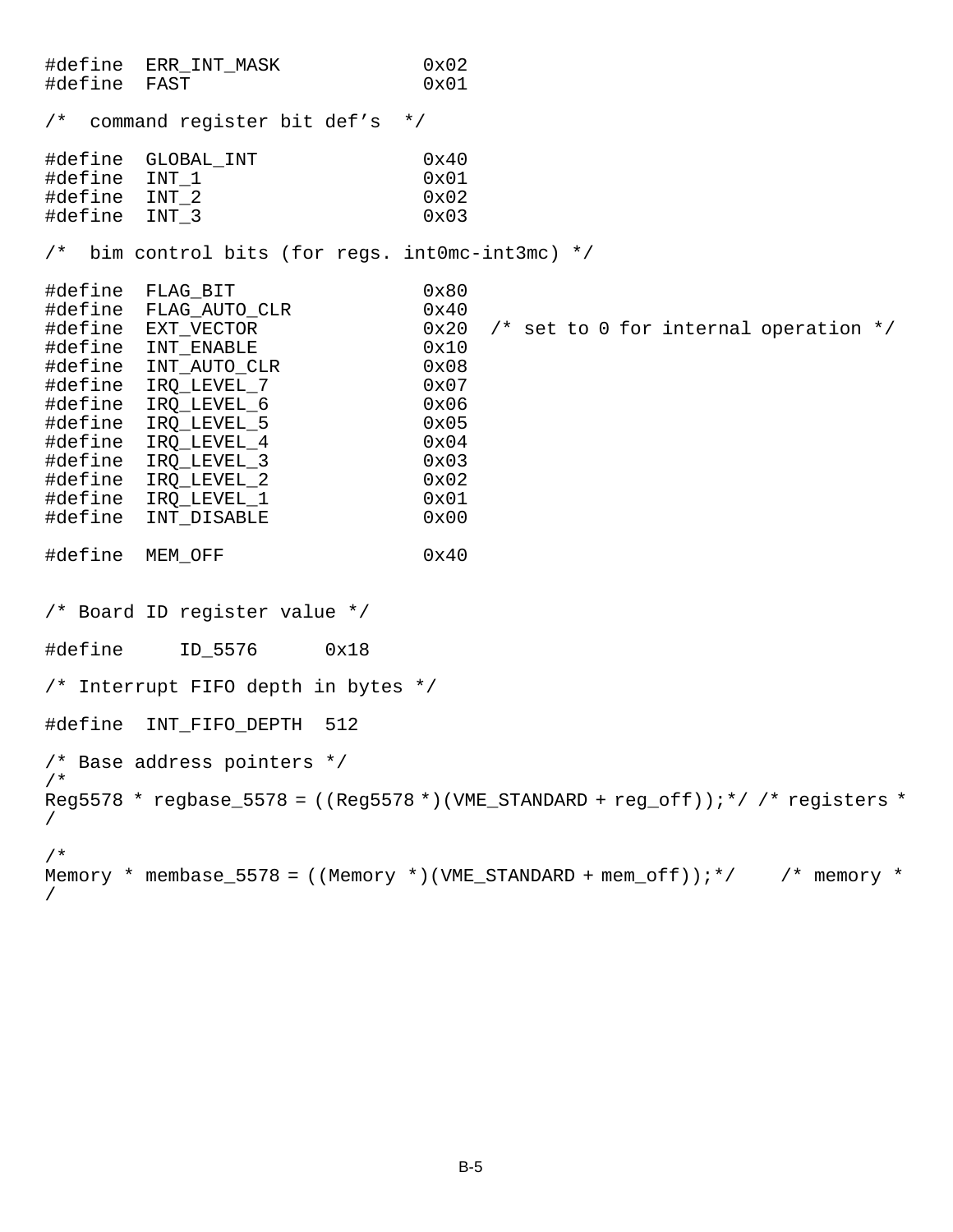# **APPENDIX C**

**TROUBLESHOOTING GUIDE**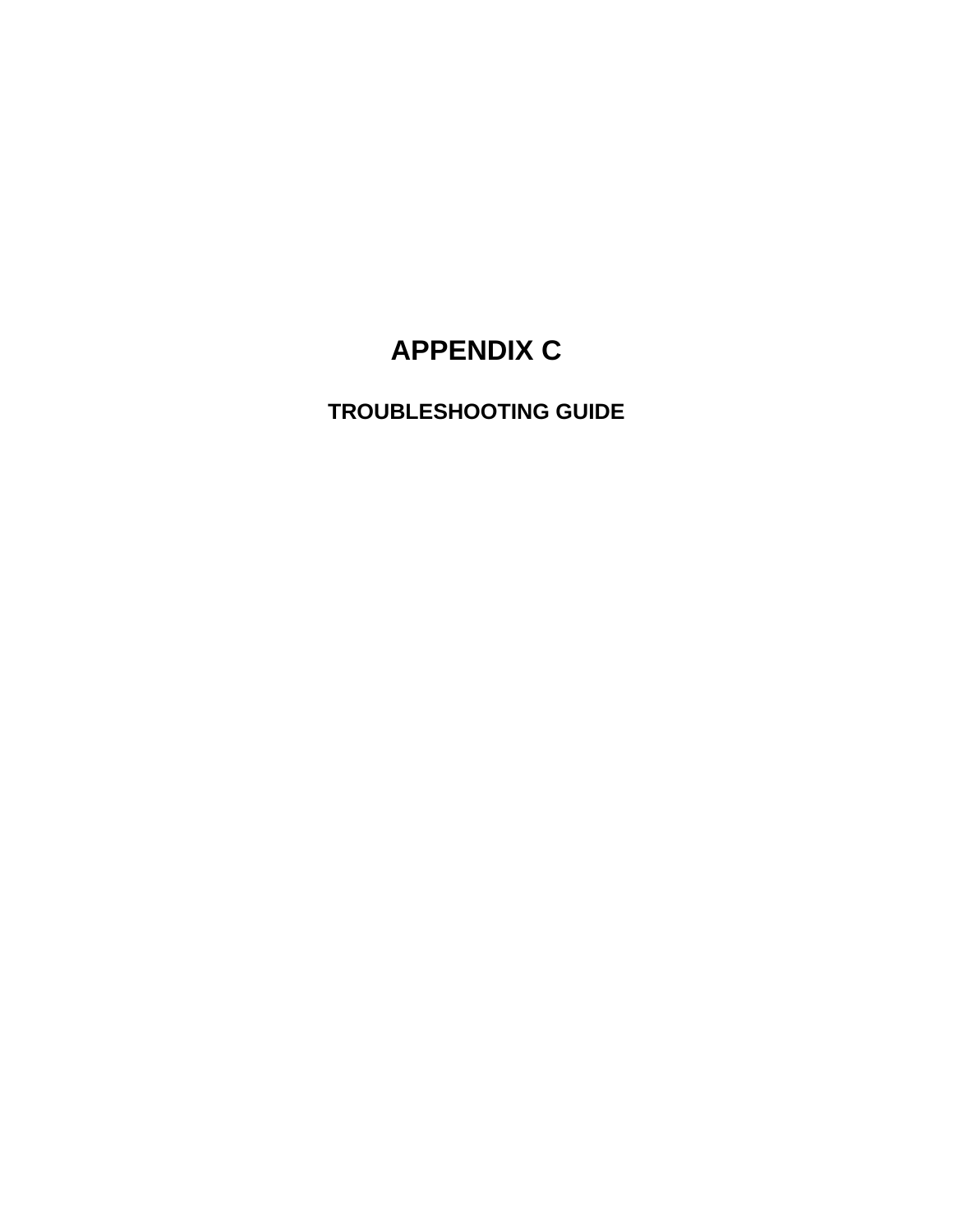#### SYMPTOM POSSIBLE CAUSE

- Card/Cards bus error when 1) lackin/lackout daisy chain not in place on one accessed from VMEbus after or more nodes on 5550 network. (Iackin must multiple writes. be in place on the backplane even if interrupts are not used on the node)
	- 2) The local node ID is higher than the maximum node ID strapped on Node 0.
	- 3) System throughput has reached maximum and FIFO's have filled up with data to be sent and the transmit FIFO half-full signal has been ignored.
	- 4) P3/P4 cable swapped or lines are open between cable and local node.
	- 5) No Node 0 present to pass token.
- Communications lost after 1) Receive FIFO's on one or more nodes have power down and up of one been 'glitched' by an out of spec txclk on link. or more Nodes on link Reset all nodes or issue link reset to nodes strapped to listen to the link reset signal.
- Erratic communications on 1) Link rate too high for cable length data link i.e., RATE MAX LENGTH

| 50'   | 1 (20 MBYTE/SEC)  |
|-------|-------------------|
| 100'  | 2 (10 MBYTE/SEC)  |
| 250'  | 3 (5 MBYTE/SEC)   |
| 1000' | 4 (2.5 MBYTE/SEC) |

- 2) Open cable at one or more pins on link.
- 3) Terminator resistors not installed on end nodes of link or extra terminators have been left on center nodes.
- 4) P3/P4 pins pushed back on Node connector. Inspect pins for damage.
- 5) P3/P4 cable has crushed pin in Panduit connector. Try swapping P3 cable to P4 and P4 cable to P3 on all nodes. If symptoms of problem change, at least one of the cables is bad.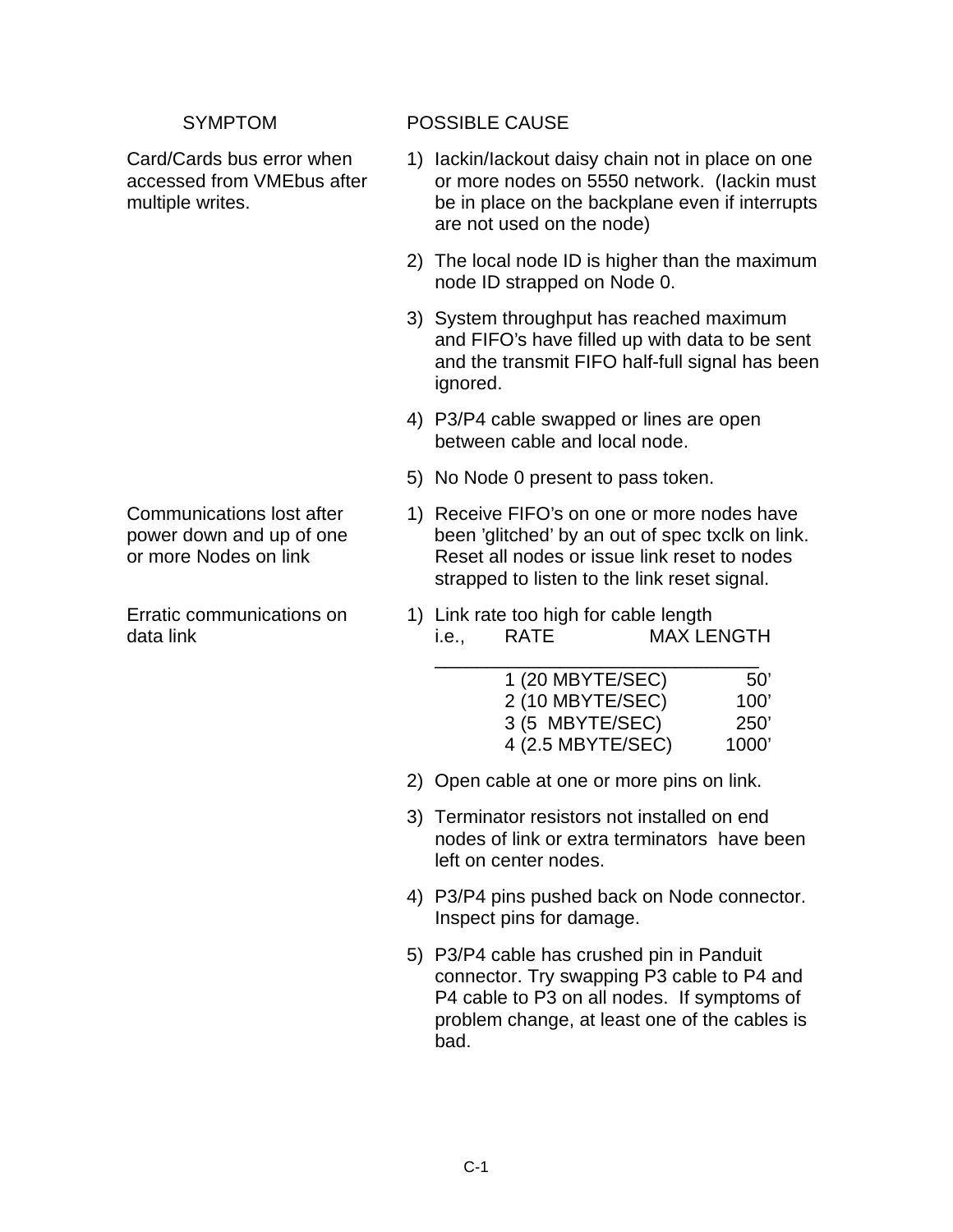link traffic stops.

appears in wrong address

- Node does not answer at 1) Address pass through for specific memory expected Address size not strapped correctly. (See Configuration section of manual.)
	- 2) Address modifier Incorrectly strapped on card
	- 3) Address strapped wrong (Certain LSB address jumpers must be left off because of memory size options).
- Data written to one node 1) For nodes of memory size 1 MBYTE or does not appear in other smaller, a 1 MBYTE relative address is nodes passed. If two 0.25 MBYTE cards are not mapped in the same relative address in relation to the 1 MBYTE boundary then they will not communicate appear to communicate since they contain no common space in RAM. The 2 and 4 MBYTE cards pass a 4 MBYTE relative address and thus must be mapped in the same address relative to 4 MBYTE boundaries. (Note 4 and 2 MBYTE nodes may not be used on the same link as 1 MBYTE or smaller nodes due to the fact that they look at different relative address sizes)
	- 2) The sending node ID is higher than the maximum node ID strapped on Node 0.
	- 3) Open or defective connection to cable P3 or P4
	- 4) Defective FIFO module on either receiving node or transmitting node. (The bad card may be found by checking memory on other nodes to see if they received data correctly.)
- Receive FIFO fills up and 1) lackin has not been connected to the interrupt never empties out even after Arbiter card. (VME Slot 0 card.)
- Data Bits dropped or data 1) Damaged or defective FIFO on node
- in memory. 2) Link rate set too high for cable length
	- 3) Damaged cable or connector to link
- If data is wrong in a node and 1) Possible write to same memory location is correct in all other nodes in two or more cards at the same time. (This must be prevented in software.)